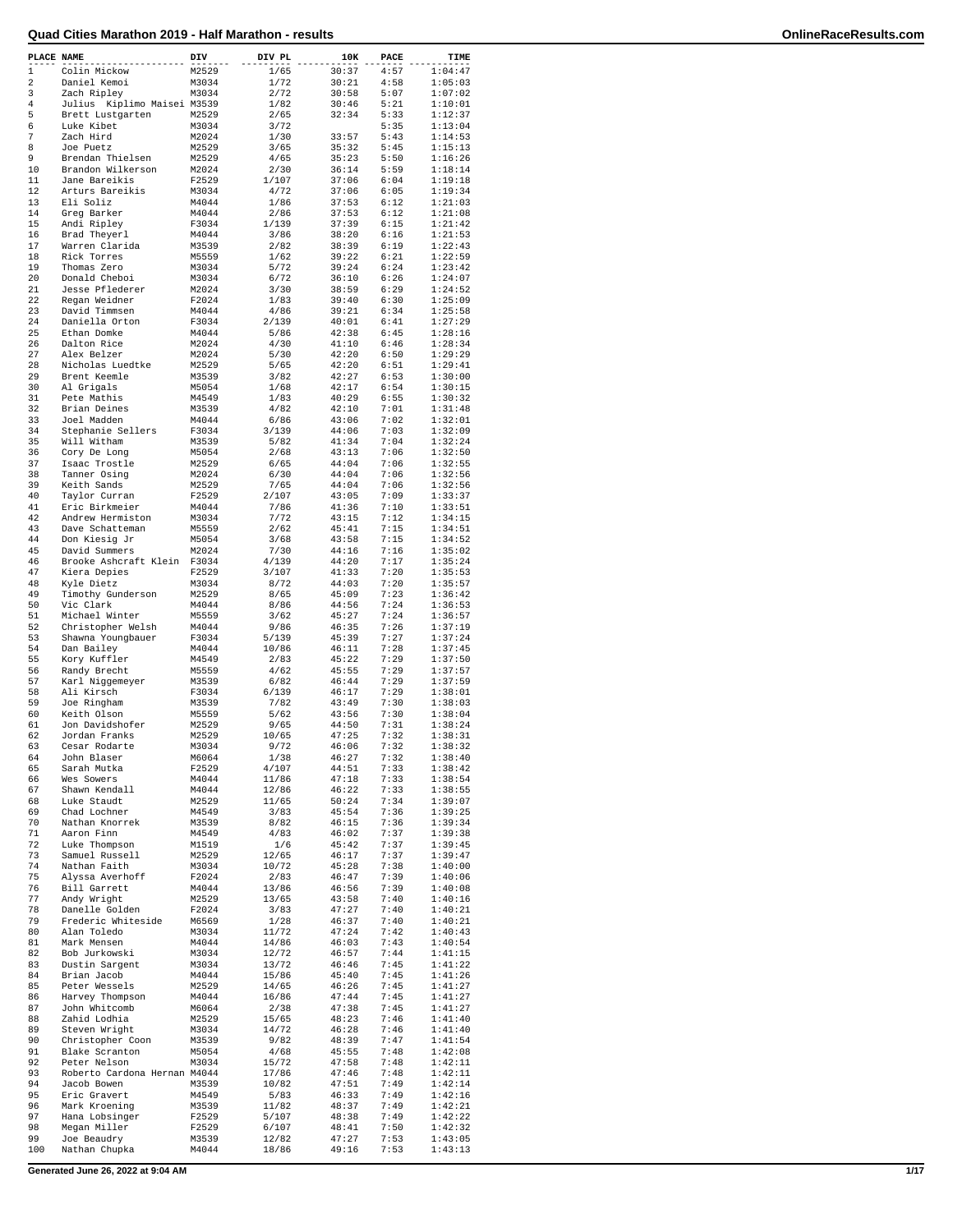| PLACE NAME |                                      | DIV            | DIV PL         | 10K            | PACE         | TIME               |
|------------|--------------------------------------|----------------|----------------|----------------|--------------|--------------------|
| 101        | John Pavlicek                        | M5559          | 6/62           | 46:49          | 7:53         | 1:43:17            |
| 102        | Jay Heckart                          | M3034          | 16/72          | 48:03          | 7:54         | 1:43:19            |
| 103<br>104 | Emilie Lawrence<br>Katelyn Griffin   | F2529<br>F2529 | 7/107<br>8/107 | 50:16<br>48:32 | 7:54<br>7:55 | 1:43:22<br>1:43:31 |
| 105        | Emilee Henkel                        | F3539          | 1/140          | 48:37          | 7:55         | 1:43:34            |
| 106        | Michael Buchter                      | M3539          | 13/82          | 46:55          | 7:56         | 1:43:47            |
| 107        | Jesse Martinez                       | M5054          | 5/68           | 47:35          | 7:57         | 1:44:00            |
| 108        | Joel Foster                          | M3539          | 14/82          | 47:07          | 7:57         | 1:44:03            |
| 109        | Melanie Raischel                     | F5054          | 1/82           | 49:11          | 7:57         | 1:44:05            |
| 110        | Tim Lofgren                          | M4044          | 19/86          | 44:21          | 7:58         | 1:44:12            |
| 111<br>112 | Manuel Gonzalez                      | M5054          | 6/68           | 50:28          | 7:58         | 1:44:18            |
| 113        | Emma Maynard<br>Andy Feliksiak       | F1519<br>M4549 | 1/12<br>6/83   | 49:30<br>48:37 | 7:58<br>7:59 | 1:44:20<br>1:44:24 |
| 114        | Thomas Dunbar                        | M3034          | 17/72          | 45:19          | 7:59         | 1:44:28            |
| 115        | Hailey Jacobs                        | F2529          | 9/107          | 49:51          | 7:59         | 1:44:29            |
| 116        | Gabriel Sison                        | M4044          | 20/86          | 49:34          | 7:59         | 1:44:32            |
| 117        | Daniel Muller                        | M4549          | 7/83           | 49:19          | 7:59         | 1:44:33            |
| 118        | Jon Muller                           | M2024          | 8/30           | 49:19          | 7:59         | 1:44:33            |
| 119        | Ross Reiling                         | M5559          | 7/62           | 49:00          | 8:00         | 1:44:42            |
| 120<br>121 | Chad Pfeifle                         | M4549          | 8/83<br>15/82  | 47:26<br>46:43 | 8:00<br>8:01 | 1:44:47<br>1:44:50 |
| 122        | Jake Hoyt<br>Scott Seeley            | M3539<br>M3539 | 16/82          | 49:17          | 8:01         | 1:44:53            |
| 123        | Nate Kaeding                         | M3539          | 17/82          | 48:32          | 8:01         | 1:44:58            |
| 124        | Keith Kramer                         | M3539          | 18/82          | 48:51          | 8:02         | 1:45:07            |
| 125        | John Parker                          | M5054          | 7/68           | 48:15          | 8:03         | 1:45:19            |
| 126        | Renee Mance                          | F3539          | 2/140          | 49:13          | 8:03         | 1:45:19            |
| 127        | Ryan Raftery                         | M3539          | 19/82          | 49:39          | 8:03         | 1:45:23            |
| 128        | Brooke Sweeney                       | F2529          | 10/107         | 48:43          | 8:03         | 1:45:25            |
| 129<br>130 | Brock Detoye<br>Lee Juehring         | M3539<br>M5054 | 20/82<br>8/68  | 46:05<br>50:25 | 8:03<br>8:03 | 1:45:26<br>1:45:28 |
| 131        | Morgan Russell                       | F2529          | 11/107         | 51:14          | 8:04         | 1:45:31            |
| 132        | Korinne Israel                       | F3034          | 7/139          | 49:19          | 8:04         | 1:45:32            |
| 133        | Matthew Brenot                       | M3539          | 21/82          | 48:43          | 8:04         | 1:45:33            |
| 134        | Connor Eling                         | M3034          | 18/72          | 50:10          | 8:04         | 1:45:34            |
| 135        | Sarah Liddell                        | F4044          | 1/130          | 50:22          | 8:06         | 1:45:56            |
| 136        | Zach Honert                          | M3034          | 19/72          | 50:20          | 8:06         | 1:45:57            |
| 137        | Stephanie Burbidge                   | F2529          | 12/107         | 49:47          | 8:06         | 1:46:01            |
| 138<br>139 | Kristen O'Mallev<br>Lucas Britt      | F2024          | 4/83<br>20/72  | 50:09<br>47:29 | 8:07<br>8:07 | 1:46:15            |
| 140        | Nick Newman                          | M3034<br>M2529 | 16/65          | 50:09          | 8:08         | 1:46:20<br>1:46:30 |
| 141        | Haley Verbeke                        | F2024          | 5/83           | 50:45          | 8:09         | 1:46:46            |
| 142        | Rachel Verbeke                       | F2024          | 6/83           | 50:45          | 8:09         | 1:46:46            |
| 143        | Mike Batenhorst                      | M6064          | 3/38           | 50:05          | 8:10         | 1:46:55            |
| 144        | Corey Cameron                        | M3539          | 22/82          | 51:49          | 8:11         | 1:47:11            |
| 145        | Allison Kopp                         | F4044          | 2/130          | 49:47          | 8:12         | 1:47:14            |
| 146        | Valerie Morel                        | F2529          | 13/107         | 48:08          | 8:12         | 1:47:14            |
| 147<br>148 | Billy Butler<br>Alexander Stockwell  | M4044<br>M2529 | 21/86<br>17/65 | 47:39<br>47:37 | 8:12<br>8:13 | 1:47:15<br>1:47:28 |
| 149        | Matthew Hess                         | M5559          | 8/62           | 50:31          | 8:13         | 1:47:38            |
| 150        | Nicholas Cunningham                  | M3539          | 23/82          | 48:03          | 8:13         | 1:47:38            |
| 151        | Abraham Chirackal                    | M6064          | 4/38           | 48:39          | 8:14         | 1:47:41            |
| 152        | Katie Flores                         | F3539          | 3/140          | 49:06          | 8:14         | 1:47:43            |
| 153        | Scott Sabol                          | M4044          | 22/86          | 50:37          | 8:14         | 1:47:45            |
| 154        | Jason Reiseck                        | M4549          | 9/83           | 50:43          | 8:15         | 1:48:01            |
| 155<br>156 | Todd Courtney<br>Chris Shropshire    | M3034<br>M2529 | 21/72<br>18/65 | 52:05<br>48:44 | 8:16<br>8:16 | 1:48:07<br>1:48:07 |
| 157        | Jacob Vroman                         | M3539          | 24/82          | 48:36          | 8:16         | 1:48:13            |
| 158        | Brittany Stewart                     | F3034          | 8/139          | 50:10          | 8:17         | 1:48:19            |
| 159        | Wes Frenell                          | M3034          | 22/72          | 51:46          | 8:17         | 1:48:19            |
| 160        | Jeni Bergles                         | F2024          | 7/83           | 51:01          | 8:17         | 1:48:20            |
| 161        | Nicole Borden                        | F4044          | 3/130          | 50:19          | 8:17         | 1:48:27            |
| 162        | Madeline Keane                       | F2024          | 8/83           | 49:04          | 8:18         | 1:48:33            |
| 163<br>164 | Wade Cornick                         | M3539          | 25/82          | 50:50          | 8:18         | 1:48:41            |
| 165        | Christopher Moody<br>Christine Hoyle | M3539<br>F4549 | 26/82<br>1/126 | 52:42<br>50:10 | 8:19<br>8:19 | 1:48:46<br>1:48:46 |
| 166        | Patches Breed                        | F4044          | 4/130          | 50:32          | 8:20         | 1:48:58            |
| 167        | Joseph Kluever                       | M2529          | 19/65          | 51:19          | 8:22         | 1:49:29            |
| 168        | Kelly Hornick                        | F2529          | 14/107         | 50:00          | 8:23         | 1:49:41            |
| 169        | Nick Whitty                          | M2529          | 20/65          | 48:13          | 8:23         | 1:49:43            |
| 170        | Becca Mallon                         | F2529          | 15/107         | 51:04          | 8:23         | 1:49:48            |
| 171<br>172 | Megan Ash<br>Christopher Pauwels     | F3539<br>M3034 | 4/140<br>23/72 | 50:36<br>52:03 | 8:23<br>8:24 | 1:49:48<br>1:49:52 |
| 173        | Julie Johnston                       | F3539          | 5/140          | 50:17          | 8:24         | 1:49:55            |
| 174        | Erika Bradarich                      | F3539          | 6/140          | 51:41          | 8:25         | 1:50:04            |
| 175        | Bradley Muller                       | M3539          | 27/82          | 50:39          | 8:25         | 1:50:04            |
| 176        | Hailey Verdick                       | F2024          | 9/83           | 53:00          | 8:26         | 1:50:24            |
| 177        | Colin Zhu                            | M3539          | 28/82          | 49:26          | 8:27         | 1:50:40            |
| 178        | Kile Krol                            | M3034          | 24/72          | 52:03          | 8:28         | 1:50:46            |
| 179        | Kaitlyn Lilly                        | F3034          | 9/139          | 52:20          | 8:28         | 1:50:49            |
| 180<br>181 | Tiffanie Vieira<br>Juan Leg          | F3539<br>M5054 | 7/140<br>9/68  | 51:39<br>51:52 | 8:28<br>8:28 | 1:50:51<br>1:50:52 |
| 182        | Jenna Averhoff                       | F2024          | 10/83          | 48:59          | 8:28         | 1:50:54            |
| 183        | Cheryl Allen                         | F4549          | 2/126          | 50:03          | 8:28         | 1:50:54            |
| 184        | Delaney Reschke                      | F2024          | 11/83          | 52:27          | 8:29         | 1:50:56            |
| 185        | Kari Vogelgesang                     | F4044          | 5/130          | 52:18          | 8:29         | 1:51:07            |
| 186        | Katy Strzepek                        | F4549          | 3/126          | 51:01          | 8:30         | 1:51:19            |
| 187        | Kevin Hansen                         | M3539          | 29/82          | 51:15          | 8:30         | 1:51:19            |
| 188<br>189 | Frank Eveland<br>Ryan Less           | M4549<br>M4549 | 10/83<br>11/83 | 51:59<br>51:56 | 8:30<br>8:30 | 1:51:20<br>1:51:20 |
| 190        | Gordon Eberlin                       | M3539          | 30/82          | 52:25          | 8:31         | 1:51:27            |
| 191        | Hayley Einsweiler                    | F2024          | 12/83          | 51:27          | 8:31         | 1:51:33            |
| 192        | Kim Doerr                            | F2529          | 16/107         | 52:27          | 8:31         | 1:51:33            |
| 193        | Andrew Lamay                         | M4549          | 12/83          | 52:19          | 8:32         | 1:51:37            |
| 194        | Cate Strahl                          | F2024          | 13/83          | 53:03          | 8:32         | 1:51:45            |
| 195        | Misty Timmsen                        | F4549          | 4/126          | 52:25          | 8:33         | 1:51:51            |
| 196<br>197 | Vaughn Ehrhardt<br>Brandt Adamson    | M4549<br>M3539 | 13/83<br>31/82 | 52:48<br>53:06 | 8:33<br>8:33 | 1:51:52<br>1:51:58 |
| 198        | Calvin Curcija                       | M1519          | 2/6            | 52:15          | 8:35         | 1:52:24            |
| 199        | Troy Hartman                         | M3539          | 32/82          | 52:57          | 8:35         | 1:52:25            |
| 200        | Abigail Hammer                       | F2024          | 14/83          | 52:48          | 8:35         | 1:52:27            |
|            |                                      |                |                |                |              |                    |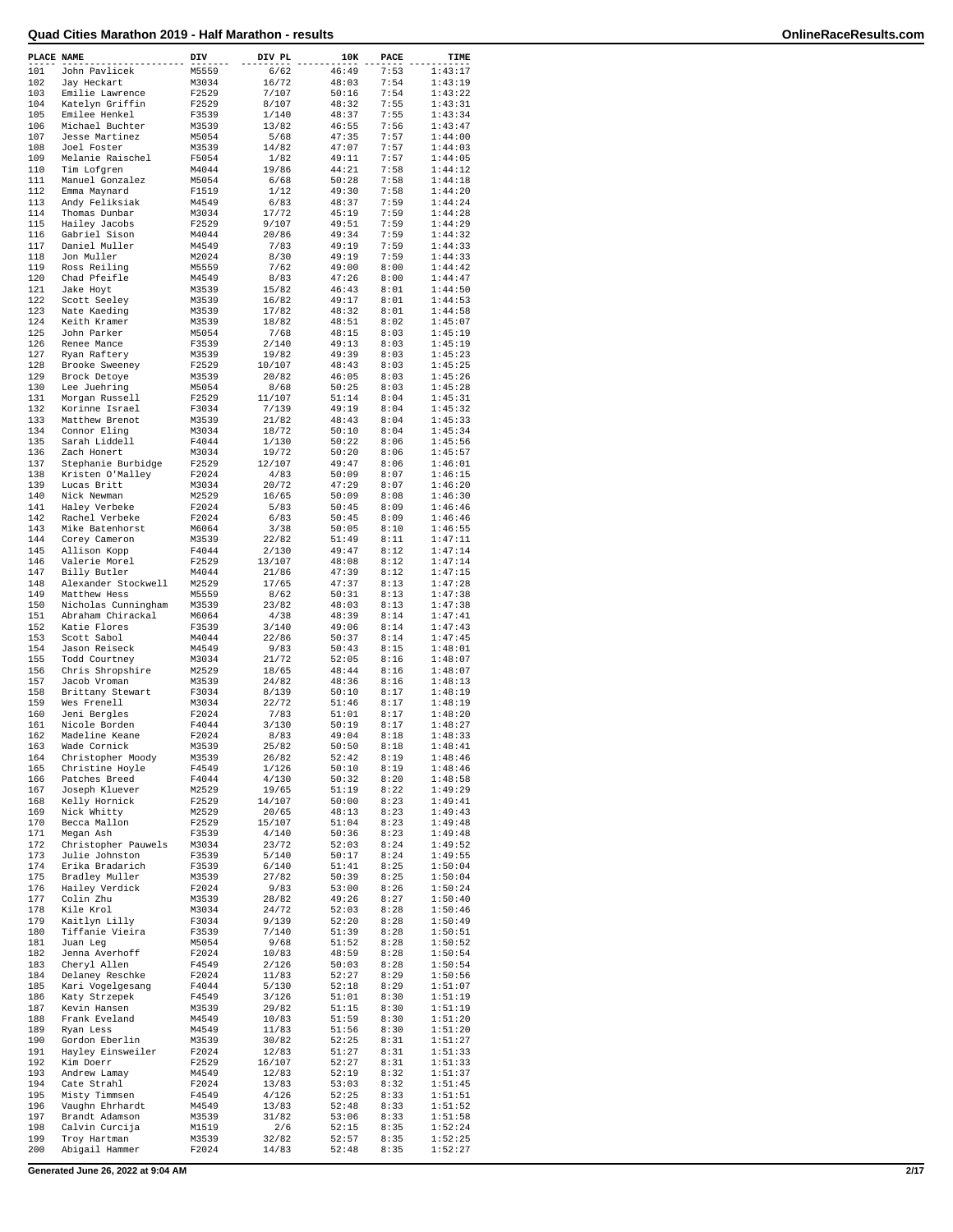| PLACE NAME |                                      | DIV            | DIV PL          | 10K            | PACE         | TIME               |
|------------|--------------------------------------|----------------|-----------------|----------------|--------------|--------------------|
| 201        | Emily Knorrek                        | F3034          | 10/139          | 51:59          | 8:36         | 1:52:29            |
| 202        | Shiv Kumar                           | M6064          | 5/38            | 50:16          | 8:36         | 1:52:29            |
| 203        | Nathan Wanfalt                       | M2529          | 21/65           | 52:17          | 8:36         | 1:52:38            |
| 204        | Lindsay Cornick                      | F3034          | 11/139          | 52:25          | 8:37         | 1:52:46            |
| 205        | Michael Augspurger                   | M4549          | 14/83           | 52:14          | 8:37         | 1:52:47            |
| 206        | Megan Sloan                          | F3034          | 12/139          | 50:40          | 8:37         | 1:52:49            |
| 207        | Thomas Harrington                    | M5559          | 9/62            | 54:14          | 8:37         | 1:52:49            |
| 208        | Amanda Sanders                       | F3539          | 8/140           | 53:22          | 8:38         | 1:52:55            |
| 209        | Todd Kempel                          | M3539          | 33/82           | 54:33          | 8:38         | 1:52:57            |
| 210        | Jason Specht                         | M3539          | 34/82           | 53:12          | 8:38         | 1:52:59            |
| 211<br>212 | William Tallman<br>Lisa Manderscheid | M4549<br>F4044 | 15/83<br>6/130  | 52:42<br>53:25 | 8:38<br>8:38 | 1:53:00<br>1:53:03 |
| 213        |                                      | M4044          | 23/86           | 51:47          | 8:39         | 1:53:11            |
| 214        | Alfredo Vasquez<br>Erica P Riard     | F2024          | 15/83           | 52:14          | 8:39         | 1:53:17            |
| 215        | Kelsey Bower                         | F3539          | 9/140           | 52:56          | 8:39         | 1:53:19            |
| 216        | Steve Vipond                         | M6064          | 6/38            | 52:00          | 8:40         | 1:53:32            |
| 217        | Cindy Sparks                         | F5054          | 2/82            | 50:00          | 8:41         | 1:53:34            |
| 218        | Halee Ternes                         | F2529          | 17/107          | 52:56          | 8:41         | 1:53:37            |
| 219        | Brooke Peden                         | F2024          | 16/83           | 52:56          | 8:41         | 1:53:38            |
| 220        | Thomas Marchese                      | M4549          | 16/83           | 53:22          | 8:41         | 1:53:38            |
| 221        | Diane Dahl                           | F4044          | 7/130           | 50:37          | 8:41         | 1:53:38            |
| 222        | Rik Zortman                          | M4549          | 17/83           | 52:29          | 8:41         | 1:53:41            |
| 223        | Tracey Lofgren                       | F5559          | 1/86            | 54:05          | 8:41         | 1:53:43            |
| 224        | Stephen Douglas                      | M5054          | 10/68           | 53:23          | 8:42         | 1:53:46            |
| 225        | John Langley                         | M5054          | 11/68           | 52:29          | 8:42         | 1:53:49            |
| 226        | Aaron Edwards                        | M2529          | 22/65           | 52:08          | 8:42         | 1:53:55            |
| 227        | Deepak Raghavan<br>Madisen Lindbloom | M5054          | 12/68           | 53:49          | 8:42         | 1:53:56            |
| 228<br>229 |                                      | F2024          | 17/83<br>9/30   | 53:50          | 8:43         | 1:54:02<br>1:54:03 |
| 230        | Mikaylo Kelly<br>Suzanne Flexsenhar  | M2024<br>F2529 | 18/107          | 51:52<br>53:02 | 8:43<br>8:43 | 1:54:03            |
| 231        | Janiece Gehrke                       | F4044          | 8/130           | 53:35          | 8:43         | 1:54:06            |
| 232        | Katy Kambhu                          | F2529          | 19/107          | 52:48          | 8:43         | 1:54:06            |
| 233        | Efrain Martinez                      | M5054          | 13/68           | 50:05          | 8:43         | 1:54:08            |
| 234        | Derek Protopapas                     | M3539          | 35/82           | 53:19          | 8:43         | 1:54:08            |
| 235        | Tony Loete                           | M5054          | 14/68           | 53:08          | 8:43         | 1:54:09            |
| 236        | Matt Clair                           | M3539          | 36/82           | 52:29          | 8:44         | 1:54:14            |
| 237        | Alexandra Trenkle                    | F5054          | 3/82            | 53:28          | 8:44         | 1:54:16            |
| 238        | Ben Abbott                           | M3539          | 37/82           | 54:20          | 8:44         | 1:54:17            |
| 239        | Miguel Aleman                        | M3539          | 38/82           | 53:39          | 8:44         | 1:54:21            |
| 240        | Travis Sample                        | M3034          | 25/72           | 58:00          | 8:44         | 1:54:22            |
| 241        | Jennifer Wikan                       | F3539          | 10/140          | 51:33          | 8:44         | 1:54:23            |
| 242        | Laura Griffin                        | F4549          | 5/126           | 51:39          | 8:45         | 1:54:26            |
| 243        | James Grafton                        | M6064          | 7/38            | 52:51          | 8:46         | 1:54:40            |
| 244        | Hannah Eppley                        | F2024          | 18/83           | 53:28          | 8:46         | 1:54:41            |
| 245        | Erin Flynn                           | F5559          | 2/86            | 53:58          | 8:47         | 1:54:52            |
| 246        | Santiago Martinez                    | M4044          | 24/86           | 57:27          | 8:47         | 1:54:54            |
| 247<br>248 | John Malaski<br>David Smith          | M5054<br>M4549 | 15/68<br>18/83  | 54:37<br>54:09 | 8:47<br>8:47 | 1:55:00<br>1:55:02 |
| 249        | Dan Scott                            | M5054          | 16/68           | 53:05          | 8:47         | 1:55:03            |
| 250        | Andy Kuffler                         | M3539          | 39/82           | 53:55          | 8:48         | 1:55:04            |
| 251        | Eric Rawson                          | M4044          | 25/86           | 50:18          | 8:48         | 1:55:05            |
| 252        | Meghan McLaughlin                    | F2024          | 19/83           | 54:11          | 8:48         | 1:55:07            |
| 253        | Bob Nelson                           | M6569          | 2/28            | 54:54          | 8:48         | 1:55:08            |
| 254        | Anna Thissen                         | F3539          | 11/140          | 54:35          | 8:48         | 1:55:08            |
| 255        | Kirby Perosa                         | F2024          | 20/83           | 57:43          | 8:49         | 1:55:18            |
| 256        | Francisco Javier Marin M4044         |                | 26/86           | 56:01          | 8:49         | 1:55:18            |
| 257        | Dane Weiner                          | M4549          | 19/83           | 52:37          | 8:49         | 1:55:18            |
| 258        | Erik Petersen                        | M2024          | 10/30           | 57:44          | 8:49         | 1:55:20            |
| 259        | Oscar Lopez                          | M3539          | 40/82           | 51:23          | 8:49         | 1:55:21            |
| 260        | Suzanne Lewis                        | F3034          | 13/139          | 54:04          | 8:49         | 1:55:25            |
| 261        | Ashlee Kuffler                       | F3539          | 12/140          | 53:55          | 8:49         | 1:55:28            |
| 262<br>263 | Whitney Jansen<br>Andrew Black       | F3034<br>M3539 | 14/139<br>41/82 | 55:17<br>52:46 | 8:50<br>8:50 | 1:55:30<br>1:55:34 |
| 264        | Stephen Rhodes                       | M5054          | 17/68           | 52:33          | 8:50         | 1:55:34            |
| 265        | Danielle Roos                        | F3034          | 15/139          | 54:16          | 8:50         | 1:55:35            |
| 266        | Cynthia Reade                        | F4044          | 9/130           | 54:12          | 8:50         | 1:55:36            |
| 267        | Ann Eisenman                         | F5559          | 3/86            | 53:01          | 8:50         | 1:55:39            |
| 268        | Michelle Roos                        | F4044          | 10/130          | 54:15          | 8:50         | 1:55:39            |
| 269        | Drew Coverdill                       | M3034          | 26/72           | 41:46          | 8:51         | 1:55:46            |
| 270        | Rose Reiseck                         | F4549          | 6/126           | 54:04          | 8:51         | 1:55:54            |
| 271        | Keirra Crocker                       | F3034          | 16/139          | 53:49          | 8:51         | 1:55:54            |
| 272        | Jacob Gorge                          | M2529          | 23/65           | 55:16          | 8:52         | 1:55:58            |
| 273        | Kim Millage                          | F3539          | 13/140          | 53:44          | 8:52         | 1:56:04            |
| 274        | Laura Kies                           | F4044          | 11/130          | 53:46          | 8:52         | 1:56:05            |
| 275<br>276 | Toni Laskey<br>Wayne Pavlicek        | F4549          | 7/126           | 54:50          | 8:52<br>8:52 | 1:56:08            |
| 277        |                                      | M5559<br>F6064 | 10/62           | 53:39<br>53:27 | 8:52         | 1:56:09<br>1:56:10 |
| 278        | Regina Theobald<br>Matt Stevenson    | M4044          | 1/72<br>27/86   | 52:59          | 8:53         | 1:56:13            |
| 279        | Candis Kenny                         | F4044          | 12/130          | 54:58          | 8:54         | 1:56:24            |
| 280        | Hannah Barney                        | F2529          | 20/107          | 55:17          | 8:54         | 1:56:30            |
| 281        | Stacy Robertson                      | F4044          | 13/130          | 54:33          | 8:54         | 1:56:31            |
| 282        | Karla Pekor                          | F4044          | 14/130          | 53:26          | 8:54         | 1:56:35            |
| 283        | Heidi Klein                          | F3034          | 17/139          | 54:43          | 8:54         | 1:56:36            |
| 284        | Jessica Mente                        | F3034          | 18/139          | 54:46          | 8:55         | 1:56:36            |
| 285        | Dylan Freeman                        | M2024          | 11/30           | 54:16          | 8:55         | 1:56:39            |
| 286        | Aaron Gillette                       | M4044          | 28/86           | 58:30          | 8:55         | 1:56:43            |
| 287        | Shane Huff                           | M3034          | 27/72           | 55:17          | 8:55         | 1:56:46            |
| 288        | Amber Wood                           | F3034          | 19/139          | 56:00          | 8:56         | 1:56:51            |
| 289        | Ryan Clarke                          | M4549          | 20/83           | 55:51          | 8:56         | 1:56:52            |
| 290        | Ty Stoll                             | F2529          | 21/107          | 55:52          | 8:56         | 1:56:55            |
| 291<br>292 | Kristin Petersen<br>Jason Kratt      | F3539<br>M3539 | 14/140          | 55:12<br>55:12 | 8:56<br>8:56 | 1:56:59<br>1:57:00 |
| 293        | Chris Nelson                         | M4549          | 42/82<br>21/83  | 56:02          | 8:57         | 1:57:02            |
| 294        | Jay Deluna                           | M3034          | 28/72           | 55:20          | 8:57         | 1:57:05            |
| 295        | Andrew Ploehn                        | M2529          | 24/65           | 57:32          | 8:57         | 1:57:08            |
| 296        | Nancy Van Hemert                     | F4549          | 8/126           | 55:15          | 8:57         | 1:57:10            |
| 297        | Victoria Beale                       | F2529          | 22/107          | 55:08          | 8:58         | 1:57:20            |
| 298        | Ann Craig                            | F4044          | 15/130          | 57:37          | 8:58         | 1:57:20            |
| 299        | Selena Levetzow                      | F4044          | 16/130          | 52:42          | 8:58         | 1:57:21            |
| 300        | Hannah Rashid                        | F2529          | 23/107          | 54:34          | 8:59         | 1:57:29            |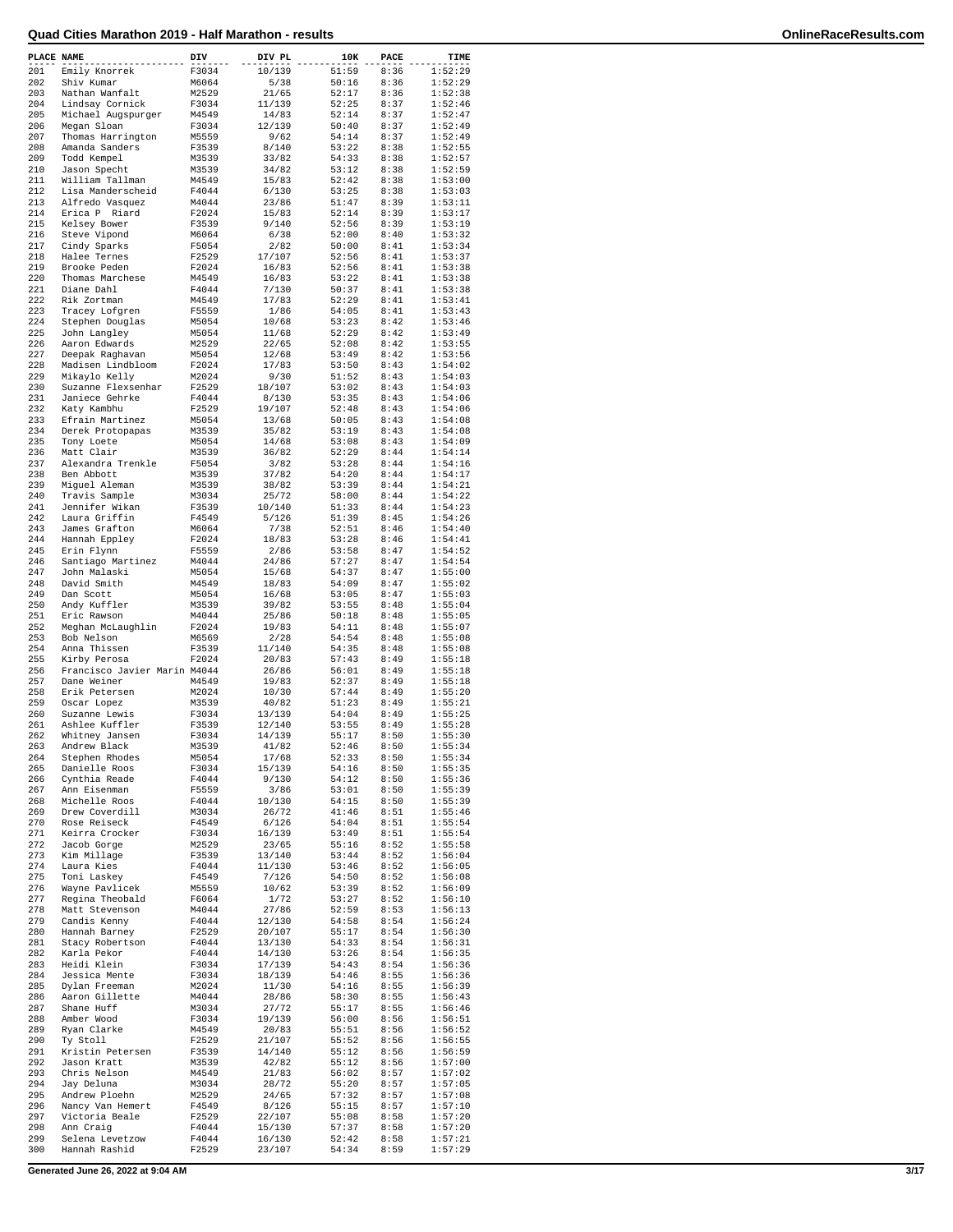| PLACE NAME |                                      | DIV            | DIV PL           | 10K            | PACE         | TIME               |
|------------|--------------------------------------|----------------|------------------|----------------|--------------|--------------------|
| 301        | Colbie Andes                         | M3539          | 43/82            | 54:34          | 8:59         | 1:57:29            |
| 302        | Marc Bonin                           | M5054          | 18/68            | 55:29          | 8:59         | 1:57:30            |
| 303        | David Townsend                       | M4044          | 29/86            | 53:10          | 8:59         | 1:57:34            |
| 304<br>305 | Jackie Evans                         | F3539          | 15/140<br>44/82  | 53:19<br>53:19 | 8:59<br>8:59 | 1:57:37<br>1:57:37 |
| 306        | Jason Evans<br>Michael Thorson       | M3539<br>M2529 | 25/65            | 53:46          | 8:59         | 1:57:38            |
| 307        | Ronald Baumbach                      | M5054          | 19/68            | 53:24          | 8:59         | 1:57:40            |
| 308        | Meghan McHugh                        | F2529          | 24/107           | 55:53          | 9:00         | 1:57:44            |
| 309        | Vitta Sandalova                      | F3539          | 16/140           | 56:50          | 9:00         | 1:57:46            |
| 310        | Kelsi Salter                         | F3539          | 17/140           | 52:34          | 9:00         | 1:57:46            |
| 311        | Travis Southerland                   | M4044          | 30/86            | 51:54          | 9:00         | 1:57:49            |
| 312        | Dan Hayden                           | M4044          | 31/86            | 57:53          | 9:00         | 1:57:50            |
| 313        | Andrew Johnson                       | M5559          | 11/62            | 54:00          | 9:00         | 1:57:50            |
| 314<br>315 | Nathan Weeks                         | M3539<br>F3034 | 45/82<br>20/139  | 56:25<br>56:23 | 9:00<br>9:00 | 1:57:52<br>1:57:52 |
| 316        | Allison Chumbley<br>Luke Donnelly    | M2024          | 12/30            | 56:50          | 9:00         | 1:57:54            |
| 317        | Corey Anderson                       | M4044          | 32/86            | 55:55          | 9:01         | 1:57:57            |
| 318        | Tiffany Musick                       | F3539          | 18/140           | 55:07          | 9:01         | 1:57:57            |
| 319        | Brett Wessels                        | M3034          | 29/72            | 52:51          | 9:01         | 1:57:58            |
| 320        | Kathleen Jensen                      | F5559          | 4/86             | 54:30          | 9:01         | 1:57:59            |
| 321        | St. John Bowman                      | F2529          | 25/107           | 56:39          | 9:01         | 1:58:02            |
| 322        | Elizabeth Wadas                      | F2529          | 26/107           | 53:55          | 9:01         | 1:58:07            |
| 323        | Matt Rexroat                         | M4044          | 33/86            | 52:44          | 9:01         | 1:58:07            |
| 324        | Randy Turk                           | M6064          | 8/38             | 54:30          | 9:02         | 1:58:09            |
| 325        | Dustin Hawk                          | M2529          | 26/65            | 58:01          | 9:02         | 1:58:11            |
| 326        | Brian Kallback                       | M3539          | 46/82            | 54:55          | 9:02         | 1:58:12            |
| 327<br>328 | Alison Mohr<br>Rhonda Reed Gebel     | F3034<br>F5054 | 21/139<br>4/82   | 56:41<br>54:21 | 9:02<br>9:02 | 1:58:13<br>1:58:13 |
| 329        | Page Stark                           | F2529          | 27/107           | 56:41          | 9:02         | 1:58:13            |
| 330        | Jennifer Wilshusen                   | F4549          | 9/126            | 56:37          | 9:03         | 1:58:21            |
| 331        | Anthony Eckert                       | M2024          | 13/30            | 55:40          | 9:03         | 1:58:21            |
| 332        | Ali Levering                         | F4549          | 10/126           | 56:34          | 9:03         | 1:58:23            |
| 333        | Lisa Stisser                         | F4044          | 17/130           | 54:37          | 9:03         | 1:58:30            |
| 334        | David Cox                            | M4044          | 34/86            | 54:59          | 9:03         | 1:58:30            |
| 335        | Kyle Foster                          | M3034          | 30/72            | 54:34          | 9:03         | 1:58:31            |
| 336        | Erin Rennert                         | F3034          | 22/139           | 54:33          | 9:03         | 1:58:33            |
| 337        | Paul Gamble                          | M4549          | 22/83            | 55:24          | 9:03         | 1:58:33            |
| 338        | Dean Hulsing                         | M4044          | 35/86            | 54:07<br>55:41 | 9:04         | 1:58:35            |
| 339<br>340 | Rick Sandberg<br>Tim Millage         | M5054<br>M3539 | 20/68<br>47/82   | 55:59          | 9:04<br>9:04 | 1:58:36<br>1:58:38 |
| 341        | Chad Toops                           | M3034          | 31/72            | 56:28          | 9:04         | 1:58:38            |
| 342        | Peyton Gray                          | F2024          | 21/83            | 53:20          | 9:04         | 1:58:40            |
| 343        | Troy Welch                           | M2024          | 14/30            | 56:01          | 9:04         | 1:58:40            |
| 344        | Unknown Runner                       | M????          | 1/5              | 52:53          | 9:04         | 1:58:41            |
| 345        | Amy Olson                            | F2529          | 28/107           | 56:29          | 9:04         | 1:58:42            |
| 346        | Jennifer Watkins                     | F4549          | 11/126           | 58:03          | 9:04         | 1:58:47            |
| 347        | David Campbell                       | M4549          | 23/83            | 54:15          | 9:05         | 1:58:50            |
| 348        | Erin Griswold                        | F3034          | 23/139           | 56:12          | 9:05         | 1:58:52            |
| 349        | George Raftery                       | M6569          | 3/28             | 55:52          | 9:05         | 1:58:57            |
| 350<br>351 | Abby Protopapas<br>Camille McDonnell | F3034<br>F2529 | 24/139<br>29/107 | 54:08<br>57:00 | 9:06<br>9:06 | 1:59:00<br>1:59:01 |
| 352        | Brianna Sinn                         | F2529          | 30/107           | 54:41          | 9:06         | 1:59:01            |
| 353        | Kelly Campbell                       | F4549          | 12/126           | 54:25          | 9:06         | 1:59:04            |
| 354        | Peizhi Cheng                         | M3034          | 32/72            | 55:18          | 9:06         | 1:59:04            |
| 355        | Helen Vogel                          | F5054          | 5/82             | 59:43          | 9:06         | 1:59:06            |
| 356        | Samantha Houselog                    | F3539          | 19/140           | 58:05          | 9:06         | 1:59:11            |
| 357        | Brian Turner                         | M4044          | 36/86            | 55:44          | 9:07         | 1:59:14            |
| 358        | Mark Sexton                          | M5054          | 21/68            | 55:19          | 9:07         | 1:59:20            |
| 359        | Becky Sudik                          | F5054          | 6/82             | 57:18          | 9:07         | 1:59:20            |
| 360        | Teresa Lucas                         | F5054          | 7/82             | 56:37          | 9:07         | 1:59:23            |
| 361<br>362 | Gary Carleton                        | M5054<br>M5559 | 22/68<br>12/62   | 56:39<br>56:39 | 9:07<br>9:07 | 1:59:24<br>1:59:24 |
| 363        | Reggie Reid<br>Joe Smazal            | M3034          | 33/72            | 55:22          | 9:08         | 1:59:33            |
| 364        | Aaron Wheeler                        | M3539          | 48/82            | 57:05          | 9:08         | 1:59:36            |
| 365        | Michelle Talbot                      | F4044          | 18/130           | 56:29          | 9:08         | 1:59:36            |
| 366        | Steven Kavlock                       | M4549          | 24/83            | 55:30          | 9:09         | 1:59:43            |
| 367        | Kelly Hanrahan                       | F2529          | 31/107           | 56:41          | 9:09         | 1:59:44            |
| 368        | Eric Sorge                           | M5054          | 23/68            | 56:25          | 9:09         | 1:59:44            |
| 369        | Tina Witham                          | F4044          | 19/130           | 56:32          | 9:09         | 1:59:47            |
| 370        | Cheryl Biesiada                      | F6064          | 2/72             | 57:32          | 9:09         | 1:59:50            |
| 371<br>372 | Dan Riggs<br>Don Montgomery          | M5054<br>M5054 | 24/68<br>25/68   | 56:07<br>56:47 | 9:10<br>9:10 | 1:59:56<br>2:00:02 |
| 373        | Amber Greving                        | F3539          | 20/140           | 56:25          | 9:10         | 2:00:04            |
| 374        | Terrance Fowler                      | M6064          | 9/38             | 56:46          | 9:11         | 2:00:07            |
| 375        | Ben Foster                           | M4044          | 37/86            | 56:24          | 9:11         | 2:00:08            |
| 376        | Samuel Ludlow                        | M2529          | 27/65            | 53:28          | 9:11         | 2:00:14            |
| 377        | Rodney Short                         | M5054          | 26/68            | 57:26          | 9:11         | 2:00:17            |
| 378        | Erin Soukup                          | F4044          | 20/130           | 54:44          | 9:12         | 2:00:20            |
| 379        | Rachael Wauer                        | F2529          | 32/107           | 57:14          | 9:12         | 2:00:20            |
| 380        | Todd Allison                         | M4044          | 38/86            | 55:48          | 9:12         | 2:00:23            |
| 381        | Sean Cordes                          | M5559          | 13/62            | 55:14          | 9:12         | 2:00:27            |
| 382        | Mallory Moore                        | F2529          | 33/107           | 55:51          | 9:12         | 2:00:28            |
| 383<br>384 | Jared Mullendore<br>Frank Bay        | M3539<br>M75UP | 49/82<br>1/8     | 56:45<br>55:05 | 9:13<br>9:13 | 2:00:32<br>2:00:33 |
| 385        | Jack Schlindwein                     | M6064          | 10/38            | 59:14          | 9:13         | 2:00:37            |
| 386        | Dan Reifsteck                        | M4044          | 39/86            | 57:02          | 9:13         | 2:00:38            |
| 387        | Danelle Setterstrom                  | F4044          | 21/130           | 57:51          | 9:13         | 2:00:39            |
| 388        | Quinn Riess                          | M4044          | 40/86            | 58:21          | 9:13         | 2:00:44            |
| 389        | Katie Longlett                       | F4044          | 22/130           | 58:22          | 9:14         | 2:00:45            |
| 390        | Bryan Huebsch                        | M3539          | 50/82            | 56:57          | 9:14         | 2:00:50            |
| 391        | Gwenell Hobson                       | F7074          | 1/11             | 58:26          | 9:14         | 2:00:57            |
| 392        | Keera Cone                           | F3034          | 25/139           | 57:25          | 9:14         | 2:00:58            |
| 393        | Marian Walrath                       | F6569          | 1/28             | 57:56          | 9:15         | 2:01:04            |
| 394        | Roy Walker                           | M3539          | 51/82            | 54:52          | 9:15         | 2:01:06            |
| 395<br>396 | Kenneth Voorhees<br>Bobby Bunch      | M2529<br>M3034 | 28/65<br>34/72   | 54:21<br>56:53 | 9:16<br>9:16 | 2:01:14<br>2:01:14 |
| 397        | Jeff Eaton                           | M4549          | 25/83            | 54:53          | 9:16         | 2:01:18            |
| 398        | Bruce Tracy                          | M6569          | 4/28             | 55:28          | 9:17         | 2:01:34            |
| 399        | Mike Zimmer                          | M5559          | 14/62            | 55:29          | 9:18         | 2:01:41            |
| 400        | Brian Link                           | M5559          | 15/62            | 56:55          | 9:18         | 2:01:46            |

**Generated June 26, 2022 at 9:04 AM 4/17**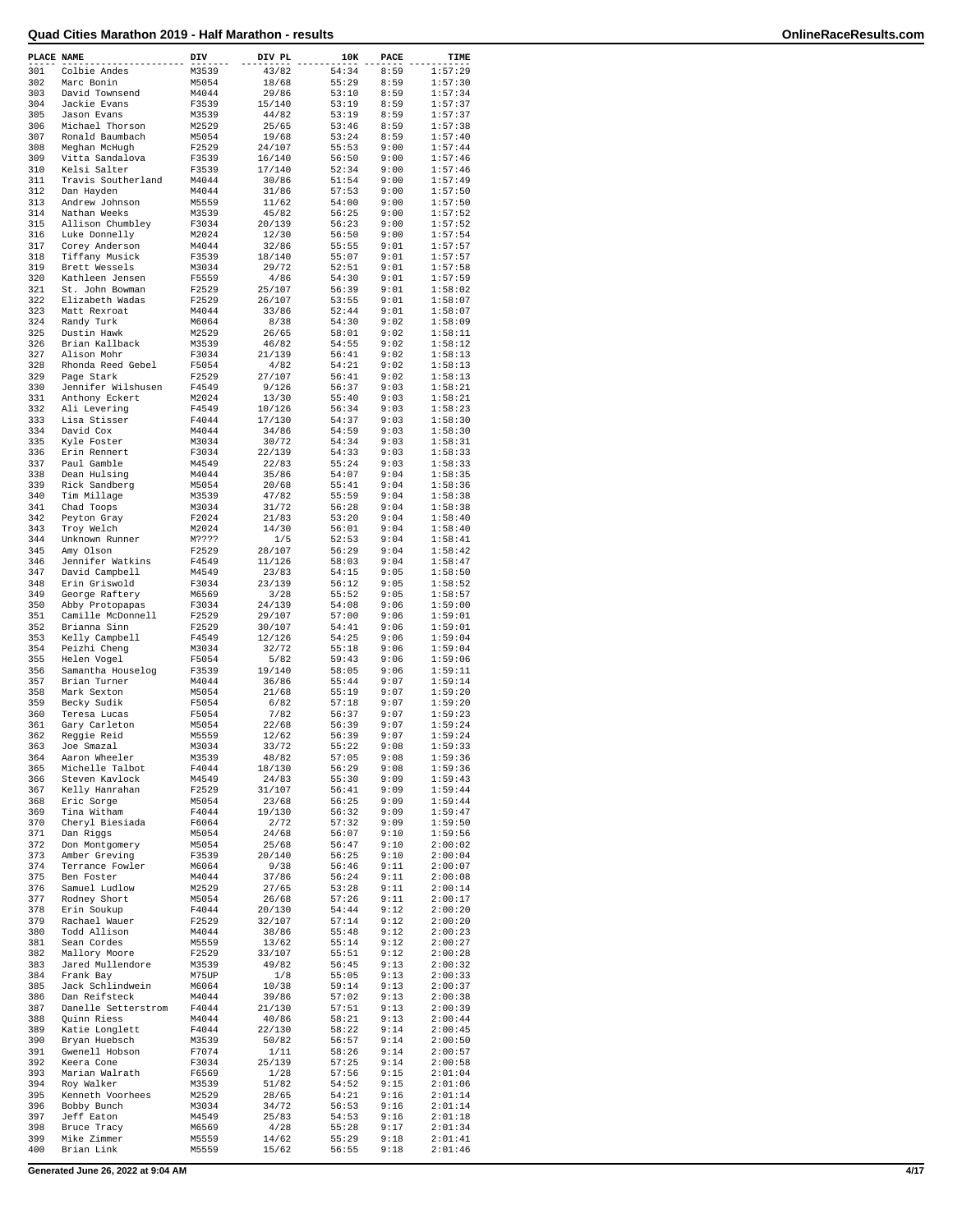| PLACE NAME |                              | DIV   | DIV PL | 10K     | PACE         | TIME               |
|------------|------------------------------|-------|--------|---------|--------------|--------------------|
| 401        | Matthew Franzen              | M2529 | 29/65  | 50:50   | 9:18         | 2:01:48            |
| 402        | Brian Ramsay                 | M4044 | 41/86  | 54:45   | 9:19         | 2:01:53            |
| 403        | Matt Walsh                   | M4044 | 42/86  | 54:23   | 9:19         | 2:01:54            |
| 404        | Traci Ellsworth              | F4044 | 23/130 | 56:09   | 9:19         | 2:01:59            |
| 405        | Allie Stutting               | F2024 | 22/83  | 56:12   | 9:19         | 2:02:01            |
| 406        | Pam Mohr                     | F5054 | 8/82   | 57:09   | 9:19         | 2:02:01            |
| 407        | Jessica Hamblin              | F3034 | 26/139 | 57:00   | 9:19         | 2:02:02            |
| 408        | Eric Bloomquist              | M5054 | 27/68  | 1:00:57 | 9:20         | 2:02:05            |
| 409        | John Thomas                  | M5559 | 16/62  | 57:44   | 9:20         | 2:02:10            |
| 410        | Amy Schulte                  | F3034 | 27/139 | 53:35   | 9:20         | 2:02:13            |
| 411        | Amy Kay                      | F4044 | 24/130 | 58:09   | 9:20         | 2:02:16            |
| 412        | Nathan Windt                 | M4044 | 43/86  | 53:34   | 9:21         | 2:02:17            |
| 413        | Kelly Faber                  | F2529 | 34/107 | 57:32   | 9:21         | 2:02:21            |
| 414        | Ann Wheeler                  | F2024 | 23/83  | 58:51   | 9:21         | 2:02:24            |
| 415        | Paul Walrath                 | M6569 | 5/28   | 58:27   | 9:21         | 2:02:27            |
| 416        | Yvette Harrington            | F5559 | 5/86   | 58:22   | 9:22         | 2:02:34            |
| 417        | Courtney Matthews            | F3034 | 28/139 | 59:33   | 9:22         | 2:02:35            |
| 418        | Emily Rickertsen             | F2529 | 35/107 | 56:19   | 9:22         | 2:02:36            |
| 419        | Andrew Novotny               | M2529 | 30/65  | 57:01   | 9:22         | 2:02:38            |
| 420        | Samantha Croghan             | F2024 | 24/83  | 54:14   | 9:22         | 2:02:39            |
| 421        | Jeffrey Tripp                | M3034 | 35/72  | 57:18   | 9:23         | 2:02:46            |
| 422        | Rico Pena                    | M2529 | 31/65  | 52:59   | 9:23         | 2:02:51            |
| 423        | James Bartek                 | M5559 | 17/62  | 55:31   | 9:23         | 2:02:52            |
| 424        | Jeffrey Green                | M3034 | 36/72  | 57:18   | 9:23         | 2:02:55            |
| 425        | Angela Birler                | F4549 | 13/126 | 58:06   | 9:24         | 2:02:57            |
| 426        | Katie Horsman                | F3539 | 21/140 | 58:19   | 9:24         | 2:02:59            |
| 427        | Brandon Gluesing             | M4044 | 44/86  | 57:51   | 9:25         | 2:03:13            |
| 428        | Drew Slings                  | M2024 | 15/30  | 1:00:50 | 9:25         | 2:03:17            |
| 429        | Jason Mahn                   | M4549 | 26/83  | 55:35   | 9:25         | 2:03:19            |
| 430        | Roberto Ulloa                | M2529 | 32/65  | 56:26   | 9:25         | 2:03:20            |
| 431        | Sherry Basham                | F3539 | 22/140 | 57:18   | 9:26         | 2:03:28            |
| 432        | Abby Laskey                  | F1519 | 2/12   | 57:08   | 9:26         | 2:03:35            |
| 433        | Christy Hansen               | F3539 | 23/140 | 55:05   | 9:27         | 2:03:38            |
| 434        | Megan Clark                  | F2529 | 36/107 | 56:19   | 9:27         | 2:03:44            |
| 435        | Kevin Trantina               | M6064 | 11/38  | 55:41   | 9:28         | 2:03:49            |
| 436        | Alex Thomas                  | M3034 | 37/72  | 55:35   | 9:28         | 2:03:51            |
| 437        | Traci Maynard                | F4549 | 14/126 | 56:48   | 9:28         | 2:03:58            |
| 438        | Teresa Brooks                | F4549 | 15/126 | 56:23   | 9:29         | 2:04:02            |
| 439        | Peggy Bailey                 | F6064 | 3/72   | 55:42   | 9:29         | 2:04:03            |
| 440        | David McCauley               | M5559 | 18/62  | 57:35   | 9:29         | 2:04:04            |
| 441        | Gregory Hunger               | M4549 | 27/83  | 57:56   | 9:29         | 2:04:10            |
| 442        | Laura Sivertsen              | F3539 | 24/140 | 57:18   | 9:29         | 2:04:11            |
| 443        | Freddy Vasquez               | M2529 | 33/65  | 57:05   | 9:29         | 2:04:13            |
| 444        | Jose Garciacarmona           | M3034 | 38/72  | 55:21   | 9:30         | 2:04:17            |
| 445        | Kathleen Magoon              | F6064 | 4/72   | 57:26   | 9:30         | 2:04:25            |
| 446        | Monica Torres                | F3034 | 29/139 | 57:26   | 9:30         | 2:04:25            |
| 447        | Gricelda Perez               | F3539 | 25/140 | 57:31   | 9:31         | 2:04:33            |
| 448        | Renee Stone                  | F5559 | 6/86   | 57:13   | 9:31         | 2:04:33            |
| 449        | Eric Brown                   | M2529 | 34/65  | 59:08   | 9:31         | 2:04:34            |
| 450        | Hannah Reschke               | F2529 | 37/107 | 58:18   | 9:31         | 2:04:36            |
| 451        | Dan Kivlin                   | M4549 | 28/83  | 59:09   | 9:31         | 2:04:39            |
| 452        | Ashley Oberbroeckling        | F3034 | 30/139 | 57:10   | 9:32         | 2:04:44            |
| 453        | Holly Sparkman               | F5054 | 9/82   | 56:57   | 9:32         | 2:04:47            |
| 454        | Ashley Goitia                | F2024 | 25/83  | 59:59   | 9:32         | 2:04:49            |
| 455        | Michael Nabb                 | M5559 | 19/62  | 59:05   | 9:32         | 2:04:54            |
| 456        | Cassandra Wagner             | F2529 | 38/107 | 59:06   | 9:33         | 2:04:56            |
| 457        | Nicole Leingang              | F3034 | 31/139 | 59:05   | 9:33         | 2:04:59            |
| 458        | Kristina Yoder               | F3539 | 26/140 | 57:21   | 9:33         | 2:04:59            |
| 459        | Cheryl Bivens                | F5559 | 7/86   | 59:29   | 9:33         | 2:05:01            |
| 460        | Scott Leeman                 | M4549 | 29/83  | 54:53   | 9:33         | 2:05:01            |
| 461        | Angela Riesberg              | F4044 | 25/130 | 59:15   | 9:33         | 2:05:04            |
| 462        | Emily Vershaw                | F2024 | 26/83  | 55:08   | 9:33         | 2:05:05            |
| 463        | Anna Weirick                 | F2529 | 39/107 | 54:01   | 9:33         | 2:05:05            |
| 464        | Samantha Nietzel             | F3539 | 27/140 | 59:23   | 9:34         | 2:05:11            |
| 465        | Greg Vermeer                 | M5054 | 28/68  | 55:55   | 9:35         | 2:05:23            |
| 466        | Sharon White                 | F6064 | 5/72   | 58:49   | 9:35         | 2:05:25            |
| 467        | Nicole Olvera-Fout           | F4549 | 16/126 | 58:50   | 9:35         | 2:05:25            |
| 468        | Haley Dullea                 | F2024 | 27/83  | 57:59   | 9:35         | 2:05:28            |
| 469        | Doug Bierman                 | M6569 | 6/28   | 59:57   | 9:35         | 2:05:29            |
| 470        | Chrissy Hosch                | F3539 | 28/140 | 59:20   | 9:35         | 2:05:29            |
| 471        | Unknown Runner               | M???? | 2/5    | 59:20   | 9:35         | 2:05:30            |
| 472        | Michael Boehle               | M6064 | 12/38  | 54:17   | 9:35         | 2:05:31            |
| 473        | Amy Knight                   | F2024 | 28/83  | 57:18   | 9:36         | 2:05:34            |
| 474        | Jane Simonsen                | F4549 | 17/126 | 56:38   | 9:36         | 2:05:34            |
| 475        | Maxwell Reeh                 | M2529 | 35/65  | 57:03   | 9:36         | 2:05:35            |
| 476        | Rob Hart                     | M4044 | 45/86  | 59:48   | 9:36         | 2:05:42            |
| 477        |                              |       |        |         |              |                    |
| 478        | Lakshmanan Chokalingam M4044 |       | 46/86  | 58:04   | 9:36<br>9:36 | 2:05:43<br>2:05:46 |
| 479        | Jennifer Kammer              | F3539 | 29/140 | 57:25   | 9:37         |                    |
|            | James Welton                 | M2024 | 16/30  | 56:09   |              | 2:05:48<br>2:05:49 |
| 480<br>481 | Benjamin Smart               | M3539 | 52/82  | 1:03:39 | 9:37<br>9:37 | 2:05:52            |
|            | Mark Stegmaier               | M6064 | 13/38  | 57:32   |              |                    |
| 482        | Paul Foley                   | M4044 | 47/86  | 57:33   | 9:37         | 2:05:53            |
| 483        | Howard Eckert                | M7074 | 1/13   | 59:40   | 9:37         | 2:05:55            |
| 484        | Rae Mohrmann                 | F7074 | 2/11   | 59:16   | 9:37         | 2:05:55            |
| 485        | Amanda Disch                 | F3034 | 32/139 | 59:21   | 9:37         | 2:05:58            |
| 486        | Lindsey Nelson               | F2529 | 40/107 | 57:55   | 9:38         | 2:06:01            |
| 487        | Sarah Taylor                 | F3539 | 30/140 | 59:19   | 9:38         | 2:06:02            |
| 488        | Brian Atherton               | M3539 | 53/82  | 55:45   | 9:38         | 2:06:02            |
| 489        | Taelor Cooper                | F2024 | 29/83  | 59:16   | 9:38         | 2:06:02            |
| 490        | Ruben Alicea                 | M3539 | 54/82  | 59:25   | 9:38         | 2:06:02            |
| 491        | Emily Wampler                | F2024 | 30/83  | 56:09   | 9:38         | 2:06:03            |
| 492<br>493 | Valerie Furrow               | F3539 | 31/140 | 56:22   | 9:38         | 2:06:04            |
|            | Lynn Westfall                | F3539 | 32/140 | 1:00:10 | 9:38         | 2:06:05            |
| 494        | Angela Roller                | F4549 | 18/126 | 58:51   | 9:38         | 2:06:07            |
| 495        | Lindsay Kelly                | F3034 | 33/139 | 58:37   | 9:38         | 2:06:08            |
| 496        | Terry Bishop                 | M4549 | 30/83  | 54:28   | 9:38         | 2:06:08            |
| 497        | Barb Small                   | F5559 | 8/86   | 59:49   | 9:38         | 2:06:11            |
| 498<br>499 | Doug Slings                  | M4044 | 48/86  | 1:00:50 | 9:39<br>9:39 | 2:06:19            |
|            | Patricia Erenberger          | F6064 | 6/72   | 58:11   |              | 2:06:21            |
| 500        | Michael Ziegler              | M4549 | 31/83  | 56:11   | 9:39         | 2:06:21            |

**Generated June 26, 2022 at 9:04 AM 5/17**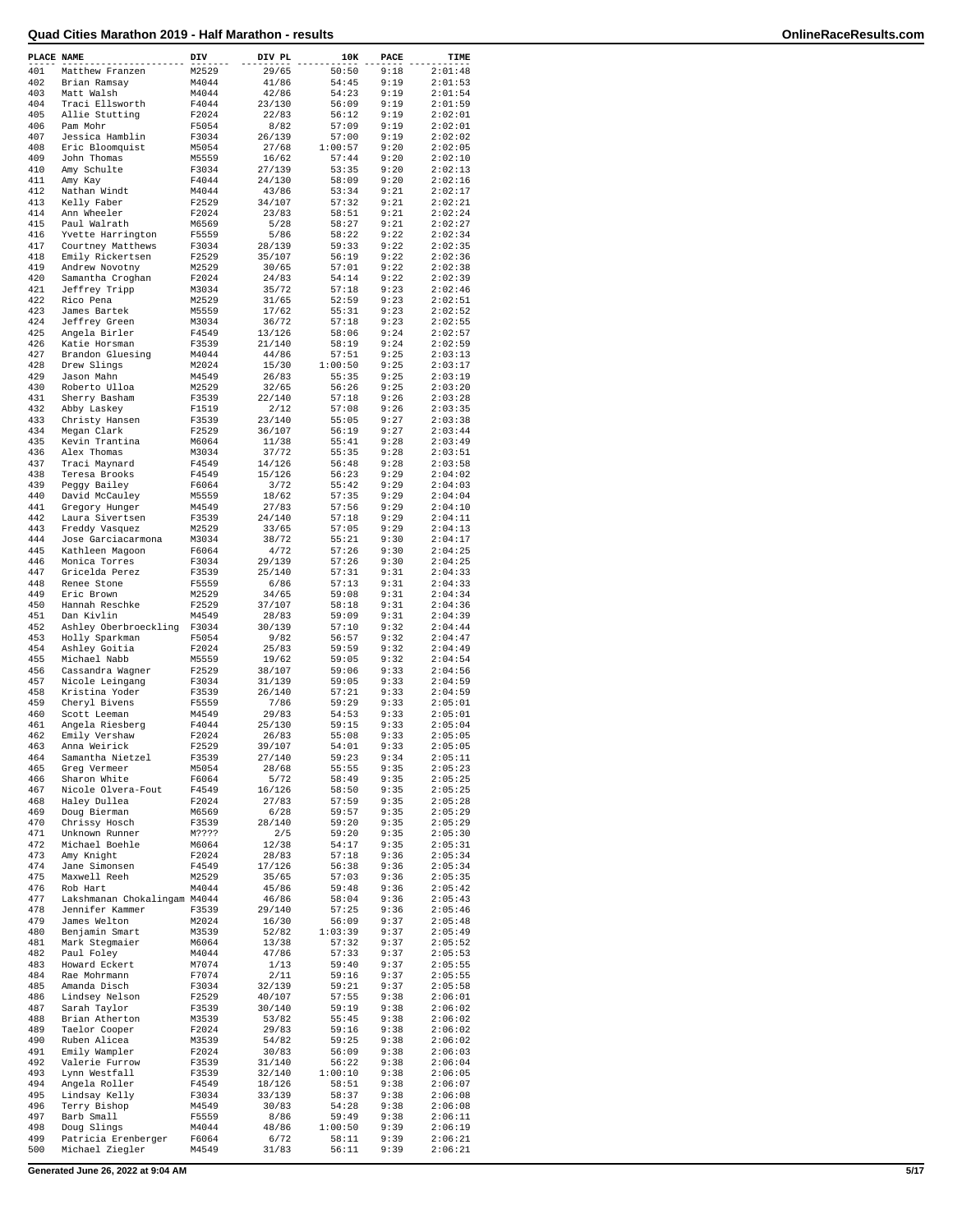| PLACE NAME |                      | DIV   | DIV PL | 10K     | PACE  | TIME               |
|------------|----------------------|-------|--------|---------|-------|--------------------|
| 501        | Malinda Lamb         | F4044 | 26/130 | 57:50   | 9:39  | 2:06:22            |
| 502        | Greg Ferris          | M5054 | 29/68  | 59:13   | 9:39  | 2:06:22            |
| 503        | Tanya Jacobs         | F3539 | 33/140 | 59:49   | 9:39  | 2:06:24            |
| 504        | Ryan Van Buer        | M3034 | 39/72  | 59:16   | 9:40  | 2:06:26            |
| 505        | Benjamin Troxel      | M3539 | 55/82  | 1:01:17 | 9:40  | 2:06:30            |
| 506        | Tomica Teager        | F4044 | 27/130 | 57:37   | 9:40  | 2:06:37            |
| 507        | Kathy Seyfert        | F5054 | 10/82  | 59:21   | 9:41  | 2:06:50            |
| 508        | Kathryn Monroe       | F3539 | 34/140 | 57:09   | 9:42  | 2:06:53            |
| 509        | Jim Lynn             | M4044 | 49/86  | 55:29   | 9:42  | 2:06:59            |
| 510        | Scott Hartman        | M6064 | 14/38  | 54:59   | 9:43  | 2:07:09            |
| 511        | Amy Bradley          | F3539 | 35/140 | 59:35   | 9:43  | 2:07:14            |
| 512        | Allison Thomas       | F4044 | 28/130 | 58:40   | 9:43  | 2:07:15            |
| 513        | Stefanie Beason      | F3034 | 34/139 | 55:59   | 9:43  | 2:07:18            |
| 514        | Christopher Walters  | M4549 | 32/83  | 58:25   | 9:44  | 2:07:19            |
| 515        | Heidi Conner         | F3539 | 36/140 | 59:47   | 9:44  | 2:07:23            |
| 516        | Daniel McIlvanie     |       | 7/28   | 1:00:23 | 9:44  | 2:07:27            |
| 517        |                      | M6569 |        |         |       |                    |
|            | Isabelle Steele      | F2024 | 31/83  | 57:38   | 9:44  | 2:07:27<br>2:07:27 |
| 518        | Maddie Morningstar   | F2024 | 32/83  | 57:38   | 9:44  |                    |
| 519        | Timothy Macumber     | M3034 | 40/72  | 1:00:15 | 9:45  | 2:07:31            |
| 520        | Ashley Clark         | F3034 | 35/139 | 1:01:01 | 9:45  | 2:07:32            |
| 521        | Terri Pignone        | F5559 | 9/86   | 58:46   | 9:45  | 2:07:32            |
| 522        | Olivia Schmidt       | F4044 | 29/130 | 59:10   | 9:45  | 2:07:32            |
| 523        | Ben Ledbetter        | M3539 | 56/82  | 59:09   | 9:45  | 2:07:36            |
| 524        | Mario Garcia         | M6064 | 15/38  | 57:24   | 9:45  | 2:07:38            |
| 525        | Amy Hudson           | F3539 | 37/140 | 56:09   | 9:45  | 2:07:38            |
| 526        | Alex Flores          | M3034 | 41/72  | 56:02   | 9:46  | 2:07:52            |
| 527        | Steve Wilder         | M4549 | 33/83  | 1:02:09 | 9:46  | 2:07:54            |
| 528        | Christopher Versluis | M3539 | 57/82  | 54:57   | 9:46  | 2:07:56            |
| 529        | Chad Stewart         | M4549 | 34/83  | 57:08   | 9:46  | 2:07:57            |
| 530        | Samantha Keehn       | F3539 | 38/140 | 1:00:04 | 9:47  | 2:07:58            |
| 531        | James Driscoll       | M5559 | 20/62  | 55:29   | 9:47  | 2:08:00            |
| 532        | Kevin Quickstad      | M3034 | 42/72  | 1:01:14 | 9:47  | 2:08:04            |
| 533        | Steve Dinsmore       | M6064 | 16/38  | 56:19   | 9:47  | 2:08:07            |
| 534        | Valerie Olson        |       |        | 59:47   | 9:47  |                    |
|            |                      | F3539 | 39/140 |         |       | 2:08:07            |
| 535        | Chad Sharp           | M4549 | 35/83  | 58:41   | 9:47  | 2:08:08            |
| 536        | Kimberly Broyles     | F5054 | 11/82  | 59:44   | 9:47  | 2:08:09            |
| 537        | Richard Wiedenbeck   | M5559 | 21/62  | 59:47   | 9:47  | 2:08:09            |
| 538        | Melissa Preston      | F4044 | 30/130 | 59:41   | 9:48  | 2:08:19            |
| 539        | Andy Boyd            | M5054 | 30/68  | 1:02:12 | 9:48  | 2:08:23            |
| 540        | George Wiedemann     | M1519 | 3/6    | 54:11   | 9:48  | 2:08:23            |
| 541        | Karen Witkowski      | F6064 | 7/72   | 1:01:01 | 9:49  | 2:08:24            |
| 542        | Morgan Zachary       | F2529 | 41/107 | 58:30   | 9:49  | 2:08:24            |
| 543        | Sean Dorton          | M4549 | 36/83  | 57:33   | 9:49  | 2:08:25            |
| 544        | Phyllis Kampmeyer    | F5054 | 12/82  | 58:44   | 9:49  | 2:08:26            |
| 545        | Shawn Samuelson      | M4549 | 37/83  | 1:02:38 | 9:49  | 2:08:29            |
| 546        | Said Lopez-Becerra   | M2529 | 36/65  | 1:00:51 | 9:49  | 2:08:30            |
| 547        | Zack Stackle         | M3539 | 58/82  | 1:02:43 | 9:49  | 2:08:30            |
| 548        | Rudy Fierros-Raygoza | M2529 | 37/65  | 58:46   | 9:49  | 2:08:30            |
| 549        | Katie McLaughlin     | F2529 | 42/107 | 1:03:20 | 9:49  | 2:08:35            |
| 550        | Christena Krause     | F5559 | 10/86  | 59:34   | 9:49  | 2:08:35            |
| 551        | Trevor Klaver        | M2024 | 17/30  | 55:19   | 9:49  | 2:08:35            |
| 552        | Spencer Feldman      | M2529 | 38/65  | 56:47   | 9:50  | 2:08:49            |
| 553        | Seth Freeman         | M1519 | 4/6    | 1:01:20 | 9:50  | 2:08:49            |
| 554        | Johnathan Dittman    | M2529 | 39/65  | 56:47   | 9:50  | 2:08:49            |
|            |                      |       |        |         | 9:51  |                    |
| 555        | Karen Shanahan       | F3539 | 40/140 | 1:01:57 |       | 2:08:52            |
| 556        | Allan Cibert         | M6569 | 8/28   | 59:57   | 9:51  | 2:08:55            |
| 557        | Cayla Swift          | F3539 | 41/140 | 1:00:38 | 9:51  | 2:08:55            |
| 558        | Abbey Flaherty       | F3034 | 36/139 | 1:00:10 | 9:51  | 2:08:56            |
| 559        | Nathan Johnson       | M4044 | 50/86  | 1:00:41 | 9:51  | 2:08:58            |
| 560        | Michala Mielke       | F3034 | 37/139 | 1:01:16 | 9:51  | 2:09:02            |
| 561        | Kimi Hynek           | F3539 | 42/140 | 1:00:06 | 9:51  | 2:09:02            |
| 562        | Heather Sacco        | F3034 | 38/139 | 59:47   | 9:52  | 2:09:04            |
| 563        | Lisa Lofton          | F3539 | 43/140 | 1:01:33 | 9:52  | 2:09:07            |
| 564        | Neil Gray            | M5559 | 22/62  | 58:19   | 9:52  | 2:09:07            |
| 565        | Erin Wiedemann       | F5054 | 13/82  | 1:01:54 | 9:52  | 2:09:07            |
| 566        | Paige Kelly          | F2024 | 33/83  | 59:56   | 9:52  | 2:09:13            |
| 567        | Daniel Schimanski    | M4549 | 38/83  | 58:58   | 9:53  | 2:09:17            |
| 568        | Natalie Forest       | F3539 | 44/140 | 58:59   | 9:53  | 2:09:21            |
| 569        | Gustav Agbortoko     | M2529 | 40/65  | 55:26   | 9:53  | 2:09:22            |
| 570        | Lori Roderick        | F5559 | 11/86  | 1:01:21 | 9:53  | 2:09:29            |
| 571        | Michael Ford         | M4549 | 39/83  | 1:00:07 | 9:54  | 2:09:29            |
| 572        | Rebecca Lemek        | F2024 | 34/83  | 58:30   | 9:54  | 2:09:29            |
| 573        | Deanna Derlein       | F4549 | 19/126 | 59:45   | 9:54  | 2:09:35            |
| 574        | Hannah Turkmani      |       | 0/0    | 1:01:20 | 9:54  | 2:09:36            |
| 575        | Ben Schneider        | M2529 | 41/65  | 1:03:12 | 9:54  | 2:09:38            |
| 576        | Mary Beth Potthoff   | F6064 | 8/72   | 1:01:46 | 9:55  | 2:09:50            |
| 577        | Bonnie Schirato      | F5054 | 14/82  | 1:00:31 | 9:56  | 2:10:06            |
| 578        | Cathy Tillberg       | F5054 | 15/82  | 58:55   | 9:56  | 2:10:07            |
| 579        | Raeann Pape          | F3034 | 39/139 | 1:01:30 | 9:57  | 2:10:09            |
| 580        | Doug Harris          | M5054 | 31/68  | 1:02:16 | 9:57  | 2:10:09            |
| 581        | Beth Conerty         | F3034 | 40/139 | 1:03:31 | 9:57  | 2:10:13            |
| 582        | Raymond Berry        | M5054 | 32/68  | 58:40   | 9:57  | 2:10:15            |
| 583        | Danielle Spillare    | F2529 | 43/107 | 1:00:34 | 9:57  | 2:10:15            |
| 584        |                      |       |        | 1:00:06 | 9:57  |                    |
|            | Vinton Cromer        | M7074 | 2/13   |         |       | 2:10:17            |
| 585        | Jose Pimentel        | M2024 | 18/30  | 54:38   | 9:57  | 2:10:18            |
| 586        | Chris Holst          | M4549 | 40/83  | 1:00:48 | 9:58  | 2:10:29            |
| 587        | Logan Larson         | M2024 | 19/30  | 1:03:01 | 9:58  | 2:10:31            |
| 588        | Jana Wittenberg      | F4549 | 20/126 | 59:19   | 9:58  | 2:10:32            |
| 589        | Leah Robertson       | F3034 | 41/139 | 56:52   | 9:58  | 2:10:32            |
| 590        | Cindy Fleener        | F4044 | 31/130 | 59:21   | 9:58  | 2:10:32            |
| 591        | Sydney Shie          | F2024 | 35/83  | 1:02:37 | 9:58  | 2:10:34            |
| 592        | David Hill           | M5559 | 23/62  | 1:01:47 | 9:59  | 2:10:38            |
| 593        | Andrew Brown         | M3539 | 59/82  | 1:01:48 | 9:59  | 2:10:39            |
| 594        | Micle Flora          | F4044 | 32/130 | 1:00:22 | 9:59  | 2:10:47            |
| 595        | Tasha Havercamp      | F3539 | 45/140 | 1:00:22 | 10:00 | 2:10:50            |
| 596        | Debbie Harris        | F3539 | 46/140 | 1:03:20 | 10:00 | 2:11:00            |
| 597        | Matthew Perkins      | M4044 | 51/86  | 1:01:41 | 10:01 | 2:11:01            |
| 598        | Lindsay Schlicksup   | F4044 | 33/130 | 1:00:22 | 10:01 | 2:11:11            |
| 599        | Lindsay Holtam       | F3539 | 47/140 | 1:01:51 | 10:01 | 2:11:11            |
| 600        | Faith Heitman        | F4549 | 21/126 | 1:00:21 | 10:01 | 2:11:11            |
|            |                      |       |        |         |       |                    |

**Generated June 26, 2022 at 9:04 AM 6/17**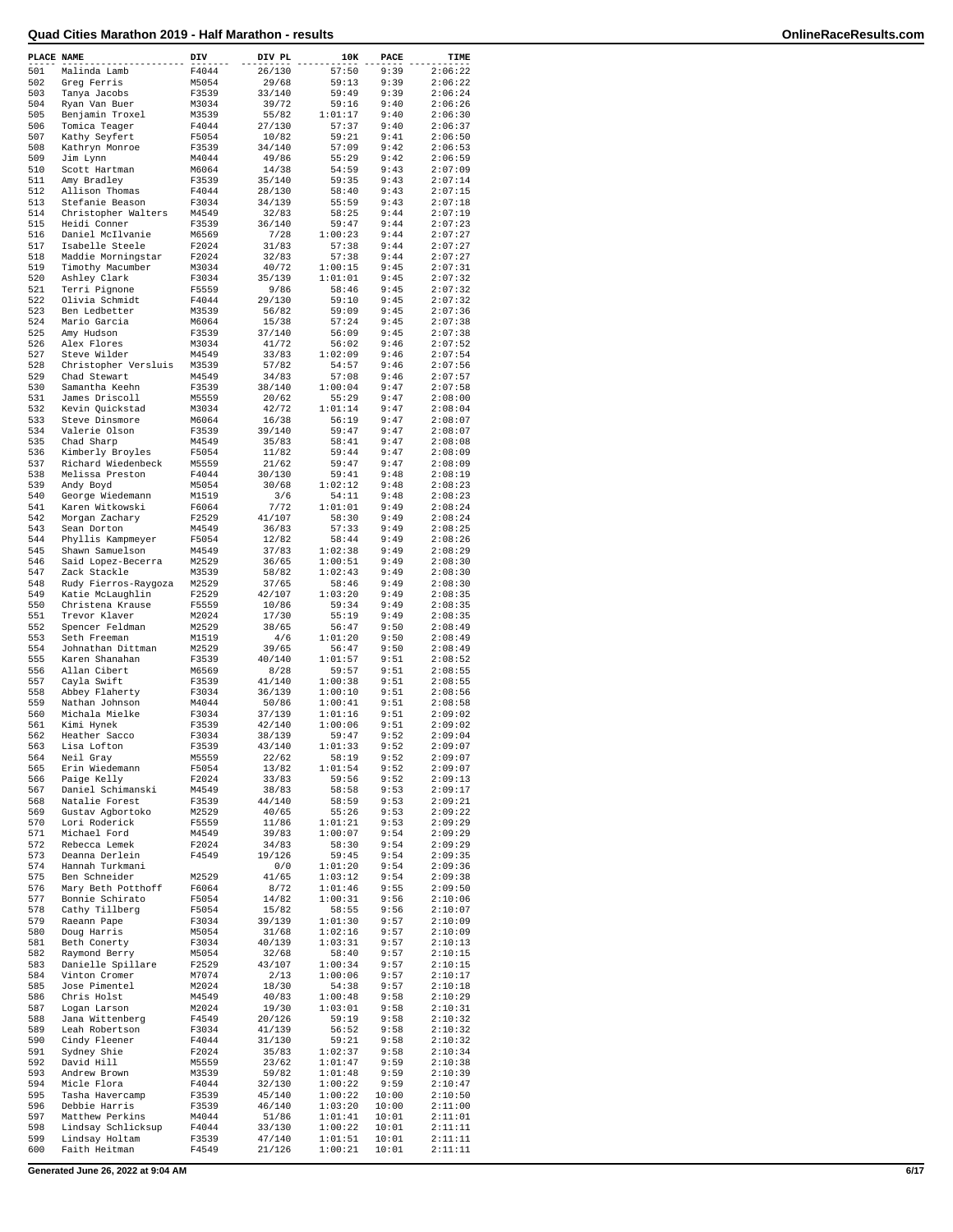| PLACE NAME |                                   | DIV            | DIV PL          | 10K                | PACE           | TIME               |
|------------|-----------------------------------|----------------|-----------------|--------------------|----------------|--------------------|
| 601        | Michael Mendoza                   | M3034          | 43/72           | 56:56              | 10:02          | 2:11:15            |
| 602        | Amy Keyson                        | F3539          | 48/140          | 1:03:13            | 10:02          | 2:11:21            |
| 603        | Kristen Barnes                    | F3539          | 49/140          | 1:00:06            | 10:02          | 2:11:22            |
| 604        | Rita Ayers                        | F6064          | 9/72            | 1:00:03            | 10:02          | 2:11:25            |
| 605        | Stephanie Brown                   | F3034          | 42/139          | 1:00:37            | 10:03          | 2:11:27            |
| 606        | Emma Hart                         | F2024          | 36/83           | 59:50              | 10:03          | 2:11:29            |
| 607        | Tonya Wilkins                     | F4549          | 22/126          | 1:00:24            | 10:03          | 2:11:30            |
| 608        | Michael Lard                      | M5559          | 24/62           | 1:00:57            | 10:03          | 2:11:33            |
| 609        | Sara Ballinger                    | F4044          | 34/130          | 56:06              | 10:03          | 2:11:35            |
| 610        | Unknown Runner                    | M????          | 3/5             | 1:02:53            | 10:03          | 2:11:39            |
| 611        | Shridhar Ganesan                  | M2529          | 42/65           | 1:01:27            | 10:04          | 2:11:51            |
| 612        | Melissa Book                      | F3034          | 43/139          | 1:02:16            | 10:05          | 2:12:02            |
| 613        | Molly Brown                       | F4044          | 35/130          | 59:39              | 10:05          | 2:12:03            |
| 614        | Christian Favalora                | M2529          | 43/65           | 59:15              | 10:05          | 2:12:05            |
| 615        | Lisa Cooper                       | F4044          | 36/130          | 1:00:22            | 10:05          | 2:12:06            |
| 616        | Steven Knouse                     | M5559          | 25/62           | 1:01:27            | 10:06          | 2:12:08            |
| 617        | Mario Pizano                      | M4549          | 41/83           | 58:31              | 10:06          | 2:12:19            |
| 618        | Joanne Vaccaro                    | F6064          | 10/72           | 1:00:02<br>1:03:47 | 10:07<br>10:07 | 2:12:23            |
| 619        | Daphne Donald                     | F5559          | 12/86           |                    |                | 2:12:27            |
| 620<br>621 | Carl Spoljoric<br>Luke Clausen    | M3539          | 60/82<br>44/72  | 1:00:15<br>1:00:33 | 10:07          | 2:12:29<br>2:12:32 |
| 622        |                                   | M3034<br>F3539 | 50/140          | 1:01:52            | 10:07<br>10:09 | 2:12:49            |
| 623        | Lindy Slyter<br>Chris Ellis       | M4549          | 42/83           | 1:01:51            | 10:09          | 2:12:51            |
| 624        | George Ewalt                      | M4549          | 43/83           | 1:03:23            | 10:10          | 2:13:02            |
| 625        | Divesh Patel                      | M2529          | 44/65           | 1:03:14            | 10:10          | 2:13:09            |
| 626        | Susan Meyer                       | F6064          | 11/72           | 1:00:17            | 10:11          | 2:13:20            |
| 627        | Kelsey Overberg                   | F3034          | 44/139          | 1:03:30            | 10:11          | 2:13:21            |
| 628        | Dan James                         | M4549          | 44/83           | 1:00:25            | 10:11          | 2:13:23            |
| 629        | Brian Herrick                     | M4549          | 45/83           | 1:00:26            | 10:11          | 2:13:23            |
| 630        | Ruben Martinez                    | M5054          | 33/68           | 1:00:22            | 10:11          | 2:13:23            |
| 631        | June Haeme                        | F5559          | 13/86           | 1:02:44            | 10:12          | 2:13:38            |
| 632        | Kevin Kruse                       | M5054          | 34/68           | 58:49              | 10:13          | 2:13:39            |
| 633        | Khristian Becker                  | M4549          | 46/83           | 1:00:48            | 10:13          | 2:13:47            |
| 634        | Mark Einsweiler                   | M5054          | 35/68           | 1:02:52            | 10:14          | 2:13:52            |
| 635        | William Timm                      | M5559          | 26/62           | 1:04:02            | 10:14          | 2:13:52            |
| 636        | Carol Ward                        | M4549          | 47/83           | 1:03:14            | 10:14          | 2:13:53            |
| 637        | Don Mathey                        | M5559          | 27/62           | 1:02:51            | 10:14          | 2:13:53            |
| 638        | Emily Briney                      | F1519          | 3/12            | 1:02:34            | 10:14          | 2:13:57            |
| 639        | Tyler Hamerlinck                  | M3539          | 61/82           | 1:01:56            | 10:15          | 2:14:06            |
| 640        | Amber Polia                       | F2529          | 44/107          | 58:30              | 10:15          | 2:14:13            |
| 641        | Kristi Gimmel Becker              | F4549          | 23/126          | 1:00:47            | 10:16          | 2:14:19            |
| 642        | Nate McNamara                     | M2529          | 45/65           | 59:49              | 10:16          | 2:14:20            |
| 643        | Jean Friemel                      | F3539          | 51/140          | 1:02:08            | 10:16          | 2:14:21            |
| 644        | Jennifer Grobstich                | F3539          | 52/140          | 1:02:08            | 10:16          | 2:14:21            |
| 645        | Heidi Barkhoff                    | F3539          | 53/140          | 59:00              | 10:16          | 2:14:27            |
| 646        | Taylor Parus                      | F2529          | 45/107          | 59:49              | 10:16          | 2:14:27            |
| 647        | Laura Mastromatteo                | F5054          | 16/82           | 1:04:21            | 10:16          | 2:14:29            |
| 648        | Courtney Baker                    | F2024          | 37/83           | 1:01:28            | 10:16          | 2:14:29            |
| 649        | Unknown Runner                    | M????          | 4/5             | 1:02:42            | 10:16          | 2:14:29            |
| 650        | Mike Wells                        | M5054          | 36/68           | 1:00:31            | 10:17          | 2:14:38            |
| 651        | Deron Soendlin                    | M5054          | 37/68           | 59:07              | 10:17          | 2:14:40            |
| 652        | Elizabeth Menke                   | F2024          | 38/83           | 1:00:32            | 10:17          | 2:14:40            |
| 653        | Jacob Larson                      | M3034          | 45/72           | 1:00:15            | 10:18          | 2:14:49            |
| 654        | Sherry Whigham                    | F6569          | 2/28            | 1:05:20            | 10:18          | 2:14:52            |
| 655        | Kathy Rahe                        | F3539          | 54/140          | 1:04:24            | 10:18          | 2:14:54<br>2:14:56 |
| 656<br>657 | Derek Elliott<br>Victoria Roberts | M4549          | 48/83<br>45/139 | 1:00:19<br>1:03:42 | 10:18          | 2:14:58            |
| 658        | Jeff Nelson                       | F3034<br>M5559 | 28/62           | 1:02:29            | 10:19<br>10:19 | 2:15:05            |
| 659        | Brian Strickler                   | M3539          | 62/82           | 1:06:08            | 10:19          | 2:15:07            |
| 660        | Kathy Running                     | F5559          | 14/86           | 1:00:47            | 10:19          | 2:15:08            |
| 661        | Stephen Ossenkop                  | M4549          | 49/83           | 1:01:17            | 10:20          | 2:15:12            |
| 662        | Melissa Martinez                  | F4044          | 37/130          | 1:01:38            | 10:20          | 2:15:14            |
| 663        | Charlene Hamann                   | F4549          | 24/126          | 1:05:23            | 10:20          | 2:15:15            |
| 664        | Alicia Busch                      | F2024          | 39/83           | 1:04:05            | 10:20          | 2:15:21            |
| 665        | Bob Eqan                          | M5559          | 29/62           | 1:03:03            | 10:21          | 2:15:30            |
| 666        | Rebecca Ludin                     | F3034          | 46/139          | 1:02:26            | 10:21          | 2:15:33            |
| 667        | Renee Wetzell                     | F4044          | 38/130          | 1:02:11            | 10:22          | 2:15:36            |
| 668        | Miranda Wetzell                   | F3539          | 55/140          | 1:02:11            | 10:22          | 2:15:37            |
| 669        | Beth Rogers                       | F4549          | 25/126          | 1:05:27            | 10:22          | 2:15:44            |
| 670        | Joe Edwards                       | M4044          | 52/86           | 1:03:40            | 10:22          | 2:15:45            |
| 671        | Craig Taylor                      | M5559          | 30/62           | 1:01:55            | 10:22          | 2:15:46            |
| 672        | Brad Smith                        | M4549          | 50/83           | 1:03:34            | 10:22          | 2:15:48            |
| 673        | William Akins                     | M4549          | 51/83           | 1:01:12            | 10:22          | 2:15:48            |
| 674        | Allison Dormire                   | F4044          | 39/130          | 1:03:04            | 10:23          | 2:15:52            |
| 675        | Darin Johnson                     | M5054          | 38/68           | 1:02:44            | 10:23          | 2:15:53            |
| 676        | Hannah Slothower                  | F2529          | 46/107          | 1:04:00            | 10:23          | 2:15:54            |
| 677        | Jeff Freeman                      | M5559          | 31/62           | 55:02              | 10:23          | 2:15:55            |
| 678        | John Schneller                    | M75UP          | 2/8             | 1:02:05            | 10:23          | 2:16:01            |
| 679        | Jane Camp                         | F5559          | 15/86           | 1:05:04            | 10:24          | 2:16:07            |
| 680        | Catherine Bundy                   | F3539          | 56/140          | 1:03:26            | 10:24          | 2:16:12            |
| 681        | Jordan Conerty                    | M3034          | 46/72           | 1:03:33            | 10:25          | 2:16:16            |
| 682        | Drake Myers                       | M2024          | 20/30           | 1:02:32            | 10:25          | 2:16:16            |
| 683<br>684 | Betty Carson<br>Staci Orr         | F5054<br>F4549 | 17/82           | 1:03:40            | 10:25<br>10:25 | 2:16:18            |
| 685        | Rita Schaeffer                    | F6569          | 26/126<br>3/28  | 56:07<br>1:03:24   | 10:25          | 2:16:19<br>2:16:26 |
| 686        | Stephanie Dearing                 | F3539          | 57/140          | 1:00:00            | 10:25          | 2:16:27            |
| 687        | Sommer Mueller                    | F4044          | 40/130          | 1:04:32            | 10:25          | 2:16:28            |
| 688        | Anna Raya                         | F3034          | 47/139          | 1:04:02            | 10:26          | 2:16:28            |
| 689        | Dennis Hall                       | M5559          | 32/62           | 1:04:09            | 10:26          | 2:16:32            |
| 690        | Alyssa Ludwig                     | F3034          | 48/139          | 1:05:13            | 10:26          | 2:16:32            |
| 691        | Markie Jo Crismon                 | F3034          | 49/139          | 1:05:14            | 10:26          | 2:16:32            |
| 692        | Adam King                         | M2529          | 46/65           | 1:05:57            | 10:26          | 2:16:39            |
| 693        | Kassie Daly                       | F4044          | 41/130          | 1:04:09            | 10:26          | 2:16:39            |
| 694        | Rhonda Sowards                    | F4044          | 42/130          | 1:04:09            | 10:26          | 2:16:39            |
| 695        | Amy Holbert                       | F4044          | 43/130          | 1:04:09            | 10:26          | 2:16:39            |
| 696        | Joel Wisz                         | M4044          | 53/86           | 1:02:43            | 10:26          | 2:16:39            |
| 697        | James Hallene                     | M3034          | 47/72           | 1:02:47            | 10:27          | 2:16:47            |
| 698        | Amanda Turner                     | F2529          | 47/107          | 1:03:22            | 10:27          | 2:16:49            |
| 699        | Morgan Davies                     | F3034          | 50/139          | 1:03:23            | 10:27          | 2:16:53            |
| 700        | Hanna Etheridge                   | F3034          | 51/139          | 1:04:56            | 10:27          | 2:16:54            |

**Generated June 26, 2022 at 9:04 AM 7/17**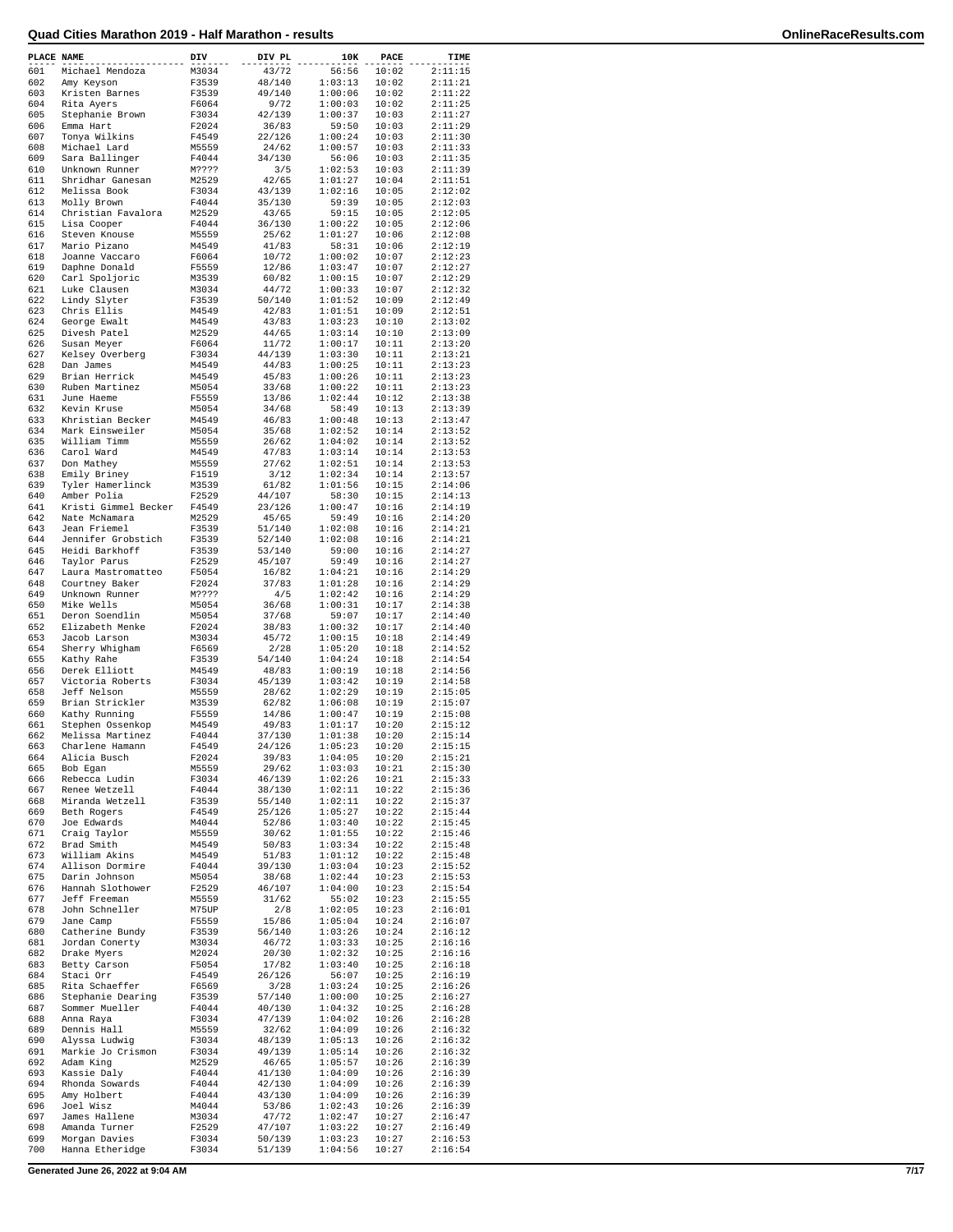| PLACE NAME |                                       | DIV            | DIV PL           | 10K                | PACE           | TIME               |
|------------|---------------------------------------|----------------|------------------|--------------------|----------------|--------------------|
| 701        | Megan Radosevich                      | F3034          | 52/139           | 1:04:56            | 10:27          | 2:16:54            |
| 702        | Travis Brokaw                         | M4044          | 54/86            | 1:05:32            | 10:27          | 2:16:54            |
| 703        | Douglas Mance                         | M4549          | 52/83            | 1:00:05            | 10:27          | 2:16:54            |
| 704<br>705 | Lynn Hawbaker                         | M7074<br>F4549 | 3/13             | 1:03:12<br>1:05:31 | 10:28<br>10:28 | 2:16:56<br>2:17:04 |
| 706        | Mary Joiner<br>Kelly Baughman         | F1519          | 27/126<br>4/12   | 1:05:51            | 10:29          | 2:17:08            |
| 707        | Elizabeth Klesner                     | F2024          | 40/83            | 1:05:51            | 10:29          | 2:17:08            |
| 708        | Linda Corsale                         | F4044          | 44/130           | 1:05:00            | 10:29          | 2:17:17            |
| 709        | Heather Decastecker                   | F3539          | 58/140           | 1:04:08            | 10:29          | 2:17:17            |
| 710        | Merle Walter                          | M6569          | 9/28             | 1:03:33            | 10:30          | 2:17:21            |
| 711        | Melyna Mosher                         | F4044          | 45/130           | 1:04:08            | 10:30          | 2:17:22            |
| 712        | Mindy Arnold                          | F3539          | 59/140           | 1:01:11            | 10:30          | 2:17:23            |
| 713        | Emily Fuller                          | F2024          | 41/83            | 1:04:28            | 10:30          | 2:17:24            |
| 714        | Kristy Fuller                         | F5054          | 18/82            | 1:04:29            | 10:30          | 2:17:30            |
| 715        | Callee Davenport                      | M5054          | 39/68            | 1:04:29            | 10:30          | 2:17:30            |
| 716<br>717 | Brad Hulick<br>Karen Kasperski        | M5054<br>F5054 | 40/68<br>19/82   | 1:04:44<br>1:03:56 | 10:30<br>10:31 | 2:17:31<br>2:17:34 |
| 718        | Margaret Bussan                       | F4044          | 46/130           | 1:02:31            | 10:31          | 2:17:40            |
| 719        | Sean Soseman                          | M2529          | 47/65            | 59:46              | 10:31          | 2:17:43            |
| 720        | Jessica Jones                         | F3034          | 53/139           | 1:04:12            | 10:32          | 2:17:49            |
| 721        | Jeri McLaughlin                       | F5054          | 20/82            | 1:02:23            | 10:32          | 2:17:52            |
| 722        | Gerrit Szeszycki                      | M2529          | 48/65            | 59:41              | 10:32          | 2:17:53            |
| 723        | Allison Nagy                          | F2529          | 48/107           | 59:41              | 10:32          | 2:17:53            |
| 724        | Lewis Garrow                          | M6569          | 10/28            | 1:04:03            | 10:32          | 2:17:56            |
| 725        | Kendra Ericson                        | F4044          | 47/130           | 1:04:59            | 10:33          | 2:18:04            |
| 726        | Neal Nelson                           | M3539          | 63/82            | 1:03:58            | 10:33          | 2:18:10            |
| 727<br>728 | Toni K<br>Ryan Patterson              | F4044<br>M4044 | 48/130<br>55/86  | 1:02:52<br>1:03:58 | 10:33<br>10:34 | 2:18:12            |
| 729        | Cody Rogers                           | M2529          | 49/65            | 1:04:06            | 10:34          | 2:18:14<br>2:18:18 |
| 730        | Kelly Humphrey                        | F3539          | 60/140           | 1:03:52            | 10:34          | 2:18:18            |
| 731        | Kira Macoun                           | F3539          | 61/140           | 1:05:27            | 10:34          | 2:18:21            |
| 732        | Ana Kinney                            | F5054          | 21/82            | 1:01:21            | 10:34          | 2:18:23            |
| 733        | Miranda Hansen                        | F3034          | 54/139           | 1:03:31            | 10:35          | 2:18:27            |
| 734        | Jeremy Garrison                       | M3539          | 64/82            | 1:01:06            | 10:35          | 2:18:33            |
| 735        | Ricardo Ortiz                         | M4044          | 56/86            | 1:00:40            | 10:35          | 2:18:37            |
| 736        | Allison Witters                       | F2529          | 49/107           | 1:02:17            | 10:35          | 2:18:37            |
| 737        | Heather Witters                       | F5054          | 22/82            | 1:02:18            | 10:35          | 2:18:38            |
| 738<br>739 | Jake McKinney<br>Mike Mielke          | M2529          | 50/65            | 1:04:50            | 10:36<br>10:36 | 2:18:41<br>2:18:44 |
| 740        | Bala Sreedharan                       | M6064<br>M5559 | 17/38<br>33/62   | 1:06:32<br>1:03:01 | 10:36          | 2:18:45            |
| 741        | Kelly Jaworski                        | F2529          | 50/107           | 1:06:17            | 10:36          | 2:18:47            |
| 742        | Ana Preciado                          | F3539          | 62/140           | 1:04:17            | 10:36          | 2:18:47            |
| 743        | Mary Van Buer                         | F3034          | 55/139           | 1:05:09            | 10:36          | 2:18:48            |
| 744        | Lexsea Stickrod                       | F3034          | 56/139           | 1:02:47            | 10:36          | 2:18:49            |
| 745        | Thomas Stiefel                        | M3034          | 48/72            | 1:03:13            | 10:36          | 2:18:52            |
| 746        | Darci Stiefel                         | F2529          | 51/107           | 1:03:14            | 10:36          | 2:18:52            |
| 747        | Tiffany Mitton                        | F3034          | 57/139           | 1:02:29            | 10:37          | 2:18:57            |
| 748        | Sara Tubbs                            | F5054          | 23/82            | 1:03:30            | 10:37          | 2:18:59            |
| 749        | Jessica Gascho                        | F2529          | 52/107           | 1:02:51            | 10:37          | 2:19:03            |
| 750<br>751 | Nichole Stone<br>Cassie Rizzo         | F4044<br>F3034 | 49/130<br>58/139 | 1:06:22<br>1:06:22 | 10:37<br>10:37 | 2:19:03<br>2:19:03 |
| 752        | Amy Hartz                             | F4549          | 28/126           | 1:06:35            | 10:37          | 2:19:04            |
| 753        | Tony Spranger                         | M4044          | 57/86            | 1:07:12            | 10:38          | 2:19:07            |
| 754        | Daryel Jeffers                        | M5559          | 34/62            | 1:02:24            | 10:38          | 2:19:09            |
| 755        | Taylor Rodriguez                      | F2024          | 42/83            | 1:04:32            | 10:38          | 2:19:12            |
| 756        | Clarissa Blick                        | F2024          | 43/83            | 1:04:33            | 10:38          | 2:19:12            |
| 757        | Don Lampe                             | M6064          | 18/38            | 1:02:56            | 10:38          | 2:19:13            |
| 758        | Lisa Snyder                           | F5559          | 16/86            | 1:04:26            | 10:38          | 2:19:16            |
| 759        | Heather Martinez                      | F4044          | 50/130           | 1:04:19            | 10:38          | 2:19:18            |
| 760        | Shannon Akins                         | F4549          | 29/126           | 1:03:25            | 10:39          | 2:19:19            |
| 761<br>762 | Cassidy Denys<br>Chrystal Weller      | M3539<br>F4044 | 65/82<br>51/130  | 1:06:10<br>1:01:47 | 10:39<br>10:39 | 2:19:21<br>2:19:28 |
| 763        | Tyson Weller                          | M4044          | 58/86            | 1:02:07            | 10:39          | 2:19:28            |
| 764        | Jennifer Flores                       | F3539          | 63/140           | 1:02:50            | 10:40          | 2:19:40            |
| 765        | Jheri Emmerling                       | F2529          | 53/107           | 1:06:05            | 10:41          | 2:19:50            |
| 766        | Eric Lane                             | M4549          | 53/83            | 1:01:48            | 10:42          | 2:20:00            |
| 767        | Anthony Powers                        | M2529          | 51/65            | 1:01:42            | 10:42          | 2:20:00            |
| 768        | Jimmy Shaw                            | M3539          | 66/82            | 1:05:14            | 10:42          | 2:20:00            |
| 769        | Noah Shaw                             | M0114          | 1/4              | 1:05:14            | 10:42          | 2:20:01            |
| 770<br>771 | Janelle Snyder<br>Betsy Zmuda-Swanson | F3034          | 59/139           | 1:06:47            | 10:43          | 2:20:12            |
| 772        | Lonny Cale                            | F6064<br>M5559 | 12/72<br>35/62   | 1:05:54<br>1:08:08 | 10:43<br>10:43 | 2:20:14<br>2:20:19 |
| 773        | Angela Nevoso                         | F2024          | 44/83            | 1:04:21            | 10:43          | 2:20:20            |
| 774        | Charla Jurgersen                      | F3034          | 60/139           | 1:05:46            | 10:43          | 2:20:20            |
| 775        | Bridget Kramer                        | F3034          | 61/139           | 1:04:07            | 10:44          | 2:20:24            |
| 776        | Ken Jackson                           | M6569          | 11/28            | 1:01:38            | 10:44          | 2:20:26            |
| 777        | Cari Shorter                          | F4044          | 52/130           | 1:05:10            | 10:44          | 2:20:29            |
| 778        | John Martinez                         | M4044          | 59/86            | 1:04:18            | 10:44          | 2:20:29            |
| 779        | Jodie Page                            | F2529          | 54/107           | 1:04:24            | 10:44          | 2:20:31            |
| 780        | Stephanie Romagnoli                   | F5054          | 24/82            | 1:06:19            | 10:44          | 2:20:31            |
| 781        | Joshua Park                           | M3539          | 67/82            | 1:06:24            | 10:44          | 2:20:34            |
| 782<br>783 | Dawn May<br>Joshua Wilhelm            | F5054<br>M3034 | 25/82<br>49/72   | 1:02:45<br>59:46   | 10:44<br>10:45 | 2:20:36<br>2:20:41 |
| 784        | Cris Schenck                          | M5559          | 36/62            | 1:04:18            | 10:45          | 2:20:45            |
| 785        | Nancy Crowther                        | F5054          | 26/82            | 1:06:20            | 10:45          | 2:20:47            |
| 786        | Danielle Wangsness                    | F4044          | 53/130           | 1:06:45            | 10:46          | 2:20:51            |
| 787        | Phyllis Woodward                      | F7074          | 3/11             | 1:04:45            | 10:46          | 2:20:54            |
| 788        | Justine Young                         | F3539          | 64/140           | 1:06:40            | 10:46          | 2:20:58            |
| 789        | Sarah Hermiston                       | F3034          | 62/139           | 1:03:01            | 10:46          | 2:21:00            |
| 790        | Patrick Todd                          | M4044          | 60/86            | 1:06:20            | 10:46          | 2:21:03            |
| 791        | Pamela Gross                          | F4044          | 54/130           | 1:03:01            | 10:46          | 2:21:03            |
| 792        | Michael Hessling                      | M5054          | 41/68            | 1:04:23            | 10:47          | 2:21:05            |
| 793        | Deanna Hessling                       | M4549          | 54/83            | 1:04:23            | 10:47          | 2:21:05            |
| 794<br>795 | Michael Peterson<br>Janet Donnelly    | M4549<br>F5559 | 55/83<br>17/86   | 1:06:27<br>1:03:32 | 10:47<br>10:47 | 2:21:06<br>2:21:13 |
| 796        | Jessica Green                         | F2529          | 55/107           | 1:08:52            | 10:48          | 2:21:17            |
| 797        | Jeff Carnes                           | M5054          | 42/68            | 1:03:10            | 10:48          | 2:21:18            |
| 798        | Catherine Bishop                      | F5559          | 18/86            | 1:06:15            | 10:48          | 2:21:22            |
| 799        | Courtney Schuetz                      | F2529          | 56/107           | 1:06:22            | 10:48          | 2:21:25            |
| 800        | Cesar Reyes                           | M2529          | 52/65            | 1:04:02            | 10:48          | 2:21:26            |
|            |                                       |                |                  |                    |                |                    |

**Generated June 26, 2022 at 9:04 AM 8/17**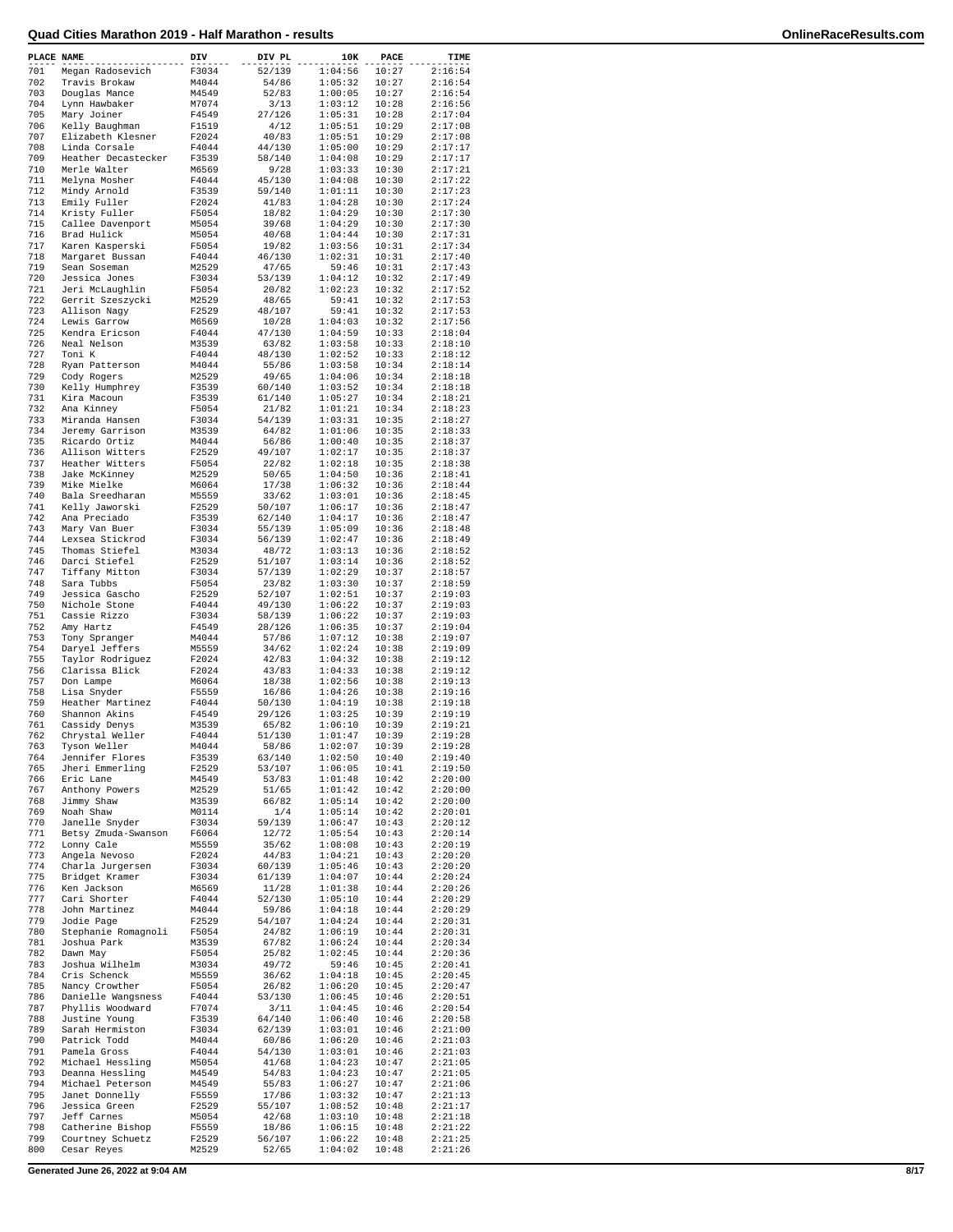| PLACE NAME |                               | DIV   | DIV PL | 10K     | PACE  | TIME               |
|------------|-------------------------------|-------|--------|---------|-------|--------------------|
| 801        | Madeline Odonnell             | F2024 | 45/83  | 1:00:47 | 10:48 | 2:21:27            |
| 802        | Dena Mueller                  | F5559 | 19/86  | 1:06:20 | 10:49 | 2:21:31            |
| 803        | Ray Constantine               | M6569 | 12/28  | 1:07:19 | 10:49 | 2:21:40            |
| 804        | Megan Barone                  | F4044 | 55/130 | 1:01:59 | 10:50 | 2:21:45            |
| 805        | Matt Hey                      | M4044 | 61/86  | 1:02:25 | 10:50 | 2:21:51            |
| 806        | Trisha Zanders                | F3539 | 65/140 | 1:03:10 | 10:51 | 2:21:57            |
| 807        | Alissa Adkins                 | F4044 | 56/130 | 1:03:10 | 10:51 | 2:21:58            |
| 808        | Brett Chiles                  | M3034 | 50/72  | 1:07:41 | 10:52 | 2:22:19            |
| 809        | Leslie Wonderlich             | F3034 | 63/139 | 1:07:41 | 10:52 | 2:22:19            |
| 810        | Alex Yank                     | M3034 | 51/72  | 1:07:41 | 10:52 | 2:22:19            |
| 811        | Kraig Hartz                   | M4549 | 56/83  | 1:06:35 | 10:52 | 2:22:21            |
| 812        | Laurie Baker                  | F5054 | 27/82  | 1:06:53 | 10:53 | 2:22:23            |
| 813        | Anna Hankner                  | F3034 | 64/139 | 1:05:05 | 10:53 | 2:22:27            |
| 814        | Mathew Willis                 | M4549 | 57/83  | 1:07:46 | 10:53 | 2:22:31            |
| 815        | Marilyn Kirchgesner           | F5559 | 20/86  | 1:03:48 | 10:54 | 2:22:38            |
| 816        | Ian Spangenberg               | M3034 | 52/72  | 1:09:35 | 10:54 | 2:22:40            |
| 817        | Rachel Spangenberg            | F2529 | 57/107 | 1:09:36 | 10:54 | 2:22:40            |
| 818        | Mick Exbom                    | M2024 | 21/30  | 1:04:51 | 10:54 | 2:22:42            |
| 819        | Joe Bohr                      | M5054 | 43/68  | 1:02:33 | 10:54 | 2:22:42            |
| 820        |                               | M4044 |        |         | 10:54 | 2:22:44            |
| 821        | Ray Dobbels                   |       | 62/86  | 1:09:41 | 10:54 |                    |
| 822        | Brian Schoon                  | M3034 | 53/72  | 1:06:08 |       | 2:22:46<br>2:22:46 |
| 823        | Jodi Hyde                     | F4549 | 30/126 | 1:05:54 | 10:54 |                    |
|            | Marysue Baker                 | F6064 | 13/72  | 1:05:00 | 10:54 | 2:22:46            |
| 824        | Edith Davis                   | F4549 | 31/126 | 1:02:09 | 10:56 | 2:23:02            |
| 825        | Judy Neubert                  | F4549 | 32/126 | 1:06:20 | 10:56 | 2:23:03            |
| 826        | Mike Hermann                  | M5559 | 37/62  | 1:05:27 | 10:56 | 2:23:04            |
| 827        | Lora Carmichael               | F3539 | 66/140 | 1:03:43 | 10:56 | 2:23:05            |
| 828        | Tonya Joens                   | F3539 | 67/140 | 1:04:37 | 10:56 | 2:23:06            |
| 829        | Ayla Hillyer                  | F4044 | 57/130 | 1:07:42 | 10:56 | 2:23:14            |
| 830        | Matthew Rousseau              | M4044 | 63/86  | 1:06:40 | 10:57 | 2:23:22            |
| 831        | Bryan Kammer                  | M3539 | 68/82  | 1:06:00 | 10:57 | 2:23:26            |
| 832        | Rita Alspach                  | F4549 | 33/126 | 1:04:46 | 10:58 | 2:23:38            |
| 833        | Patrick Wagner                | M5054 | 44/68  | 1:03:38 | 10:59 | 2:23:42            |
| 834        | Q Nguyen                      | M2529 | 53/65  | 1:00:47 | 10:59 | 2:23:44            |
| 835        | Kelly Kerres                  | F4549 | 34/126 | 1:07:09 | 10:59 | 2:23:44            |
| 836        | Santana Estrada               | F2024 | 46/83  | 1:01:37 | 10:59 | 2:23:44            |
| 837        | Patrick Daly                  | M5054 | 45/68  | 1:07:42 | 10:59 | 2:23:49            |
| 838        | Lori Bates-Heithoff           | F4549 | 35/126 | 1:07:08 | 10:59 | 2:23:52            |
| 839        | Esther Brummund               | F2529 | 58/107 | 1:04:54 | 11:00 | 2:23:55            |
| 840        | Linda Peyton                  | F5559 | 21/86  | 1:02:40 | 11:00 | 2:23:56            |
| 841        | Amanda Behrens                | F3034 | 65/139 | 1:06:08 | 11:00 | 2:23:57            |
| 842        | Marty Dunne                   | M6064 | 19/38  | 1:06:20 | 11:00 | 2:24:02            |
| 843        | Ashlee Rowles                 | F2529 | 59/107 | 1:03:45 | 11:00 | 2:24:02            |
| 844        | Ben Kinseth                   | M3539 | 69/82  | 1:10:19 | 11:00 | 2:24:04            |
| 845        | Noah Keck                     | M3539 | 70/82  | 1:10:20 | 11:00 | 2:24:05            |
| 846        | Matthew Swift                 | M3539 | 71/82  | 1:08:31 | 11:00 | 2:24:05            |
| 847        | Linda Walter                  | F6569 | 4/28   | 1:08:14 | 11:00 | 2:24:05            |
| 848        | Bryan Doty                    | M4549 | 58/83  | 1:05:46 | 11:00 | 2:24:06            |
| 849        | Meg Gillette                  | F4044 | 58/130 | 1:07:21 | 11:01 | 2:24:12            |
| 850        | Kristen Dixon                 | F3034 | 66/139 | 1:06:22 | 11:01 | 2:24:14            |
| 851        | Andrea Cooper                 | F3034 | 67/139 | 1:13:01 | 11:02 | 2:24:20            |
| 852        | Jonathan Grafft               | M4549 | 59/83  | 1:09:40 | 11:02 | 2:24:25            |
| 853        | Elisabeth Grafft              | F1519 | 5/12   | 1:09:41 | 11:02 | 2:24:25            |
| 854        | Sarah Johanson                | F3034 | 68/139 | 1:05:01 | 11:03 | 2:24:33            |
| 855        | Dean Graham                   | M5559 | 38/62  | 1:07:54 | 11:03 | 2:24:33            |
| 856        |                               |       |        | 1:07:04 |       | 2:24:34            |
|            | Stephanie Nuss                | F2024 | 47/83  |         | 11:03 |                    |
| 857        | Lisa Davis<br>Hannah Stockton | F3539 | 68/140 | 1:04:13 | 11:03 | 2:24:35            |
| 858        |                               | F2529 | 60/107 | 1:03:57 | 11:03 | 2:24:36            |
| 859        | Sarah Frenell                 | F2529 | 61/107 | 1:03:57 | 11:03 | 2:24:37            |
| 860        | Mark Fournier                 | M4044 | 64/86  | 51:57   | 11:03 | 2:24:38            |
| 861        | Brooke Einsweiler             | F2024 | 48/83  | 1:03:58 | 11:03 | 2:24:41            |
| 862        | Andy Vanesch                  | M75UP | 3/8    | 1:07:28 | 11:03 | 2:24:43            |
| 863        | Tim Schaefer                  | M4044 | 65/86  | 1:06:52 | 11:04 | 2:24:49            |
| 864        | Shawn Tygart                  | M5054 | 46/68  | 1:06:42 | 11:04 | 2:24:51            |
| 865        | David Basel                   | M4549 | 60/83  | 1:06:31 | 11:04 | 2:24:51            |
| 866        | Oliver Klipsch                | M1519 | 5/6    | 1:08:30 | 11:04 | 2:24:54            |
| 867        | Jake Klipsch                  | M4044 | 66/86  | 1:08:31 | 11:04 | 2:24:55            |
| 868        | George Walrath                | M4549 | 61/83  | 1:01:29 | 11:04 | 2:24:55            |
| 869        | Kirby Stockwell               | F2529 | 62/107 | 1:02:14 | 11:04 | 2:24:56            |
| 870        | Jasmin Ford                   | F4044 | 59/130 | 1:06:43 | 11:05 | 2:25:00            |
| 871        | Lisa Versluis                 | F3539 | 69/140 | 1:08:14 | 11:05 | 2:25:01            |
| 872        | Wendy Lyons                   | F5054 | 28/82  | 1:07:17 | 11:05 | 2:25:05            |
| 873        | Daniel Riese II               | M2529 | 54/65  | 1:03:28 | 11:05 | 2:25:09            |
| 874        | Michael Terry                 | M4549 | 62/83  | 1:03:04 | 11:05 | 2:25:11            |
| 875        | Daniel Martinez               | M2529 | 55/65  | 1:03:35 | 11:06 | 2:25:13            |
| 876        | Joe Brokaw                    | M6064 | 20/38  | 1:08:29 | 11:06 | 2:25:13            |
| 877        | Chad Cardott                  | M2024 | 22/30  | 1:05:54 | 11:06 | 2:25:14            |
| 878        | Gretchen Carruthers           | F4549 | 36/126 | 1:07:44 | 11:06 | 2:25:16            |
| 879        | Heidi Miller                  | F3539 | 70/140 | 1:01:48 | 11:06 | 2:25:20            |
| 880        | Natasha Funderburk            | F3034 | 69/139 | 1:06:43 | 11:07 | 2:25:28            |
| 881        | Jennifer Paxton               | F3539 | 71/140 | 1:06:35 | 11:07 | 2:25:30            |
| 882        | Jared Schuknecht              | M4044 | 67/86  | 1:04:30 | 11:07 | 2:25:36            |
| 883        | Jolene Vipond                 | F6064 | 14/72  | 1:08:36 | 11:07 | 2:25:37            |
| 884        | David Minett                  | M5559 | 39/62  | 1:07:38 | 11:08 | 2:25:39            |
| 885        | Siena Oliveri                 | F2024 | 49/83  | 1:07:06 | 11:08 | 2:25:46            |
| 886        | Steph Phillips                | F4044 | 60/130 | 1:05:36 | 11:08 | 2:25:46            |
| 887        | Nicole Charlton-Naurot F4549  |       | 37/126 | 1:05:42 | 11:08 | 2:25:51            |
| 888        | Kendi Jones                   | F1519 | 6/12   | 1:04:23 | 11:09 | 2:25:55            |
| 889        | Andy Bishop                   | M3034 | 54/72  | 1:08:45 | 11:09 | 2:26:01            |
| 890        | Andrew Craig                  | M4044 | 68/86  | 1:11:09 | 11:09 | 2:26:03            |
| 891        | Meeyoun Pavlicek              | F6064 | 15/72  | 1:08:56 | 11:10 | 2:26:06            |
| 892        | Julia Vazquez                 | F3539 | 72/140 | 1:06:36 | 11:10 | 2:26:16            |
| 893        | Samantha Storsveen            | F2529 | 63/107 | 1:08:15 | 11:11 | 2:26:22            |
| 894        | Sophie Ali                    | F2529 | 64/107 | 1:07:16 | 11:11 | 2:26:22            |
| 895        | Joanne Kohlbecker             | F5559 | 22/86  | 1:06:32 | 11:11 | 2:26:25            |
| 896        | Mark Hausmann                 | M6064 | 21/38  | 1:08:56 | 11:11 | 2:26:26            |
| 897        | James Quickstad               | M6064 | 22/38  | 1:08:13 | 11:13 | 2:26:45            |
| 898        | Chad Butterfield              | M4044 | 69/86  | 1:02:42 | 11:13 | 2:26:45            |
| 899        | Doreena Crock                 | F5054 | 29/82  | 1:06:59 | 11:13 | 2:26:49            |
| 900        | Garth Glenn                   | M4549 | 63/83  | 1:06:35 | 11:13 | 2:26:51            |
|            |                               |       |        |         |       |                    |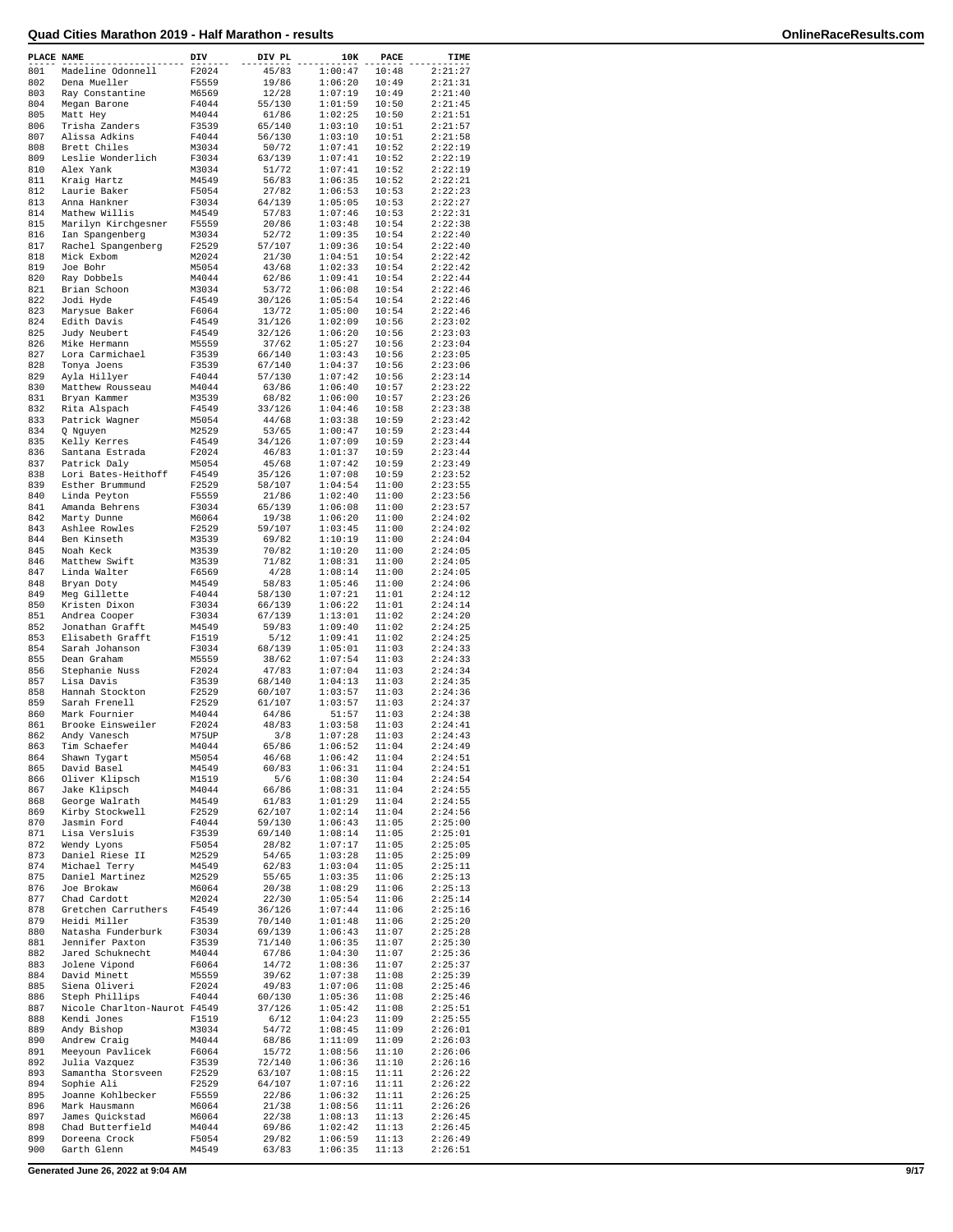| PLACE NAME |                              | DIV   | DIV PL | 10K     | PACE  | TIME               |
|------------|------------------------------|-------|--------|---------|-------|--------------------|
| 901        | Megan Burke                  | F4044 | 61/130 | 1:04:55 | 11:13 | 2:26:52            |
| 902        | Joseph Hammond               | M6064 | 23/38  | 1:04:32 | 11:14 | 2:26:57            |
| 903        | Dianne Huber                 | F4549 | 38/126 | 1:05:10 | 11:14 | 2:26:57            |
| 904        | Erin Hammond                 | F4044 | 62/130 | 1:04:32 | 11:14 | 2:26:58            |
| 905        | Jose Cantu                   | M4044 | 70/86  | 1:05:38 | 11:14 | 2:26:59            |
| 906        | Erin Norby                   | F3539 | 73/140 | 1:06:42 | 11:14 | 2:27:06            |
| 907        | Brett Miller                 | M3539 | 72/82  | 1:04:35 | 11:14 | 2:27:06            |
| 908        | Elizabeth Miller             | F3539 | 74/140 | 1:04:36 | 11:14 | 2:27:06            |
| 909        | Jayne Antonacci              | F5559 | 23/86  | 1:06:46 | 11:14 | 2:27:07            |
| 910        | Kim Curtis                   | F6064 | 16/72  | 1:06:48 | 11:14 | 2:27:09            |
| 911        | Cristina Acosta              | F4044 | 63/130 | 1:09:37 | 11:15 | 2:27:11            |
| 912        | Hannah Chambers              | F2529 | 65/107 | 1:06:49 | 11:15 | 2:27:20            |
| 913        | Mycala MacTaggart            | F2529 | 66/107 | 1:06:46 | 11:15 | 2:27:21            |
| 914        | Tessa Daily                  | F2024 | 50/83  | 1:07:43 | 11:15 | 2:27:21            |
| 915        | Unknown Runner               | M???? | 5/5    | 1:03:45 | 11:16 | 2:27:28            |
| 916        | Ashley Wilson                | F3539 | 75/140 | 1:08:08 | 11:16 | 2:27:30            |
| 917        | Samantha Fries               | F4044 | 64/130 | 1:02:35 | 11:16 | 2:27:30            |
| 918        | Traci Runkel                 | F5054 | 30/82  | 1:05:39 | 11:16 | 2:27:31            |
| 919        | Brooke Hass                  | F1519 | 7/12   | 1:06:21 | 11:16 | 2:27:33            |
| 920        |                              |       |        |         |       |                    |
| 921        | Heather Domereckyj           | F3539 | 76/140 | 1:05:45 | 11:17 | 2:27:39<br>2:27:41 |
|            | Jenni Thompson               | F4044 | 65/130 | 1:09:30 | 11:17 |                    |
| 922        | Kenneth Osborn               | M6064 | 24/38  | 1:07:09 | 11:17 | 2:27:41            |
| 923        | Christopher Davis-Mass M4044 |       | 71/86  | 1:08:00 | 11:17 | 2:27:42            |
| 924        | Cj Cervantes                 | M3539 | 73/82  | 1:06:29 | 11:17 | 2:27:47            |
| 925        | Paula Winter                 | F6064 | 17/72  | 1:07:16 | 11:18 | 2:27:50            |
| 926        | Bob Dvorak                   | M5559 | 40/62  | 1:07:27 | 11:18 | 2:27:55            |
| 927        | Nancy Sivertsen              | F6064 | 18/72  | 1:08:06 | 11:18 | 2:27:57            |
| 928        | Liz Engstrom                 | F3539 | 77/140 | 1:11:16 | 11:18 | 2:27:57            |
| 929        | Becki Woodard                | F5054 | 31/82  | 1:06:38 | 11:19 | 2:28:04            |
| 930        | Tatiana Cortes               | F2529 | 67/107 | 1:04:22 | 11:19 | 2:28:07            |
| 931        | Victor Rocha                 | M5559 | 41/62  | 1:06:31 | 11:19 | 2:28:08            |
| 932        | Katie Borth                  | F3539 | 78/140 | 1:10:38 | 11:19 | 2:28:08            |
| 933        | Rachel Sommers               | F3034 | 70/139 | 1:10:31 | 11:19 | 2:28:10            |
| 934        | Michelle Mampre              | F3034 | 71/139 | 1:10:31 | 11:19 | 2:28:10            |
| 935        | Erin Randall                 | F2024 | 51/83  | 1:07:33 | 11:19 | 2:28:13            |
| 936        | Liz Finerty                  | F2529 | 68/107 | 1:07:33 | 11:19 | 2:28:13            |
| 937        | Darla Dykstra                | F5054 | 32/82  | 1:08:34 | 11:19 | 2:28:14            |
| 938        | Katherine Bundalo            | F5054 | 33/82  | 1:02:38 | 11:20 | 2:28:19            |
| 939        | Dawn Owen                    | F4549 | 39/126 | 1:08:00 | 11:20 | 2:28:21            |
| 940        | Greg Probst                  | M5559 | 42/62  | 1:06:58 | 11:20 | 2:28:23            |
| 941        |                              |       |        |         |       |                    |
|            | Teresa Ellington             | F6064 | 19/72  | 1:09:28 | 11:20 | 2:28:25            |
| 942        | Elizabeth Lutz               | F3034 | 72/139 | 1:08:00 | 11:20 | 2:28:26            |
| 943        | Bill Witham                  | M4044 | 72/86  | 1:05:42 | 11:21 | 2:28:30            |
| 944        | Laura Mapes                  | F3539 | 79/140 | 1:09:30 | 11:21 | 2:28:35            |
| 945        | Jessica Schirato             | F2024 | 52/83  | 1:06:00 | 11:22 | 2:28:42            |
| 946        | Joseph Huss                  | M2024 | 23/30  | 1:01:48 | 11:22 | 2:28:42            |
| 947        | Nicole Patterson             | F4044 | 66/130 | 1:08:38 | 11:22 | 2:28:43            |
| 948        | Matt Kerr                    | M4549 | 64/83  | 1:07:22 | 11:22 | 2:28:46            |
| 949        | Mary Bisinger                | F7074 | 4/11   | 1:06:51 | 11:22 | 2:28:51            |
| 950        | Kennth Darabcsek             | M7074 | 4/13   | 1:08:58 | 11:22 | 2:28:53            |
| 951        | Melissa Illies               | F2529 | 69/107 | 1:06:28 | 11:22 | 2:28:55            |
| 952        | Tim Burns                    | M5559 | 43/62  | 1:09:32 | 11:22 | 2:28:55            |
| 953        | Courtney Kautz               | F2529 | 70/107 | 1:12:38 | 11:23 | 2:28:55            |
| 954        | Brooke Kammerer              | F4044 | 67/130 | 1:14:36 | 11:23 | 2:29:02            |
| 955        | Tonya Meyrer                 | F3539 | 80/140 | 1:09:25 | 11:24 | 2:29:10            |
| 956        | Jason Curcija                | M4044 | 73/86  | 1:06:25 | 11:24 | 2:29:11            |
| 957        | Kayla Dismore                | F3034 | 73/139 | 1:09:35 | 11:24 | 2:29:15            |
| 958        | Holly Harris                 | F3034 | 74/139 | 1:09:44 | 11:24 | 2:29:20            |
| 959        | Derek Dennie                 | M3034 | 55/72  | 1:09:45 | 11:24 | 2:29:21            |
| 960        | Sang Leng Trieu              | F4549 | 40/126 | 1:12:46 | 11:25 | 2:29:22            |
| 961        | Ronda Willhardt              | F5559 | 24/86  | 1:10:14 | 11:26 | 2:29:35            |
| 962        | Brandon Pribyl               | M4044 | 74/86  | 1:03:46 | 11:26 | 2:29:37            |
| 963        |                              | F3539 | 81/140 | 1:04:58 |       | 2:29:53            |
|            | Bonnie Beasley               |       |        |         | 11:27 |                    |
| 964        | Megan Loyd                   | F4044 | 68/130 | 1:11:52 | 11:27 | 2:29:55            |
| 965        | Cheryl True                  | F5054 | 34/82  | 1:08:36 | 11:27 | 2:29:59            |
| 966        | Molly Chirackal              | F5559 | 25/86  | 1:08:42 | 11:28 | 2:30:01            |
| 967        | Richard Moritz               | M5054 | 47/68  | 1:12:03 | 11:28 | 2:30:05            |
| 968        | Madeline Budan               | F1519 | 8/12   | 1:10:50 | 11:28 | 2:30:06            |
| 969        | Bob Zeglis                   | M6064 | 25/38  | 1:11:37 | 11:28 | 2:30:06            |
| 970        | Matthew Duff                 | M4549 | 65/83  | 1:08:03 | 11:29 | 2:30:19            |
| 971        | Michael Varner               | M5054 | 48/68  | 1:09:22 | 11:29 | 2:30:20            |
| 972        | Shari Connell                | F5054 | 35/82  | 1:03:18 | 11:29 | 2:30:24            |
| 973        | Sabrina Kay                  | F2529 | 71/107 | 1:06:21 | 11:29 | 2:30:25            |
| 974        | Pat Viren                    | M4044 | 75/86  | 1:10:06 | 11:30 | 2:30:27            |
| 975        | Jeremy Stenseth              | M2529 | 56/65  | 1:07:50 | 11:30 | 2:30:32            |
| 976        | Cyrus Turner                 | M2529 | 57/65  | 1:07:02 | 11:30 | 2:30:34            |
| 977        | Brian Gentry                 | M4549 | 66/83  | 1:03:01 | 11:30 | 2:30:39            |
| 978        | Kelly Dirksen                | F4044 | 69/130 | 1:12:50 | 11:31 | 2:30:40            |
| 979        | Lori Nelson                  | F3539 | 82/140 | 1:10:49 | 11:32 | 2:30:54            |
| 980        | Joanna Davis                 | F4044 | 70/130 | 1:09:58 | 11:32 | 2:30:59            |
| 981        | Bryce Matsuo                 | M3034 | 56/72  | 1:09:06 | 11:32 | 2:31:03            |
| 982        | Lola Guzman                  | F2529 | 72/107 | 1:08:55 | 11:32 | 2:31:06            |
| 983        | Jenna Whipple                | F2024 | 53/83  | 48:14   | 11:33 | 2:31:06            |
| 984        | Trenton Larson               | M2529 | 58/65  | 48:14   | 11:33 | 2:31:06            |
| 985        | Janice Martin                | F5559 | 26/86  | 1:09:33 | 11:33 | 2:31:10            |
| 986        | Jenna Koss                   | F3034 | 75/139 | 1:08:44 | 11:33 | 2:31:10            |
| 987        | Keven Hilgers                | M5559 | 44/62  | 1:05:52 | 11:33 | 2:31:17            |
| 988        | Amiee Zemke                  | F3539 | 83/140 | 1:06:04 | 11:33 | 2:31:17            |
| 989        | Angie Rieck                  | F4549 | 41/126 | 1:10:49 | 11:33 | 2:31:18            |
| 990        | Barb Knight                  | F5054 | 36/82  | 1:11:52 | 11:34 | 2:31:20            |
|            |                              |       |        |         |       |                    |
| 991        | Sarah Riggins                | F3539 | 84/140 | 1:11:31 | 11:34 | 2:31:24            |
| 992        | Marlise Bosman               | F4044 | 71/130 | 1:06:37 | 11:34 | 2:31:27            |
| 993        | Beth Cunico                  | F3539 | 85/140 | 1:06:40 | 11:34 | 2:31:30            |
| 994        | Theresa Walter               | F5559 | 27/86  | 1:09:39 | 11:34 | 2:31:31            |
| 995        | Sunil Varre                  | M4549 | 67/83  | 1:07:06 | 11:34 | 2:31:31            |
| 996        | Dave Zimmer                  | M75UP | 4/8    | 1:09:40 | 11:34 | 2:31:31            |
| 997        | Molly Dietzel                | F3034 | 76/139 | 1:09:30 | 11:35 | 2:31:36            |
| 998        | Dan Dietzel                  | M3034 | 57/72  | 1:09:30 | 11:35 | 2:31:36            |
| 999        | Sara Butler                  | F4044 | 72/130 | 1:06:35 | 11:35 | 2:31:36            |
| 1000       | Ken Thiry                    | M6569 | 13/28  | 1:10:27 | 11:36 | 2:31:46            |

**Generated June 26, 2022 at 9:04 AM 10/17**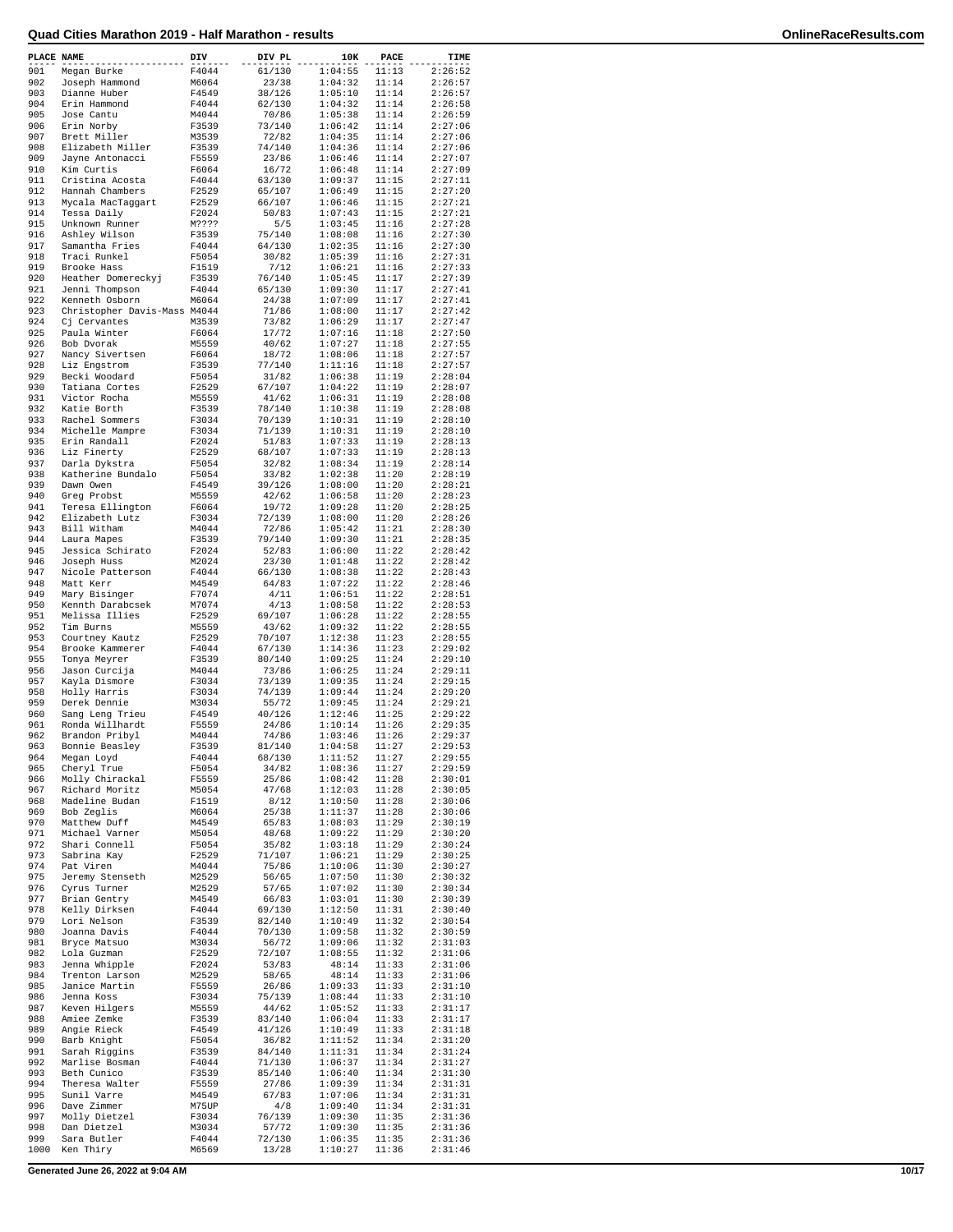| PLACE NAME   |                                   | DIV            | DIV PL           | 10K                | PACE           | TIME               |
|--------------|-----------------------------------|----------------|------------------|--------------------|----------------|--------------------|
| 1001         | David Hancock                     | M6064          | 26/38            | 1:07:16            | 11:36          | 2:31:53            |
| 1002         | Kelsie Lampe                      | F3539          | 86/140           | 1:09:16            | 11:36          | 2:31:53            |
| 1003         | Mark Shuey                        | M7074          | 5/13             | 1:12:36            | 11:36          | 2:31:56            |
| 1004<br>1005 | Christine Kocks                   | F5559<br>F4044 | 28/86            | 1:05:17<br>1:11:45 | 11:37          | 2:32:01            |
| 1006         | Helen Bailey<br>Paul Wiederholt   | M6064          | 73/130<br>27/38  | 1:11:52            | 11:37<br>11:37 | 2:32:03<br>2:32:05 |
| 1007         | Tracey Hueneke                    | F3539          | 87/140           | 1:09:24            | 11:37          | 2:32:09            |
| 1008         | Guadalupe Vasquez                 | F3539          | 88/140           | 1:05:23            | 11:38          | 2:32:11            |
| 1009         | Sheila Wardlow                    | F4549          | 42/126           | 1:09:10            | 11:38          | 2:32:16            |
| 1010         | Teresa Ryan                       | F4044          | 74/130           | 1:10:53            | 11:38          | 2:32:23            |
| 1011         | Monty Beal                        | M5559          | 45/62            | 1:10:53            | 11:38          | 2:32:23            |
| 1012         | Thomas Mayes                      | M4549          | 68/83            | 1:12:14            | 11:39          | 2:32:33            |
| 1013         | Sara Miller                       | F4044          | 75/130           | 1:11:45            | 11:40          | 2:32:40            |
| 1014         | Barbara Manson<br>Justin Lusk     | F6064          | 20/72            | 1:11:38            | 11:40          | 2:32:43            |
| 1015<br>1016 | Gabrielle Woods                   | M2529<br>F2024 | 59/65<br>54/83   | 1:13:56<br>1:13:56 | 11:41<br>11:41 | 2:32:54<br>2:32:54 |
| 1017         | Ben Richmond                      | M0114          | 2/4              | 1:14:38            | 11:41          | 2:33:00            |
| 1018         | Ted Richmond                      | M4549          | 69/83            | 1:14:38            | 11:41          | 2:33:00            |
| 1019         | Rachel Morris                     | F2529          | 73/107           | 1:09:39            | 11:41          | 2:33:02            |
| 1020         | Sarah Larson                      | F3034          | 77/139           | 1:10:02            | 11:42          | 2:33:07            |
| 1021         | Jessica Miller                    | F3539          | 89/140           | 1:10:02            | 11:42          | 2:33:08            |
| 1022         | Jordan Vastine                    | M3034          | 58/72            | 1:12:02            | 11:42          | 2:33:08            |
| 1023         | Brittany Noble                    | F2024          | 55/83            | 1:08:56            | 11:43          | 2:33:21            |
| 1024         | Anne Bormann                      | F4549          | 43/126           | 1:12:41            | 11:43          | 2:33:21            |
| 1025         | Maureen Schiller                  | F6064          | 21/72            | 1:12:04            | 11:43          | 2:33:22            |
| 1026         | Zachery Schwarz                   | M2529          | 60/65            | 1:09:37            | 11:44          | 2:33:37            |
| 1027<br>1028 | Aubrey Graham<br>Laura Shook      | F2529<br>F3539 | 74/107<br>90/140 | 1:09:38<br>1:09:27 | 11:44<br>11:44 | 2:33:37<br>2:33:37 |
| 1029         | Jill Crawford                     | F5559          | 29/86            | 1:10:39            | 11:44          | 2:33:38            |
| 1030         | Heidi Schluensen                  | F2024          | 56/83            | 1:09:21            | 11:44          | 2:33:39            |
| 1031         | Lindsay Cihak                     | F3034          | 78/139           | 1:08:01            | 11:44          | 2:33:39            |
| 1032         | Stevie Lorenz                     | F2529          | 75/107           | 1:12:01            | 11:45          | 2:33:43            |
| 1033         | Amanda King                       | F3539          | 91/140           | 1:09:08            | 11:45          | 2:33:50            |
| 1034         | Ted Retzl                         | M4044          | 76/86            | 1:11:25            | 11:45          | 2:33:50            |
| 1035         | Wendy Retzl                       | F4044          | 76/130           | 1:11:27            | 11:45          | 2:33:50            |
| 1036         | Judith Kahn Quan                  | F6569          | 5/28             | 1:12:42            | 11:45          | 2:33:53            |
| 1037         | Paula Edmonds                     | F3034          | 79/139           | 1:14:53            | 11:45          | 2:33:54            |
| 1038<br>1039 | May Chavez                        | F4044<br>M7074 | 77/130<br>6/13   | 1:10:23            | 11:45<br>11:46 | 2:33:55            |
| 1040         | Norman Deutscher<br>Kim Mester    | F4549          | 44/126           | 1:07:58<br>1:09:15 | 11:46          | 2:34:02<br>2:34:08 |
| 1041         | Terri Buzea                       | F5054          | 37/82            | 1:15:13            | 11:47          | 2:34:15            |
| 1042         | Barb Lauer                        | F6064          | 22/72            | 1:07:07            | 11:47          | 2:34:15            |
| 1043         | Evelyn Perry                      | F2529          | 76/107           | 1:09:39            | 11:47          | 2:34:18            |
| 1044         | Oliver Ivory                      | M5054          | 49/68            | 1:08:32            | 11:47          | 2:34:20            |
| 1045         | Jay Pittman                       | M5559          | 46/62            | 1:13:49            | 11:47          | 2:34:20            |
| 1046         | Alyssa Brems                      | F2024          | 57/83            | 1:06:47            | 11:48          | 2:34:25            |
| 1047         | Sarah Johnson                     | F4549          | 45/126           | 1:13:51            | 11:49          | 2:34:42            |
| 1048         | Alyssa Murphy                     | F3034          | 80/139           | 1:07:13            | 11:49          | 2:34:44            |
| 1049         | Heather Terry                     | F3034          | 81/139           | 1:10:44            | 11:50          | 2:34:52            |
| 1050<br>1051 | Matt Moore<br>Spencer Hill        | M4549<br>M3034 | 70/83<br>59/72   | 1:17:06<br>1:12:44 | 11:50<br>11:50 | 2:35:00<br>2:35:00 |
| 1052         | Ann Hill                          | F3034          | 82/139           | 1:12:44            | 11:50          | 2:35:01            |
| 1053         | Sarah Michaelson                  | F3034          | 83/139           | 1:11:38            | 11:51          | 2:35:05            |
| 1054         | Megan Beck                        | F3539          | 92/140           | 1:14:26            | 11:51          | 2:35:13            |
| 1055         | Tricia Franke                     | F4549          | 46/126           | 1:12:48            | 11:51          | 2:35:13            |
| 1056         | Heather Hanell                    | F3539          | 93/140           | 1:12:49            | 11:51          | 2:35:13            |
| 1057         | David Maday                       | M5559          | 47/62            | 1:11:22            | 11:52          | 2:35:16            |
| 1058         | Jean Holub                        | F5559          | 30/86            | 1:14:36            | 11:52          | 2:35:17            |
| 1059         | Joanna Lochner                    | F4549          | 47/126           | 1:14:38            | 11:52          | 2:35:17            |
| 1060<br>1061 | Becky Hausmann                    | F6064          | 23/72            | 1:09:05            | 11:52          | 2:35:18            |
| 1062         | David Lang<br>Roger Barloon       | M5054<br>M5054 | 50/68<br>51/68   | 1:10:14<br>1:10:14 | 11:52<br>11:52 | 2:35:20<br>2:35:20 |
| 1063         | Eddie Piromsuk                    | M4549          | 71/83            | 1:12:17            | 11:52          | 2:35:22            |
| 1064         | Scott Bedle                       | M2529          | 61/65            | 1:07:03            | 11:52          | 2:35:23            |
| 1065         | Caramarie Voelliger               | F3034          | 84/139           | 1:12:09            | 11:52          | 2:35:24            |
| 1066         | Katie Voelliger                   | F3034          | 85/139           | 1:12:08            | 11:52          | 2:35:24            |
| 1067         | Jerry Kelly                       | M4044          | 77/86            | 1:10:06            | 11:54          | 2:35:41            |
| 1068         | Amanda Monette                    | F4044          | 78/130           | 1:11:36            | 11:54          | 2:35:47            |
| 1069         | Renee Harned                      | F4044          | 79/130           | 1:11:36            | 11:54          | 2:35:47            |
| 1070         | Deborah Collins                   | F4549          | 48/126           | 1:14:00            | 11:54          | 2:35:49            |
| 1071<br>1072 | Caitlin Sulentic                  | F3034<br>F3034 | 86/139<br>87/139 | 1:13:32<br>1:07:57 | 11:54<br>11:54 | 2:35:49<br>2:35:49 |
| 1073         | Hayleigh Perez<br>Rick Fink       | M6064          | 28/38            | 1:11:47            | 11:54          | 2:35:49            |
| 1074         | Julie Stombaugh                   | F4044          | 80/130           | 1:07:57            | 11:54          | 2:35:50            |
| 1075         | Rosanne Abbott                    | F5559          | 31/86            | 1:11:37            | 11:55          | 2:35:58            |
| 1076         | Dawson Edwards                    | M2024          | 24/30            | 1:03:45            | 11:55          | 2:36:00            |
| 1077         | Jacob Wheeler                     | M2024          | 25/30            | 1:03:44            | 11:55          | 2:36:00            |
| 1078         | Kristin Pizzimenti                | F4044          | 81/130           | 1:07:44            | 11:55          | 2:36:06            |
| 1079         | Ann Shelton                       | M4549          | 72/83            | 1:12:03            | 11:56          | 2:36:11            |
| 1080         | Danielle Shelton                  | F4549          | 49/126           | 1:12:04            | 11:56          | 2:36:12            |
| 1081         | Kathy Mackie                      | F6064          | 24/72            | 1:08:33            | 11:56          | 2:36:18            |
| 1082         | Ines Beltre                       | F3034          | 88/139           | 1:09:28            | 11:57          | 2:36:24            |
| 1083<br>1084 | Mike Bethke<br>Thomas Bethke      | M4044<br>M4549 | 78/86<br>73/83   | 1:07:20<br>1:07:20 | 11:57<br>11:57 | 2:36:24<br>2:36:25 |
| 1085         | Natalie Piromsuk                  | F4044          | 82/130           | 1:15:46            | 11:58          | 2:36:36            |
| 1086         | Lisa Anne Stanforth               | F3034          | 89/139           | 1:14:26            | 11:58          | 2:36:39            |
| 1087         | Madison Rinaldi                   | F2024          | 58/83            | 1:10:09            | 11:58          | 2:36:42            |
| 1088         | Miriam Rinaldi                    | F4549          | 50/126           | 1:10:09            | 11:58          | 2:36:42            |
| 1089         | Ellie Thomas                      | F3539          | 94/140           | 1:10:41            | 11:58          | 2:36:44            |
| 1090         | Jeff Thiel                        | M5054          | 52/68            | 1:12:07            | 11:59          | 2:36:49            |
| 1091         | Kayla Wendt                       | F2529          | 77/107           | 1:12:06            | 11:59          | 2:36:58            |
| 1092         | Stephanie Else                    | F3539          | 95/140           | 1:11:42            | 12:00          | 2:37:00            |
| 1093         | Sydney Oppelt                     | F2024          | 59/83            | 1:13:48            | 12:00          | 2:37:02            |
| 1094         | Andrea Adam                       | F2024          | 60/83            | 1:08:32            | 12:00          | 2:37:03            |
| 1095<br>1096 | Marie Quaresima<br>Deborah Dayman | F3539<br>F5559 | 96/140<br>32/86  | 1:11:16<br>1:06:21 | 12:00<br>12:00 | 2:37:08<br>2:37:10 |
| 1097         | Missy Dippel                      | F5559          | 33/86            | 1:10:23            | 12:00          | 2:37:11            |
| 1098         | Cristina Newton                   | F3034          | 90/139           | 1:10:10            | 12:01          | 2:37:15            |
| 1099         | Warren Lobdell                    |                | 0/0              | 1:07:43            | 12:01          | 2:37:15            |
| 1100         | Melissa Ernzen                    | F4044          | 83/130           | 1:10:09            | 12:01          | 2:37:17            |
|              |                                   |                |                  |                    |                |                    |

**Generated June 26, 2022 at 9:04 AM 11/17**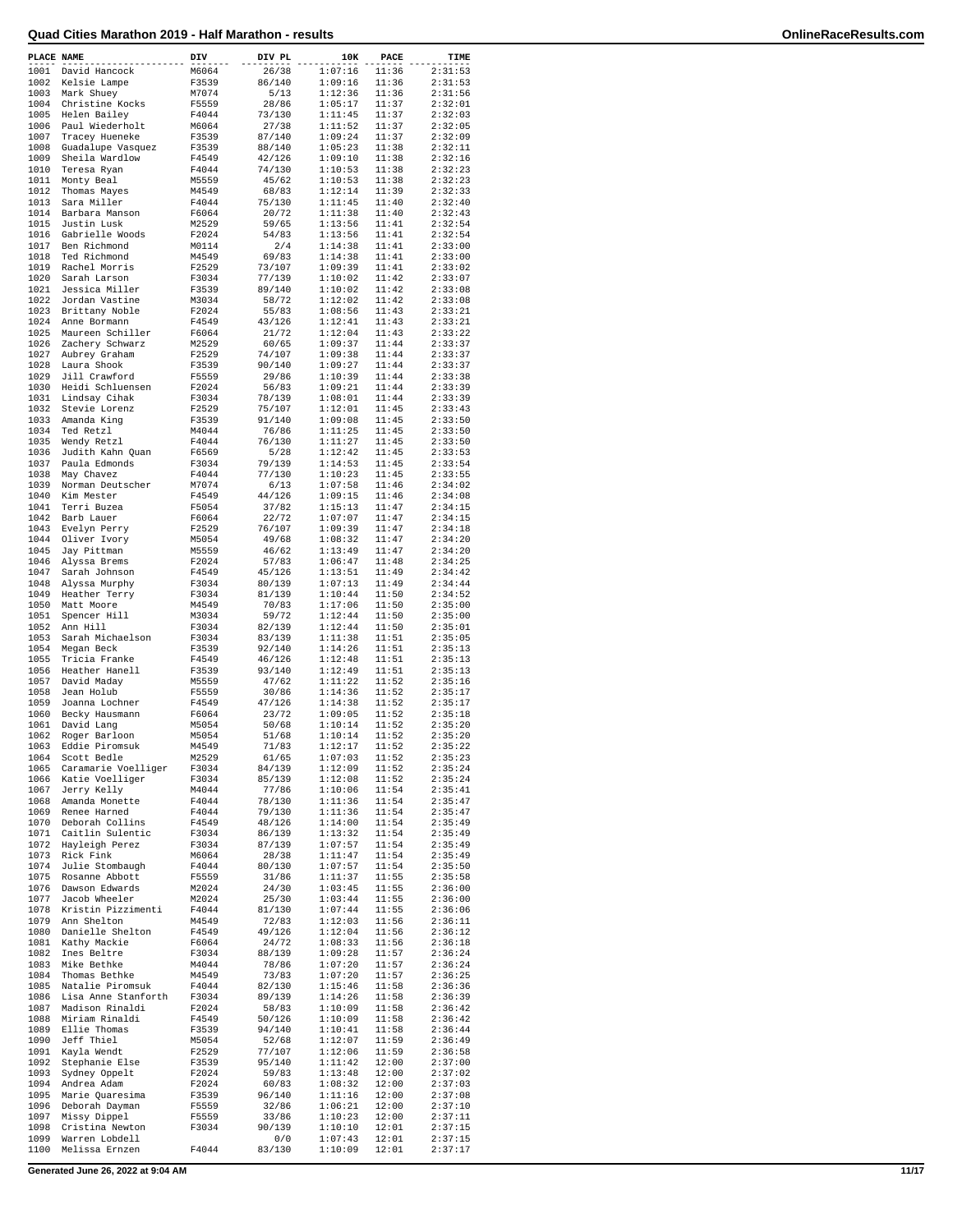| PLACE NAME |                       | DIV   | DIV PL  | 10K     | PACE  | TIME    |
|------------|-----------------------|-------|---------|---------|-------|---------|
| 1101       | Mary Boileve          | F4549 | 51/126  | 1:13:43 | 12:01 | 2:37:24 |
|            | 1102 Miyuki Komura    | F5559 | 34/86   | 1:06:14 | 12:01 | 2:37:25 |
| 1103       | Chikahide Komura      | M6569 | 14/28   | 1:06:14 | 12:01 | 2:37:25 |
| 1104       | Jessica Zabransky     | F3539 | 97/140  | 1:11:05 | 12:03 | 2:37:39 |
| 1105       | Rachel Thoms          | F2024 | 61/83   | 1:10:13 | 12:03 | 2:37:42 |
| 1106       | Stephanie Bergland    | F2024 | 62/83   | 1:09:30 | 12:03 | 2:37:43 |
| 1107       | David Perley          | M5054 | 53/68   | 1:06:07 | 12:03 | 2:37:44 |
| 1108       | Cindy Willard         | F5559 | 35/86   | 1:12:28 | 12:03 | 2:37:45 |
| 1109       | Jennifer Sackett      | F4044 | 84/130  | 1:13:21 | 12:03 | 2:37:47 |
| 1110       | Timothy Tigges        | M5559 | 48/62   | 1:12:53 | 12:03 | 2:37:48 |
| 1111       | Alex Shropshire       | M3034 | 60/72   | 1:07:44 | 12:04 | 2:37:53 |
| 1112       | Suzanne Jurgensen     | F4549 | 52/126  | 1:09:58 | 12:04 | 2:37:53 |
| 1113       | Kevin Keeling         | M5559 | 49/62   | 1:14:39 | 12:04 | 2:37:54 |
| 1114       | Lee Caron             | F4549 | 53/126  | 1:12:26 | 12:05 | 2:38:10 |
| 1115       | Al Williams           | M4549 | 74/83   | 1:09:58 | 12:05 | 2:38:10 |
| 1116       | William Mess          | M6569 | 15/28   | 1:17:46 | 12:06 | 2:38:30 |
| 1117       | Karl Johnson          | M6064 | 29/38   | 1:14:51 | 12:07 | 2:38:34 |
| 1118       | Deanna Glenn          | F4549 | 54/126  | 1:11:22 | 12:07 | 2:38:37 |
| 1119       | Bridget Watters       | F4044 | 85/130  | 1:09:03 | 12:07 | 2:38:43 |
| 1120       | Barbara Shafer        | F6064 | 25/72   | 1:13:51 | 12:07 | 2:38:44 |
| 1121       | Theresa Hart          | F6064 | 26/72   | 1:12:37 | 12:08 | 2:38:45 |
| 1122       | Erin Willits          | F2529 | 78/107  | 1:10:50 | 12:08 | 2:38:54 |
| 1123       | Alma Arana            | F3034 | 91/139  | 1:10:41 | 12:08 | 2:38:54 |
| 1124       | Kirsten Brown         | F3539 | 98/140  | 1:12:37 | 12:09 | 2:39:02 |
| 1125       | Natalie Werthmann     | F3034 | 92/139  | 1:12:37 | 12:09 | 2:39:03 |
| 1126       | Christina Stoller     | F3034 | 93/139  | 1:09:33 | 12:09 | 2:39:05 |
| 1127       | Jessica Rummery       | F3034 | 94/139  | 1:13:00 | 12:11 | 2:39:24 |
| 1128       | Tayloran Miller       | F2024 | 63/83   | 1:06:56 | 12:11 | 2:39:30 |
| 1129       | Arthur Atwell         | M2024 | 26/30   | 1:06:56 | 12:11 | 2:39:30 |
| 1130       | Dee Dee Urquhart      | F6064 | 27/72   | 1:15:15 | 12:11 | 2:39:35 |
| 1131       | Leo Kelly             | M5054 | 54/68   | 1:14:03 | 12:11 | 2:39:37 |
| 1132       | Marty Baker           | M6064 | 30/38   | 1:10:31 | 12:12 | 2:39:39 |
| 1133       | Mary Meador           | F6064 | 28/72   | 1:13:46 | 12:12 | 2:39:49 |
| 1134       | Sarah Miers           | F3034 | 95/139  | 1:13:55 | 12:14 | 2:40:03 |
| 1135       | Sheena Pio            | F3034 | 96/139  | 1:12:52 | 12:14 | 2:40:05 |
| 1136       | Mike Brockway         | M7074 | 7/13    | 1:12:08 | 12:14 | 2:40:08 |
| 1137       | Jessica Morath        | F3034 | 97/139  | 1:14:23 | 12:14 | 2:40:11 |
| 1138       | Carla Hein            | F4044 | 86/130  | 1:11:51 | 12:15 | 2:40:23 |
| 1139       | Anna Jennings         | F2529 | 79/107  | 1:14:23 | 12:15 | 2:40:25 |
| 1140       | Crystal Verschoore    | F3034 | 98/139  | 1:11:51 | 12:15 | 2:40:28 |
| 1141       | Virginia Speier       | F6064 | 29/72   | 1:10:13 | 12:16 | 2:40:29 |
| 1142       | Samantha Love         | F2529 | 80/107  | 1:15:51 | 12:16 | 2:40:34 |
| 1143       | Diane Muncy           | F6064 | 30/72   | 1:15:08 | 12:16 | 2:40:39 |
| 1144       | Sheila Castens        | F6064 | 31/72   | 1:14:28 | 12:17 | 2:40:44 |
| 1145       | Lisa Edwards-Robinson | F5559 | 36/86   | 1:12:57 | 12:17 | 2:40:52 |
| 1146       | Angela Kamper         | F4044 | 87/130  | 1:12:57 | 12:17 | 2:40:53 |
| 1147       | Mark Blaser           | M5559 | 50/62   | 1:12:04 | 12:17 | 2:40:54 |
| 1148       | Patricia McIntyre     | F6064 | 32/72   | 1:13:09 | 12:17 | 2:40:54 |
| 1149       | Teri Timm             | F5054 | 38/82   | 1:13:08 | 12:17 | 2:40:54 |
| 1150       | Maria Laman           | F2529 | 81/107  | 1:13:10 | 12:18 | 2:40:56 |
| 1151       | Pam Pitts             | F4549 | 55/126  | 1:15:07 | 12:18 | 2:40:57 |
| 1152       | Grace Schebler        | F2024 | 64/83   | 1:14:13 | 12:18 | 2:40:59 |
| 1153       | Kelly Rakus           | F3034 | 99/139  | 1:10:38 | 12:18 | 2:41:05 |
| 1154       | Tim Summers           | M5559 | 51/62   | 1:10:36 | 12:18 | 2:41:06 |
| 1155       | Kyle Reeves           | M3034 | 61/72   | 1:11:52 | 12:19 | 2:41:12 |
| 1156       | Aaron Morrow          | M3539 | 74/82   | 1:14:14 | 12:19 | 2:41:14 |
| 1157       | Abbey Friedline       | F2529 | 82/107  | 1:15:11 | 12:19 | 2:41:19 |
| 1158       | Beth Bryant           | F5559 | 37/86   | 1:15:11 | 12:19 | 2:41:19 |
| 1159       | Kristen Grchan        | F3034 | 100/139 | 1:16:43 | 12:19 | 2:41:21 |
| 1160       | Mackenzie Garnica     | F2529 | 83/107  | 1:11:54 | 12:20 | 2:41:22 |
| 1161       | Claire Wiese          | F2529 | 84/107  | 1:11:54 | 12:20 | 2:41:23 |
| 1162       | Dawn Evans            | F5054 | 39/82   | 1:12:00 | 12:20 | 2:41:23 |
| 1163       | Peggy Wilckens        | F6064 | 33/72   | 1:13:25 | 12:20 | 2:41:28 |
| 1164       | Ricky Schulz          | M6569 | 16/28   | 1:10:35 | 12:21 | 2:41:40 |
| 1165       | Ethan Connors         | M2529 | 62/65   | 1:16:48 | 12:22 | 2:41:50 |
| 1166       | Jeffrey Stevens       | M7074 | 8/13    | 1:14:21 | 12:22 | 2:41:54 |
| 1167       | Dawn Naffziger        | F6064 | 34/72   | 1:15:28 | 12:22 | 2:42:00 |
| 1168       | Christine Fox         | F2529 | 85/107  | 1:15:29 | 12:24 | 2:42:15 |
| 1169       | Ashley Mills          | F3034 | 101/139 | 1:14:05 | 12:25 | 2:42:28 |
| 1170       | Karl Treiber          | M4549 | 75/83   | 1:14:07 | 12:25 | 2:42:29 |
| 1171       | Christine Nicholson   | F4044 | 88/130  | 1:13:57 | 12:25 | 2:42:30 |
| 1172       | Chris Peralta         | M3034 | 62/72   | 1:07:15 | 12:25 | 2:42:31 |
| 1173       | Kim McCandless        | F6064 | 35/72   | 1:11:58 | 12:25 | 2:42:38 |
| 1174       | Cathy Berry           | F4549 | 56/126  | 1:12:54 | 12:26 | 2:42:40 |
| 1175       | Amy Schaefer          | F2529 | 86/107  | 1:13:03 | 12:26 | 2:42:46 |
| 1176       | Sandra Gray           | F4044 | 89/130  | 1:18:23 | 12:26 | 2:42:47 |
| 1177       | Sophia Gonzalez       | F6064 | 36/72   | 1:16:36 | 12:27 | 2:42:55 |
| 1178       | Alyssa McDowell       | F2024 | 65/83   | 1:12:31 | 12:27 | 2:43:03 |
| 1179       | Amber Guinn           | F4044 | 90/130  | 1:06:21 | 12:27 | 2:43:04 |
| 1180       | David Schebler        | M6569 | 17/28   | 1:12:56 | 12:28 | 2:43:12 |
| 1181       | Laura Nunez           | F3034 | 102/139 | 1:11:59 | 12:29 | 2:43:20 |
| 1182       | Rebecca Hunter        | F5054 | 40/82   | 1:15:46 | 12:29 | 2:43:22 |
| 1183       | Michelle Rudsell      | F4549 | 57/126  | 1:11:05 | 12:29 | 2:43:26 |
| 1184       | Rebecca Marx          | F2529 | 87/107  | 1:17:26 | 12:29 | 2:43:28 |
| 1185       | Phil Schaefer         | M5559 | 52/62   | 1:13:00 | 12:29 | 2:43:32 |
| 1186       | Beth Markovich        | F4549 | 58/126  | 1:13:01 | 12:30 | 2:43:33 |
| 1187       | Michelle Thulion      | F4549 | 59/126  | 1:10:11 | 12:30 | 2:43:34 |
| 1188       | Lawrence Flament      | M6064 | 31/38   | 1:11:29 | 12:30 | 2:43:36 |
| 1189       | Christina Weber       | F4044 | 91/130  | 1:13:38 | 12:30 | 2:43:36 |
| 1190       | Alexander Stanko      | M3034 | 63/72   | 1:09:38 | 12:30 | 2:43:39 |
| 1191       | Jennifer Ryterski     | F3034 | 103/139 | 1:16:42 | 12:31 | 2:43:46 |
| 1192       | Emily Buckles         | F3034 | 104/139 | 1:14:44 | 12:31 | 2:43:52 |
| 1193       | Catlyn Nichols        | F2024 | 66/83   | 1:15:52 | 12:31 | 2:43:56 |
| 1194       | Jennifer Ewoldt       | F4549 | 60/126  | 1:11:22 | 12:31 | 2:43:56 |
| 1195       | Alicia Caton          | F2529 | 88/107  | 1:15:49 | 12:31 | 2:43:57 |
| 1196       | Joy Weide             | F5054 | 41/82   | 1:13:10 | 12:32 | 2:44:04 |
| 1197       | Christine Gallagher   | F4549 | 61/126  | 1:15:45 | 12:32 | 2:44:07 |
| 1198       | Guinevere Skovronski  | F3539 | 99/140  | 1:09:27 | 12:33 | 2:44:12 |
| 1199       | James Hemond          | M4044 | 79/86   | 1:12:15 | 12:33 | 2:44:13 |
| 1200       | Marcene Johnson       | F3539 | 100/140 | 1:14:37 | 12:33 | 2:44:14 |
|            |                       |       |         |         |       |         |

**Generated June 26, 2022 at 9:04 AM 12/17**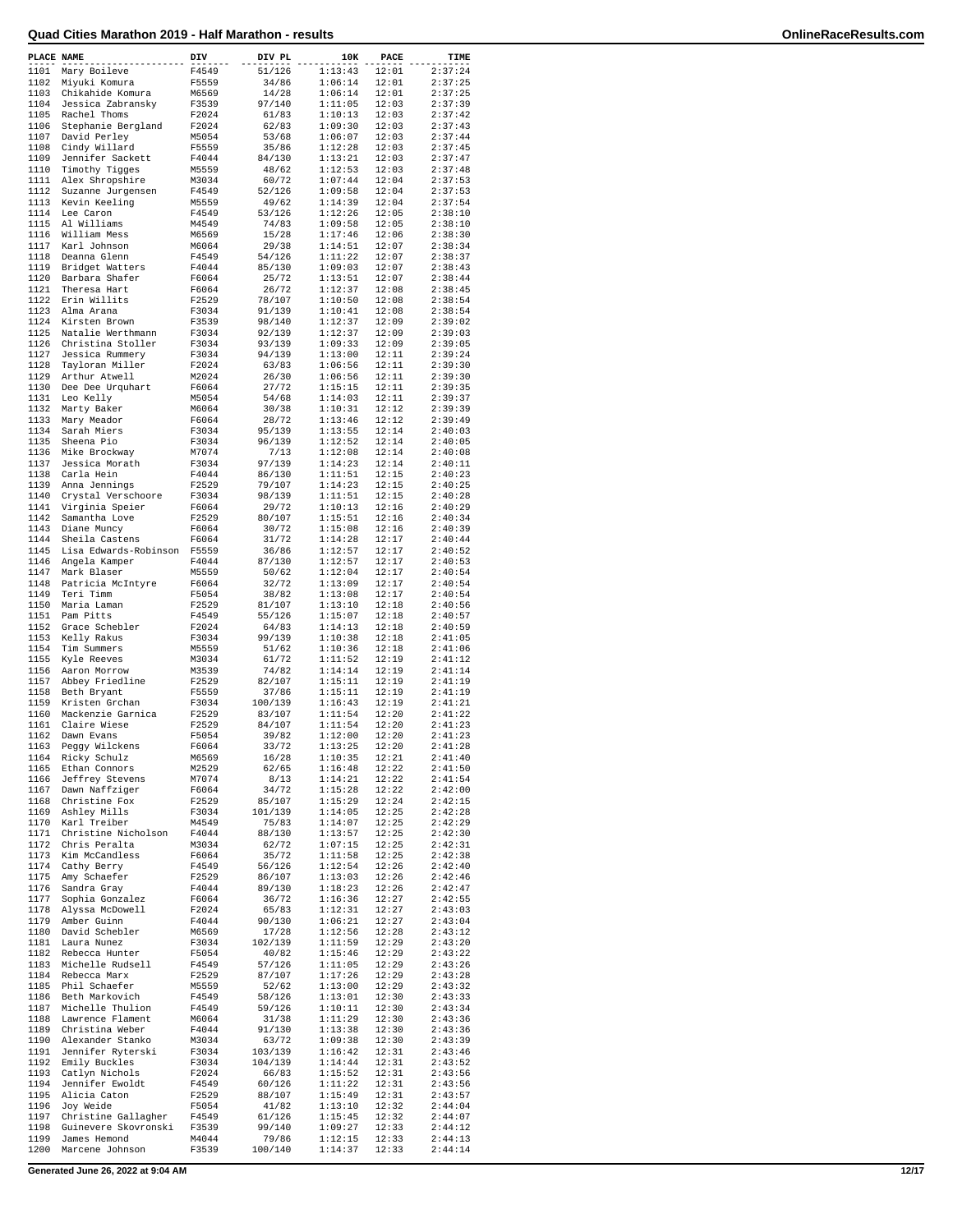| PLACE NAME   |                                  | DIV            | DIV PL            | 10K                | PACE           | TIME               |
|--------------|----------------------------------|----------------|-------------------|--------------------|----------------|--------------------|
| 1201         | Kerianne Christie                | F4549          | 62/126            | 1:13:29            | 12:34          | 2:44:26            |
| 1202         | Samantha Killeen                 | F3034          | 105/139           | 1:13:35            | 12:34          | 2:44:27            |
| 1203         | Jen MacPherson                   | F4549          | 63/126            | 1:13:32            | 12:34          | 2:44:30            |
| 1204         | Laura Gilbert                    | F4044          | 92/130            | 1:15:51            | 12:34          | 2:44:34            |
| 1205         | Andrew Messerschmidt             | M3034          | 64/72             | 1:17:33            | 12:34          | 2:44:36            |
| 1206         | Audra Weber                      | F3539          | 101/140           | 1:12:30            | 12:35          | 2:44:43            |
| 1207         | Sara Stout                       | F4549          | 64/126            | 1:15:16            | 12:36          | 2:44:56            |
| 1208         | Carol Harris                     | F5559          | 38/86             | 1:15:51            | 12:36          | 2:44:57            |
| 1209         | Brittany Coryn                   | F3034          | 106/139           | 1:15:23            | 12:37          | 2:45:12            |
| 1210         | Mary Emery                       | F6064          | 37/72             | 1:17:16            | 12:37          | 2:45:14            |
| 1211         | Kelly Lyons                      | F4044          | 93/130            | 1:15:13            | 12:37          | 2:45:15            |
| 1212         | Chuck Prill                      | M6569          | 18/28             | 1:13:22            | 12:39          | 2:45:35            |
| 1213         | Amador Nunez                     | M5559          | 53/62             | 1:16:24            | 12:39          | 2:45:43            |
| 1214         | Jenisa Peiffer                   | F3034          | 107/139           | 1:11:58            | 12:40          | 2:45:45            |
| 1215         | Jaclyn Richmond                  | F3539          | 102/140           | 1:11:57            | 12:40          | 2:45:45            |
| 1216         | Kelly Duttlinger                 | F5559          | 39/86             | 1:13:42            | 12:40          | 2:45:47            |
| 1217         | Brenda Humbert                   | F5559          | 40/86             | 1:15:05            | 12:40          | 2:45:51            |
| 1218         | Connie Heskett                   | F5054          | 42/82             | 1:15:05            | 12:40          | 2:45:53            |
| 1219         | Jenni Seibel                     | F4549          | 65/126            | 1:14:51            | 12:40          | 2:45:55            |
| 1220         | Denise Cremer                    | F3034          | 108/139           | 1:14:05            | 12:41          | 2:45:57            |
| 1221         | Sharleen Dupee                   | F4549          | 66/126            | 1:15:47            | 12:41          | 2:46:02            |
| 1222         | Heather Shipp                    | F4549          | 67/126            | 1:15:05            | 12:41          | 2:46:02            |
| 1223         | Leslie Mitchell                  | F4549          | 68/126            | 1:14:34            | 12:42          | 2:46:10            |
| 1224         | Amanda Bonde                     | F4549          | 69/126            | 1:14:35            | 12:42          | 2:46:11            |
| 1225         | Priscilla Robbins                | F4044          | 94/130            | 1:14:36            | 12:42          | 2:46:11            |
| 1226         |                                  |                | 6/6               |                    |                |                    |
| 1227         | Caleb Bladel<br>Shawn Bladel     | M1519<br>M4044 | 80/86             | 1:14:52            | 12:42<br>12:42 | 2:46:11<br>2:46:13 |
|              |                                  |                |                   | 1:14:53<br>1:10:44 |                |                    |
| 1228         | Julia Meyer                      | F3539          | 103/140           |                    | 12:42          | 2:46:18            |
| 1229<br>1230 | Meredith Parizek                 | F2529          | 89/107            | 1:13:21            | 12:42          | 2:46:19            |
|              | Glenn Andler                     | M6064          | 32/38             | 1:15:57            | 12:42          | 2:46:21<br>2:46:36 |
| 1231         | Tony Holtschlag                  | M5054          | 55/68             | 1:16:36            | 12:43          |                    |
| 1232         | Lisa Holtschlag                  | F5054          | 43/82             | 1:16:37            | 12:43          | 2:46:36            |
| 1233         | Alicia Ladd                      | F4044          | 95/130            | 1:14:01            | 12:44          | 2:46:42            |
| 1234         | Stephanie Zirbes                 | F3034          | 109/139           | 1:15:52            | 12:44          | 2:46:45            |
| 1235         | Jennifer Marshall                | F4549          | 70/126            | 1:15:46            | 12:45          | 2:46:52            |
| 1236         | Jessica Boorn                    | F3539          | 104/140           | 1:17:22            | 12:46          | 2:47:14            |
| 1237         | Amy Schmitt                      | F3539          | 105/140           | 1:12:27            | 12:47          | 2:47:15            |
| 1238         | Lynda Joiner                     | F5559          | 41/86             | 1:13:49            | 12:47          | 2:47:16            |
| 1239         | Rodney Griep                     | M3034          | 65/72             | 1:12:34            | 12:47          | 2:47:18            |
| 1240         | Matthew Jones                    | M3034          | 66/72             | 1:16:59            | 12:47          | 2:47:20            |
| 1241         | Desiree Bryant                   | F3034          | 110/139           | 1:12:38            | 12:47          | 2:47:27            |
| 1242         | Kelli Ann Gyotoku                | F2529          | 90/107            | 1:19:12            | 12:48          | 2:47:32            |
| 1243         | Jennifer Petersen                | F4549          | 71/126            | 1:17:01            | 12:48          | 2:47:36            |
| 1244         | Jennifer Dykeman                 | F3539          | 106/140           | 1:14:33            | 12:48          | 2:47:37            |
| 1245         | Shelly Reid                      | F4549          | 72/126            | 1:15:50            | 12:48          | 2:47:38            |
| 1246         | Earl Gass                        | M7074          | 9/13              | 1:18:38            | 12:48          | 2:47:41            |
| 1247         | Katie Wahl                       | F4549          | 73/126            | 1:15:53            | 12:49          | 2:47:42            |
| 1248         | Kay Brandstatter                 | F5559          | 42/86             | 1:15:54            | 12:49          | 2:47:42            |
| 1249         | Sophie Marian Draffin            | F3539          | 107/140           | 1:19:12            | 12:49          | 2:47:43            |
| 1250         | Megan Platt                      | F2024          | 67/83             | 1:12:26            | 12:50          | 2:47:55            |
| 1251         | Michael Brown                    | M6569          | 19/28             | 1:20:25            | 12:51          | 2:48:16            |
| 1252         | Laurel Johnson                   | F6569          | 6/28              | 1:20:26            | 12:51          | 2:48:17            |
| 1253         | Mark Roby                        | M6569          | 20/28             | 1:15:05            | 12:51          | 2:48:18            |
| 1254         | Amber Briddick                   | F3539          | 108/140           | 1:17:57            | 12:51          | 2:48:21            |
| 1255         | Andrew Ruffino                   | M4549          | 76/83             | 1:14:04            | 12:52          | 2:48:29            |
| 1256         | Stephanie Schebler               | F3539          | 109/140           | 1:12:56            | 12:53          | 2:48:35            |
| 1257         | Georgia Cartee                   | F5054          | 44/82             | 1:13:41            | 12:53          | 2:48:45            |
| 1258         | Brandon Holmes                   | M2529          | 63/65             | 1:08:13            | 12:54          | 2:48:50            |
| 1259         | Michelle Barrett                 | F4044          | 96/130            | 1:14:01            | 12:54          | 2:48:52            |
| 1260         | Kristine Fosler                  | F4044          | 97/130            | 1:14:01            | 12:54          | 2:48:53            |
| 1261         | Heather Santee                   | F4044          | 98/130            | 1:17:04            | 12:54          | 2:48:54            |
| 1262         | Angela Davis                     | F5559          | 43/86             | 1:20:28            | 12:54          | 2:48:59            |
| 1263         | Jeana Brown                      | F4044          | 99/130            | 1:19:05            | 12:55          | 2:49:02            |
| 1264         | Lynn Ellerbrock                  | F3539          | 110/140           | 1:13:53            | 12:56          | 2:49:19            |
| 1265         | Ted Galvin                       | M4549          | 77/83             | 1:10:24            | 12:56          | 2:49:23            |
| 1266         | John Duffus                      | M6064          | 33/38             | 1:08:19            | 12:56          | 2:49:24            |
| 1267         | Carrie Ward                      | F5054          | 45/82             | 1:16:45            | 12:56          | 2:49:26            |
| 1268         | Suzanna Frank                    | F4549          | 74/126            |                    | 12:57          | 2:49:28            |
| 1269         |                                  | F6064          |                   | 1:12:08<br>1:18:55 | 12:57          | 2:49:35            |
|              | Nancy Jacobsen<br>Emily Jacobsen |                | 38/72             |                    |                |                    |
| 1270<br>1271 | Julie Nelson                     | F3539<br>F4549 | 111/140<br>75/126 | 1:18:57<br>1:15:34 | 12:57<br>12:59 | 2:49:38<br>2:49:56 |
| 1272         | Beatrice Riddell                 | F3539          | 112/140           | 1:16:09            | 12:59          | 2:49:58            |
|              |                                  | M6064          |                   | 1:13:38            |                |                    |
| 1273         | David Grudzien                   |                | 34/38             |                    | 12:59          | 2:50:00            |
| 1274<br>1275 | Kirk Mossage                     | M5559          | 54/62             | 1:16:42            | 12:59          | 2:50:01            |
|              | Jamey Fah<br>Ben Mulder          | M4044          | 81/86             | 1:14:29            | 13:00          | 2:50:09<br>2:50:11 |
| 1276         |                                  | M3034          | 67/72             | 1:14:54            | 13:00          |                    |
| 1277         | Rebecca Courtright               | F4044          | 100/130           | 1:21:17            | 13:01          | 2:50:23<br>2:50:27 |
| 1278         | Randall Shuey                    | M4549          | 78/83             | 1:18:37            | 13:01          |                    |
| 1279         | Lucy Hsu                         | F3539          | 113/140           | 1:20:07            | 13:04          | 2:51:04            |
| 1280         | Mark Murphy                      | M6569          | 21/28             | 1:09:24            | 13:04          | 2:51:05            |
| 1281         | Sarah Oliver                     | F4549          | 76/126            | 1:16:00            | 13:04          | 2:51:05            |
| 1282         | Brian Hohensee                   | M3034          | 68/72             | 54:39              | 13:04          | 2:51:05            |
| 1283         | Janine Sobin                     | F5559          | 44/86             | 1:18:37            | 13:04          | 2:51:09            |
| 1284         | Claire Vandevoord                | F3034          | 111/139           | 1:19:26            | 13:05          | 2:51:18            |
| 1285         | Lindsay Minch                    | F3034          | 112/139           | 1:19:35            | 13:05          | 2:51:20            |
| 1286         | Marsha Zeglis                    | F6064          | 39/72             | 1:18:38            | 13:05          | 2:51:21            |
| 1287         | Johnna Sebben                    | F5054          | 46/82             | 1:23:56            | 13:08          | 2:51:59            |
| 1288         | Konni Stapf                      | F5054          | 47/82             | 1:17:20            | 13:08          | 2:51:59            |
| 1289         | Heather Blume                    | F4549          | 77/126            | 1:20:24            | 13:09          | 2:52:09            |
| 1290         | Joseph Houghland                 | M4549          | 79/83             | 1:17:50            | 13:09          | 2:52:09            |
| 1291         | Michelle Cox                     | F5054          | 48/82             | 1:20:24            | 13:09          | 2:52:10            |
| 1292         | John Versluis                    | M3539          | 75/82             | 1:15:35            | 13:10          | 2:52:19            |
| 1293         | Debra Meyers                     | F5559          | 45/86             | 1:16:04            | 13:10          | 2:52:19            |
| 1294         | Amanda Sweeney                   | F3539          | 114/140           | 1:19:02            | 13:10          | 2:52:20            |
| 1295         | Lucas Duerst                     | M4044          | 82/86             | 1:17:23            | 13:10          | 2:52:20            |
| 1296         | Chris Perone                     | M5054          | 56/68             | 1:19:02            | 13:10          | 2:52:22            |
| 1297         | Tarah Smith                      | F3034          | 113/139           | 1:15:06            | 13:11          | 2:52:31            |
| 1298         | Brenda Quickstad                 | F2529          | 91/107            | 1:22:35            | 13:11          | 2:52:42            |
| 1299         | Dl Dean                          | M4549          | 80/83             | 1:17:29            | 13:12          | 2:52:45            |
| 1300         | Stacy Bender                     | F4549          | 78/126            | 1:17:30            | 13:12          | 2:52:45            |

**Generated June 26, 2022 at 9:04 AM 13/17**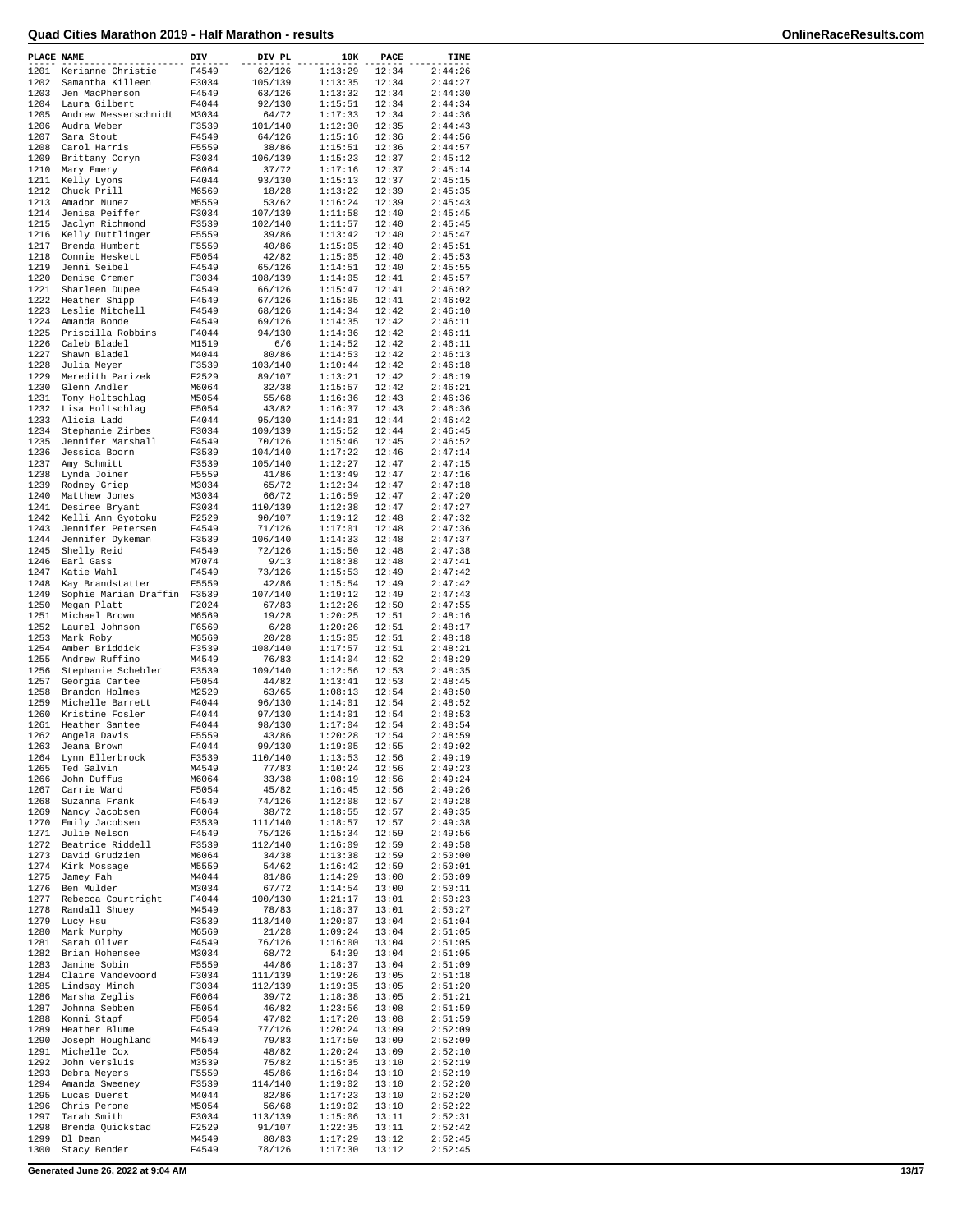| PLACE NAME |                                  | DIV            | DIV PL  | 10K     | PACE  | TIME    |
|------------|----------------------------------|----------------|---------|---------|-------|---------|
| 1301       | Maria Cline                      | F6064          | 40/72   | 1:20:39 | 13:12 | 2:52:53 |
| 1302       | Christy Beal                     | F4549          | 79/126  | 1:18:32 | 13:13 | 2:53:07 |
| 1303       | Alma Brunson                     | F4549          | 80/126  | 1:20:08 | 13:13 | 2:53:08 |
| 1304       | Jessica Johnson                  | F4549          | 81/126  | 1:18:14 | 13:14 | 2:53:16 |
| 1305       | Marla Schultz                    | F4549          | 82/126  | 1:18:14 | 13:14 | 2:53:17 |
| 1306       | Sonja Irlbeck                    | F5559          | 46/86   | 1:14:36 | 13:15 | 2:53:28 |
| 1307       | Adisson McCullough               | F1519          | 9/12    | 1:17:30 | 13:15 | 2:53:29 |
| 1308       | Rebecca Zirkel                   | F4044          | 101/130 | 1:19:38 | 13:17 | 2:53:52 |
| 1309       | Christi Stacy                    | F5559          | 47/86   | 1:16:39 | 13:18 | 2:54:05 |
| 1310       | Dean Beauchamp                   | M5054          | 57/68   | 1:16:39 | 13:18 | 2:54:05 |
| 1311       | Tammy Hodges                     | F4549          | 83/126  | 1:19:22 | 13:18 | 2:54:06 |
| 1312       | Sue Johnson                      | F6569          | 7/28    | 1:19:57 | 13:18 | 2:54:09 |
| 1313       | Jeanie Jones                     | F6569          | 8/28    | 1:19:57 | 13:18 | 2:54:09 |
| 1314       | Jane Thilges                     | F3539          | 115/140 | 1:17:11 | 13:18 | 2:54:10 |
| 1315       | William Anderson                 | M75UP          | 5/8     | 1:24:29 | 13:19 | 2:54:21 |
| 1316       | Shane Kern                       | M4044          | 83/86   | 1:19:04 | 13:19 | 2:54:25 |
| 1317       | Marcia Hokenson                  | F6569          | 9/28    | 1:20:42 | 13:19 | 2:54:27 |
| 1318       | Liza Mueller                     | F4044          | 102/130 | 1:17:42 | 13:20 | 2:54:33 |
| 1319       | Dawn Ven Huizen                  | F4549          | 84/126  | 1:17:43 | 13:20 | 2:54:34 |
| 1320       | Samuel Martinez                  | M2529          | 64/65   | 1:15:22 | 13:21 | 2:54:47 |
| 1321       | Kevin Dumser                     | M3539          | 76/82   | 1:18:16 | 13:21 | 2:54:50 |
| 1322       | Sheila Minett                    | F5559          | 48/86   | 1:18:42 | 13:21 | 2:54:51 |
| 1323       |                                  |                |         |         |       |         |
|            | Murphy Inman                     | F2024          | 68/83   | 1:22:01 | 13:23 | 2:55:10 |
| 1324       | Kelly Lestina                    | F3539          | 116/140 | 1:18:05 | 13:23 | 2:55:14 |
| 1325       | Melissa Smith                    | F3539          | 117/140 | 1:19:46 | 13:24 | 2:55:32 |
| 1326       | Jon Bogue                        | M5559          | 55/62   | 1:20:49 | 13:24 | 2:55:32 |
| 1327       | Trisha Thomann                   | F3539          | 118/140 | 1:19:45 | 13:24 | 2:55:32 |
| 1328       | Sarrah Hammond                   | F2024          | 69/83   | 1:17:53 | 13:25 | 2:55:33 |
| 1329       | Susan McLean                     | F6569          | 10/28   | 1:28:25 | 13:25 | 2:55:33 |
| 1330       | Emersen Rheingans                | F1519          | 10/12   | 1:22:06 | 13:25 | 2:55:34 |
| 1331       | Jacki Einoris                    | F5559          | 49/86   | 1:17:07 | 13:25 | 2:55:36 |
| 1332       | Madelyn Cunningham               | F1519          | 11/12   | 1:18:31 | 13:25 | 2:55:37 |
| 1333       | Tracy Burke-Carriere             | F4549          | 85/126  | 1:19:46 | 13:25 | 2:55:37 |
| 1334       | Julie Foss                       | F5054          | 49/82   | 1:21:50 | 13:25 | 2:55:41 |
| 1335       | Brent Stevens                    | M3034          | 69/72   | 1:11:10 | 13:25 | 2:55:42 |
| 1336       | Tammy Weisrock                   | F4549          | 86/126  | 1:20:13 | 13:26 | 2:55:47 |
| 1337       | Christie Cange                   | F5054          | 50/82   | 1:21:40 | 13:26 | 2:55:51 |
| 1338       | Jennifer Sloan Ziegler F3034     |                | 114/139 | 1:21:41 | 13:26 | 2:55:52 |
| 1339       | Alesha Wilson                    | F2024          | 70/83   | 1:22:04 | 13:27 | 2:56:04 |
| 1340       | Melissa McCullough               | F4044          | 103/130 | 1:22:00 | 13:27 | 2:56:05 |
| 1341       | Rich Stapf                       | M5054          | 58/68   | 1:17:18 | 13:28 | 2:56:14 |
| 1342       | Nathan Vondra                    | M3539          | 77/82   | 1:20:51 | 13:28 | 2:56:17 |
| 1343       | Dawn Moore                       | F4549          | 87/126  | 1:17:07 | 13:28 | 2:56:21 |
| 1344       | Hanna Haynes                     | F3539          | 119/140 | 1:19:46 | 13:28 | 2:56:22 |
| 1345       | Jesse Ritter                     | F4044          | 104/130 | 1:19:47 | 13:28 | 2:56:22 |
| 1346       | Kari Wellnitz                    | F3539          | 120/140 | 1:18:44 | 13:28 | 2:56:24 |
| 1347       | Kimberly Congleton               | F4549          | 88/126  | 1:21:24 | 13:29 | 2:56:32 |
| 1348       | Karen Weaver                     | F4549          | 89/126  | 1:19:55 | 13:29 | 2:56:38 |
| 1349       |                                  |                |         | 1:20:05 | 13:30 | 2:56:44 |
| 1350       | Michaela Shupe                   | F5054<br>F4549 | 51/82   | 1:22:32 | 13:30 | 2:56:44 |
| 1351       | Darlene Bohanon<br>Juli Humiston |                | 90/126  | 1:20:06 |       |         |
|            |                                  | F5054          | 52/82   |         | 13:30 | 2:56:45 |
| 1352       | Andre Holsomback                 | F3539          | 121/140 | 1:17:12 | 13:30 | 2:56:48 |
| 1353       | Alicia Haynes                    | F4044          | 105/130 | 1:22:51 | 13:30 | 2:56:51 |
| 1354       | Laurie McGrath                   | F5054          | 53/82   | 1:22:55 | 13:31 | 2:56:53 |
| 1355       | Laurie McDowell                  | F5559          | 50/86   | 1:20:05 | 13:31 | 2:56:54 |
| 1356       | Jennifer Mullally                | F2024          | 71/83   | 1:18:38 | 13:31 | 2:56:56 |
| 1357       | Zachary Dixson-Smith             | M2024          | 27/30   | 1:22:46 | 13:31 | 2:56:57 |
| 1358       | Timothy Bogue                    | M6064          | 35/38   | 1:20:48 | 13:33 | 2:57:18 |
| 1359       | Christian Lemmler                | F4044          | 106/130 | 1:15:55 | 13:33 | 2:57:21 |
| 1360       | Amanda Stoehr                    | F3034          | 115/139 | 1:16:39 | 13:34 | 2:57:37 |
| 1361       | Judy Bauman                      | F5559          | 51/86   | 1:24:28 | 13:34 | 2:57:40 |
| 1362       | Andrea Christman                 | F4044          | 107/130 | 1:24:12 | 13:35 | 2:57:52 |
| 1363       | Penny Danielson                  | F75UP          | 1/3     | 1:23:08 | 13:36 | 2:58:00 |
| 1364       | Danny Whiskeyman                 | M2024          | 28/30   | 1:14:48 | 13:36 | 2:58:01 |
| 1365       | Kristin Melograno                | F3034          | 116/139 | 1:21:18 | 13:36 | 2:58:06 |
| 1366       | Scarlett Carty                   | F5559          | 52/86   | 1:21:16 | 13:36 | 2:58:08 |
| 1367       | Ally Willits                     | F3034          | 117/139 | 1:21:42 | 13:36 | 2:58:10 |
| 1368       | Jean Pfeiffer                    | F5559          | 53/86   | 1:21:58 | 13:37 | 2:58:11 |
| 1369       | James Sales                      | M5559          | 56/62   | 1:14:12 | 13:38 | 2:58:23 |
| 1370       | Mary White                       | F6064          | 41/72   | 1:18:50 | 13:38 | 2:58:36 |
| 1371       | James Petersen                   | M5054          | 59/68   | 1:23:00 | 13:39 | 2:58:44 |
| 1372       | Joel Brown                       | M5054          | 60/68   | 1:13:50 | 13:39 | 2:58:44 |
| 1373       | Karen Rogers                     | F5054          | 54/82   | 1:21:21 | 13:39 | 2:58:46 |
| 1374       | Kimberly McKenzie                | F5054          | 55/82   | 1:23:17 | 13:40 | 2:58:52 |
| 1375       | Alexandra Bishop                 | F2529          | 92/107  | 1:16:25 | 13:41 | 2:59:08 |
| 1376       | Machele Keen                     | F6064          | 42/72   | 1:19:53 | 13:42 | 2:59:28 |
| 1377       | Mollie Langley                   | F4549          | 91/126  | 1:21:11 | 13:43 | 2:59:29 |
| 1378       | Kirsten Korth                    | F3539          | 122/140 | 1:20:29 | 13:43 | 2:59:35 |
| 1379       | Adrienne Criss                   | F3539          | 123/140 | 1:15:40 | 13:43 | 2:59:36 |
| 1380       | Melinda Geyer                    | F3034          | 118/139 | 1:15:40 | 13:43 | 2:59:36 |
| 1381       | Jeanne Carton                    | F7074          | 5/11    | 1:24:35 | 13:43 | 2:59:37 |
| 1382       | Dirk Alspach                     | M5054          | 61/68   | 1:21:58 | 13:44 | 2:59:42 |
| 1383       | Robert Schroeder                 | M6569          | 22/28   | 1:21:08 | 13:44 | 2:59:52 |
| 1384       | Lauren Vondra                    | F3539          | 124/140 |         | 13:45 | 3:00:00 |
| 1385       | Nancy Molenda                    | F4549          | 92/126  | 1:25:09 | 13:45 | 3:00:04 |
| 1386       | Ryan Stricker                    | M5054          | 62/68   | 1:23:10 | 13:46 | 3:00:09 |
| 1387       | Kara Moon                        | F3034          | 119/139 | 1:18:20 | 13:47 | 3:00:23 |
| 1388       | Karen Lenoch                     | F6064          | 43/72   | 1:20:41 | 13:47 | 3:00:30 |
| 1389       | Carly Kenney                     | F2024          | 72/83   | 1:20:44 | 13:47 | 3:00:32 |
| 1390       | Sarah Wright                     | F4549          | 93/126  | 1:21:25 | 13:47 | 3:00:33 |
| 1391       | Laura Sierra                     | F4044          | 108/130 | 1:21:53 | 13:48 | 3:00:37 |
| 1392       | Maureen Gronstal                 | F5559          | 54/86   | 1:20:42 | 13:48 | 3:00:38 |
| 1393       | Joshua Jacobs                    | M3539          | 78/82   | 1:18:09 | 13:48 | 3:00:39 |
| 1394       | Rachel Engnell                   | F2529          | 93/107  | 1:18:09 | 13:48 | 3:00:39 |
| 1395       | Karter Rohrbaugh                 | M2024          | 29/30   | 1:18:27 | 13:48 | 3:00:46 |
| 1396       | Taylor Paulsen                   | F2024          | 73/83   | 1:18:28 | 13:48 | 3:00:46 |
| 1397       | Julia Colwell                    | F3034          | 120/139 | 1:18:59 | 13:49 | 3:00:57 |
| 1398       | Beth Lehuray                     | F5559          | 55/86   | 1:26:00 | 13:51 | 3:01:19 |
| 1399       | Brian Vanwilligen                | M5054          | 63/68   | 1:25:48 | 13:51 | 3:01:21 |
| 1400       | Tammy Albright                   | F4549          | 94/126  | 1:25:50 | 13:51 | 3:01:21 |
|            |                                  |                |         |         |       |         |

**Generated June 26, 2022 at 9:04 AM 14/17**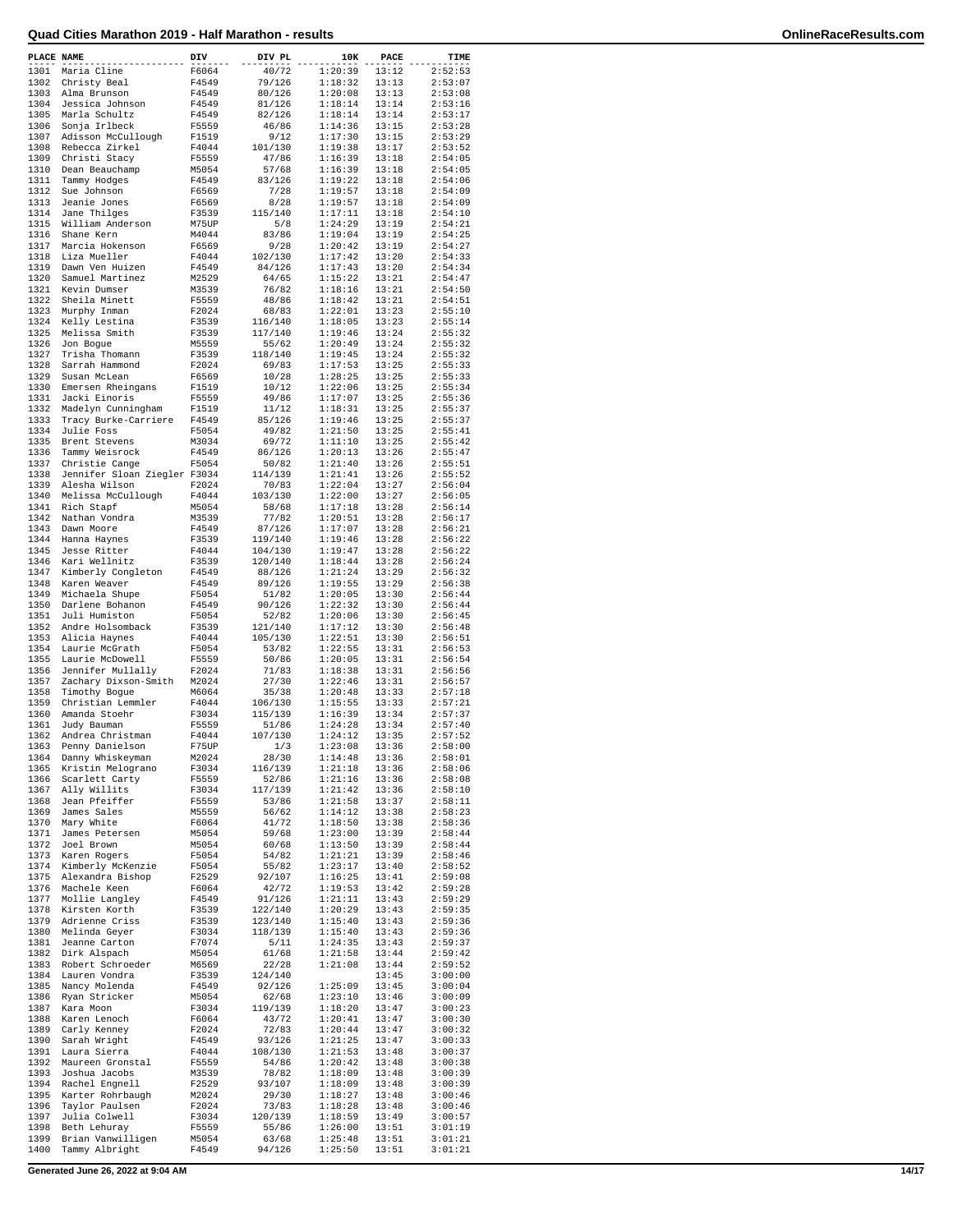| PLACE NAME   |                                      | DIV            | DIV PL             | 10K                | PACE           | TIME               |
|--------------|--------------------------------------|----------------|--------------------|--------------------|----------------|--------------------|
| 1401         | Anne Mc Illece                       | F7074          | 6/11               | 1:26:37            | 13:53          | 3:01:46            |
| 1402         | Omolara Ayodele                      | F5559          | 56/86              | 1:25:58            | 13:53          | 3:01:52            |
| 1403         | Kevin Preslan                        | M3034          | 70/72              | 1:22:11            | 13:54          | 3:01:56            |
| 1404         | Kristen Hawk                         | F2529          | 94/107             | 1:18:49            | 13:54          | 3:02:01            |
| 1405<br>1406 | Megan McClung<br>Kelsey Johnson      | F5054<br>F2024 | 56/82<br>74/83     | 1:19:55<br>1:19:29 | 13:55<br>13:55 | 3:02:09<br>3:02:09 |
| 1407         | Alexis Haefer                        | F3034          | 121/139            | 1:22:46            | 13:55          | 3:02:13            |
| 1408         | Becky Eserhaut                       | F5054          | 57/82              | 1:24:03            | 13:56          | 3:02:21            |
| 1409         | Jessica Judd                         | F3539          | 125/140            | 1:26:06            | 13:56          | 3:02:29            |
| 1410         | Sophie Clark                         | F2529          | 95/107             | 1:17:28            | 13:57          | 3:02:42            |
| 1411         | Golda Ewalt                          | F5054          | 58/82              | 1:23:51            | 13:58          | 3:02:52            |
| 1412         | Kelsi Connell                        | F2529          | 96/107             | 1:19:20            | 13:58          | 3:02:54            |
| 1413         | Jennifer Yager                       | F2024          | 75/83              | 1:17:00            | 14:00          | 3:03:16            |
| 1414         | Gary Davis                           | M5559          | 57/62              | 1:20:28            | 14:00          | 3:03:17            |
| 1415         | Molly Dorton                         | F4044          | 109/130            | 1:24:48            | 14:00          | 3:03:22            |
| 1416         | Jenny Hofmann                        | F4549          | 95/126<br>110/130  | 1:19:07            | 14:02          | 3:03:39            |
| 1417<br>1418 | Nichole Taylor<br>Joey Jones         | F4044<br>M4549 | 81/83              | 1:19:07<br>1:29:56 | 14:02<br>14:02 | 3:03:39<br>3:03:41 |
| 1419         | Randi Zucchino                       | F3034          | 122/139            | 1:29:56            | 14:02          | 3:03:41            |
| 1420         | Tami Anderson                        | F5559          | 57/86              | 1:24:46            | 14:03          | 3:03:59            |
| 1421         | Arika Faith                          | F3034          | 123/139            | 1:19:34            | 14:03          | 3:04:04            |
| 1422         | Sarah Bohnsack                       | F5054          | 59/82              | 1:19:35            | 14:04          | 3:04:04            |
| 1423         | Janet Youngs                         | F6064          | 44/72              | 1:25:05            | 14:05          | 3:04:19            |
| 1424         | Jacob Kofoot                         | M2529          | 65/65              | 1:20:46            | 14:06          | 3:04:40            |
| 1425         | Tonya Norgard                        | F4044          | 111/130            | 1:22:20            | 14:06          | 3:04:40            |
| 1426         | Michele Siegrist                     | F5559          | 58/86              | 1:24:27            | 14:10          | 3:05:32            |
| 1427         | Mike Tygart                          | M7074          | 10/13              | 1:24:09            | 14:12          | 3:05:58            |
| 1428         | Don Giang                            | M6064          | 36/38              | 1:23:59            | 14:12          | 3:05:58            |
| 1429<br>1430 | Tammy Giang<br>Peter Flynn           | F6064<br>M75UP | 45/72<br>6/8       | 1:22:41<br>1:25:12 | 14:12<br>14:13 | 3:05:58<br>3:06:03 |
| 1431         | Lynn Palmer                          | F6569          | 11/28              | 1:24:14            | 14:13          | 3:06:05            |
| 1432         | Mary Albrecht                        | F6064          | 46/72              | 1:19:51            | 14:13          | 3:06:05            |
| 1433         | Jenny Quinnette                      | F3539          | 126/140            | 1:27:17            | 14:14          | 3:06:18            |
| 1434         | Cindy Helms                          | F6064          | 47/72              | 1:27:18            | 14:14          | 3:06:18            |
| 1435         | Vicki Stocks                         | F5054          | 60/82              | 1:24:08            | 14:15          | 3:06:35            |
| 1436         | Carlos Zamora                        | M2024          | 30/30              | 1:18:33            | 14:15          | 3:06:36            |
| 1437         | Kearsten Zielinski                   | F3539          | 127/140            | 1:09:50            | 14:18          | 3:07:11            |
| 1438         | Melissa Larson                       | F5054          | 61/82              | 1:23:39            | 14:20          | 3:07:44            |
| 1439         | Laura Burke                          | F3539          | 128/140            | 1:23:24            | 14:20          | 3:07:45            |
| 1440         | Heather Shoesmith                    | F4549          | 96/126             | 1:20:44            | 14:23          | 3:08:13            |
| 1441         | Cat Joson-Harvey                     | F4044          | 112/130            | 1:26:44            | 14:23          | 3:08:13            |
| 1442         | Jennifer Byrne                       | F2529          | 97/107             | 1:23:57            | 14:23          | 3:08:24            |
| 1443         | Leeanne Forshee                      | F5054          | 62/82              | 1:24:29            | 14:27          | 3:09:09            |
| 1444         | Stephanie Sayles                     | F6064          | 48/72              | 1:30:36            | 14:27          | 3:09:14            |
| 1445         | Joel Sauceda                         | M5054          | 64/68              | 1:30:37            | 14:27          | 3:09:15            |
| 1446         | Margie Schaefer                      | F6569          | 12/28              | 1:27:23            | 14:27          | 3:09:15            |
| 1447<br>1448 | Mariana Lluvias<br>Albrey Traman     | F3034<br>F3034 | 124/139<br>125/139 | 1:27:14<br>1:27:14 | 14:29<br>14:29 | 3:09:36<br>3:09:37 |
| 1449         | Cheryl Stromski                      | F6064          | 49/72              | 1:24:05            | 14:29          | 3:09:39            |
| 1450         | Karen Leifheit                       | F5559          | 59/86              | 1:28:10            | 14:29          | 3:09:40            |
| 1451         | Adrienne Van Horn                    | F3539          | 129/140            | 1:28:10            | 14:29          | 3:09:43            |
| 1452         | Marci Williams                       | F4549          | 97/126             | 1:24:26            | 14:31          | 3:10:04            |
| 1453         | Drusilla Heggen                      | F7074          | 7/11               | 1:26:50            | 14:32          | 3:10:17            |
| 1454         | Ally Nolan                           | F3034          | 126/139            | 1:24:29            | 14:32          | 3:10:24            |
| 1455         | Tammy Lufkin                         | M6064          | 37/38              | 1:17:21            | 14:34          | 3:10:46            |
| 1456         | Anne Pingree                         | F6064          | 50/72              | 1:28:13            | 14:34          | 3:10:46            |
| 1457         | Dina Zugar                           | F5559          | 60/86              | 1:30:08            | 14:35          | 3:10:50            |
| 1458         | Jeana Luxmore                        | F3034          | 127/139            | 1:21:08            | 14:35          | 3:10:59            |
| 1459         | Jennifer Krogmeier                   | F3539          | 130/140            | 1:28:53            | 14:37          | 3:11:27            |
| 1460<br>1461 | Kathy Krogmeier                      | F6064<br>F5559 | 51/72<br>61/86     | 1:27:42<br>1:23:21 | 14:37<br>14:39 | 3:11:28<br>3:11:46 |
| 1462         | Laura Nunez<br>Lisa Michels          | F3034          | 128/139            | 1:16:22            | 14:39          | 3:11:53            |
| 1463         | Kristin Lee                          | F5054          | 63/82              | 1:24:49            | 14:40          | 3:12:07            |
| 1464         | Di Haldin                            | F5559          | 62/86              | 1:24:50            | 14:40          | 3:12:08            |
| 1465         | Joshua Helms                         | M4044          | 84/86              | 1:23:05            | 14:41          | 3:12:13            |
| 1466         | Danielle Gaston                      | F4044          | 113/130            | 1:26:25            | 14:41          | 3:12:17            |
| 1467         | Kinyorda Sliwiak                     | F4044          | 114/130            | 1:26:03            | 14:41          | 3:12:21            |
| 1468         | Laura Gioannini                      | F5054          | 64/82              | 1:28:23            | 14:41          | 3:12:21            |
| 1469         | Lisa Burton                          | F4044          | 115/130            | 1:28:17            | 14:42          | 3:12:24            |
| 1470         | Kara Sager -Watson                   | F4044          | 116/130            | 1:28:20            | 14:42          | 3:12:25            |
| 1471         | Lynn Robertson                       | F4044          | 117/130            | 1:26:43            | 14:42          | 3:12:33            |
| 1472         | Miles Manthey                        | M3539          | 79/82              | 1:26:30            | 14:43          | 3:12:35            |
| 1473<br>1474 | Sandra Ortiz                         | F5559          | 63/86<br>65/68     | 1:26:52<br>1:28:07 | 14:43<br>14:48 | 3:12:46<br>3:13:41 |
| 1475         | Dannie Reynolds<br>Christy MacDonald | M5054<br>F5054 | 65/82              | 1:25:09            | 14:48          | 3:13:41            |
| 1476         | Heather McAllister                   | F4549          | 98/126             | 1:25:09            | 14:48          | 3:13:42            |
| 1477         | Alan McDermott                       | M75UP          | 7/8                | 1:28:11            | 14:48          | 3:13:43            |
| 1478         | Shari Huecksteadt                    | F4549          | 99/126             | 1:25:29            | 14:49          | 3:13:59            |
| 1479         | Kathi Myers                          | F4549          | 100/126            | 1:25:19            | 14:49          | 3:14:00            |
| 1480         | Kimber Mundt                         | F2024          | 76/83              | 1:23:37            | 14:49          | 3:14:02            |
| 1481         | Rachel Dick                          | F3539          | 131/140            | 55:37              | 14:49          | 3:14:05            |
| 1482         | Jaboa King                           | F2529          | 98/107             | 1:27:29            | 14:49          | 3:14:05            |
| 1483         | David Dick                           | M3034          | 71/72              | 55:37              | 14:50          | 3:14:07            |
| 1484         | Mandi Vanderleest                    | F3034          | 129/139            | 1:28:11            | 14:54          | 3:15:05            |
| 1485         | Sandra Aguirre                       | F4549          | 101/126            | 1:31:21            | 14:54          | 3:15:05            |
| 1486         | Deborah Lammli                       | F6569          | 13/28              | 1:28:18            | 14:55          | 3:15:12            |
| 1487         | Jill Yates                           | F5054          | 66/82              | 1:25:33            | 14:55          | 3:15:17            |
| 1488         | Celisse Lundy                        | F5054          | 67/82              | 1:31:56            | 14:58          | 3:15:58            |
| 1489         | Ila Pruitt                           | F6064          | 52/72              | 1:30:40            | 14:59          | 3:16:07            |
| 1490<br>1491 | Stephen Austin<br>Sue Miller         | M5559<br>F5559 | 58/62<br>64/86     | 1:26:41<br>1:30:44 | 15:00<br>15:00 | 3:16:17<br>3:16:18 |
| 1492         | Janet Livingstone                    | F5559          | 65/86              | 1:30:01            | 15:00          | 3:16:18            |
| 1493         | Gail Hildreth                        | F6064          | 53/72              | 1:29:23            | 15:01          | 3:16:38            |
| 1494         | Erin Mahr                            | F3034          | 130/139            |                    | 15:01          | 3:16:40            |
| 1495         | Brenda Geesey                        | F4549          | 102/126            | 1:27:49            | 15:02          | 3:16:55            |
| 1496         | Don Behrens                          | M6569          | 23/28              | 1:23:45            | 15:03          | 3:17:03            |
| 1497         | Roxanne Dvorak                       | F6064          | 54/72              | 1:24:17            | 15:03          | 3:17:08            |
| 1498         | Dennis Yergler                       | M6569          | 24/28              | 1:30:57            | 15:04          | 3:17:15            |
| 1499         | Charles Potter                       | M7074          | 11/13              | 1:31:39            | 15:04          | 3:17:21            |
| 1500         | Beth Olmstead                        | F3539          | 132/140            | 1:30:34            | 15:05          | 3:17:31            |

**Generated June 26, 2022 at 9:04 AM 15/17**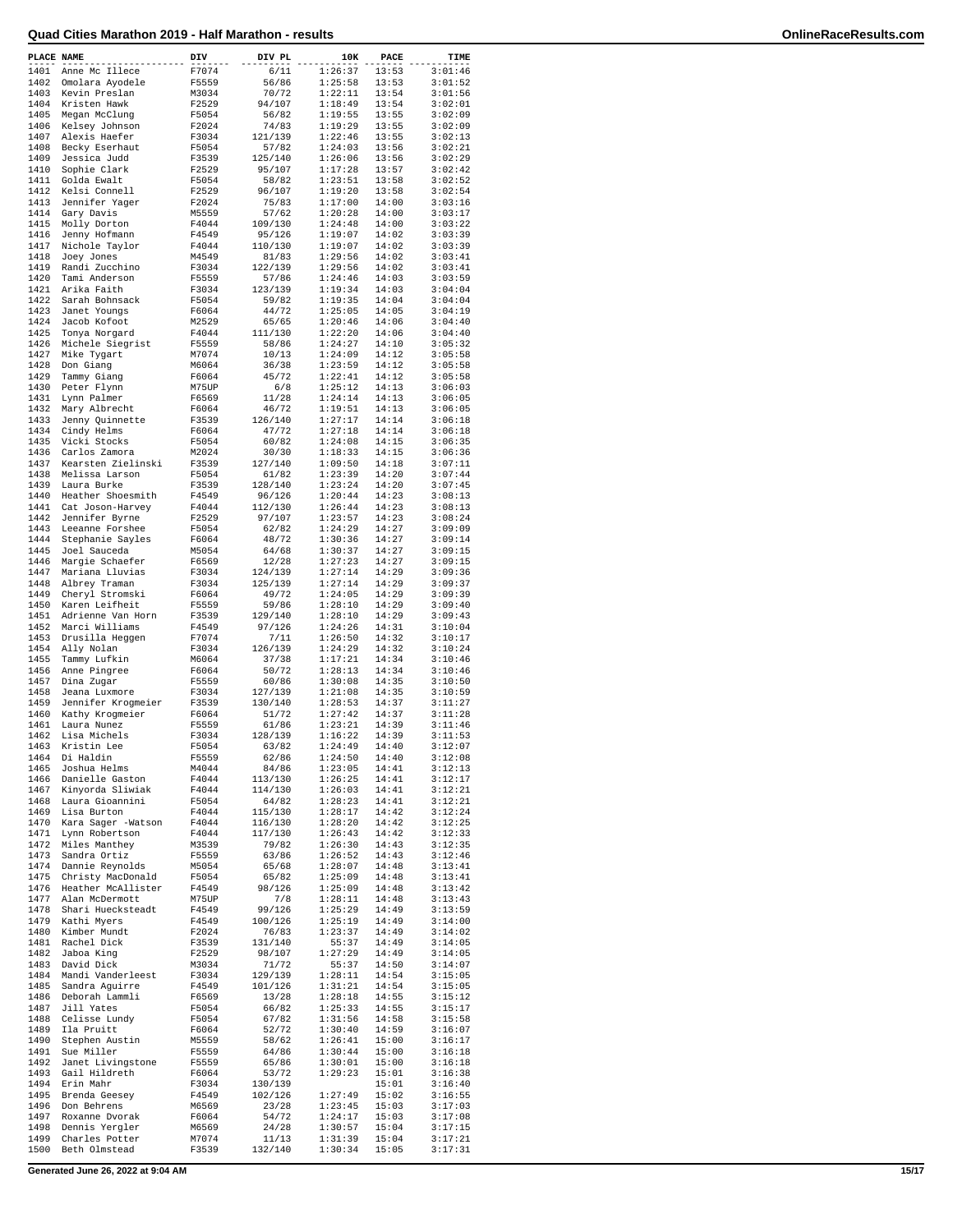| PLACE NAME   |                                     | DIV            | DIV PL           | 10K                | PACE           | TIME               |
|--------------|-------------------------------------|----------------|------------------|--------------------|----------------|--------------------|
| 1501         | Paula Wilken                        | F5054          | 68/82            | 1:31:44            | 15:06          | 3:17:45            |
| 1502         | Rachel Donnell                      | F3034          | 131/139          | 1:28:22            | 15:07          | 3:17:49            |
| 1503         | Christine Tygart                    | F2024          | 77/83            | 1:29:58            | 15:07          | 3:17:50            |
| 1504         | Michelle Hill                       | F4549          | 103/126          | 1:29:16            | 15:10          | 3:18:33            |
| 1505         | Victoria Emmanuel                   | F5559          | 66/86            | 1:29:42            | 15:11          | 3:18:51            |
| 1506         | Amy Moskowitz                       | F4044          | 118/130          | 1:33:59            | 15:13          | 3:19:14            |
| 1507         | Cheryl Stroschein                   | F5559          | 67/86            | 1:31:45            | 15:13          | 3:19:15            |
| 1508         | Bob Jeffries                        | M6569          | 25/28            | 1:33:59            | 15:13          | 3:19:15            |
| 1509         | Bob Rehn                            | M75UP          | 8/8              | 1:33:12            | 15:15          | 3:19:38            |
| 1510         | Robin Hammill                       | F5559          | 68/86            | 1:42:33            | 15:17          | 3:20:01            |
| 1511         | Elizabeth Hanson                    | F3034          | 132/139          | 1:28:04            | 15:17          | 3:20:06            |
| 1512         | Cathy Lack                          | F5559          | 69/86            | 1:31:50            | 15:18          | 3:20:16            |
| 1513         | Davia Gallup                        | F6569          | 14/28            | 1:31:50            | 15:18          | 3:20:16            |
| 1514         | Yavonne Liljenquist                 | F5054          | 69/82            | 1:34:08            | 15:18          | 3:20:25            |
| 1515         | Barbara Staneff                     | F6569          | 15/28            | 1:32:09            | 15:19          | 3:20:27            |
| 1516         | Kimberly Kuehl                      | F4549          | 104/126          | 1:29:17            | 15:19          | 3:20:28            |
| 1517         | Amy Kramer                          | F4549          | 105/126          | 1:29:17            | 15:19          | 3:20:28            |
| 1518         | Jennifer Lange                      | F4549          | 106/126          | 1:29:17            | 15:19          | 3:20:28            |
| 1519         | Tami Peck                           | F5559          | 70/86            | 1:30:47            | 15:19          | 3:20:36            |
| 1520         |                                     | F4549          |                  | 1:30:12            | 15:20          | 3:20:50            |
|              | Holly Speck                         |                | 107/126          |                    |                |                    |
| 1521         | Chester Kalb                        | M7074          | 12/13            | 1:34:35            | 15:21          | 3:21:04            |
| 1522         | Debra Wiedenhoeft                   | F6569          | 16/28            | 1:33:55            | 15:21          | 3:21:04            |
| 1523         | Kathy Hodges                        | F6569          | 17/28            | 1:31:19            | 15:22          | 3:21:15            |
| 1524         | Lisa Coyle                          | F4549          | 108/126          | 1:35:29            | 15:25          | 3:21:50            |
| 1525         | Christina Anderson                  | F4549          | 109/126          | 1:37:16            | 15:26          | 3:22:02            |
| 1526         | Misti Ferguson                      | F4044          | 119/130          | 1:37:16            | 15:26          | 3:22:03            |
| 1527         | Rebecca Hopkins                     | F2529          | 99/107           | 1:31:02            | 15:26          | 3:22:09            |
| 1528         | Jo Faris                            | F6569          | 18/28            | 1:32:05            | 15:27          | 3:22:15            |
| 1529         | Lisa Weber                          | F5559          | 71/86            | 1:31:53            | 15:27          | 3:22:17            |
| 1530         | Joan Roby                           | F6569          | 19/28            | 1:30:14            | 15:28          | 3:22:33            |
| 1531         | Mary Pugh                           | F5559          | 72/86            | 1:30:15            | 15:28          | 3:22:34            |
| 1532         | Kelsey Sondgeroth                   | F2529          | 100/107          | 1:34:32            | 15:29          | 3:22:38            |
| 1533         | Kelly Wenstrup                      | F2529          | 101/107          | 1:32:32            | 15:34          | 3:23:56            |
| 1534         | Jackie Hendershot                   | F6064          | 55/72            | 1:25:51            | 15:35          | 3:24:05            |
| 1535         | Sandy Ohlweiler                     | F75UP          | 2/3              | 1:25:52            | 15:35          | 3:24:05            |
| 1536         | Tsehay Berhane                      | F5559          | 73/86            | 1:38:37            | 15:36          | 3:24:21            |
| 1537         | Linda Vanerstvelde                  | F5559          | 74/86            | 1:32:24            | 15:37          | 3:24:30            |
| 1538         | Tierney Fischer                     | F2529          | 102/107          | 1:31:40            | 15:40          | 3:25:10            |
| 1539         | Michele Pitts                       | F4549          | 110/126          | 1:33:28            | 15:43          | 3:25:46            |
| 1540         | Chad Balcer                         | M3034          | 72/72            | 1:27:41            | 15:46          | 3:26:27            |
| 1541         | Kristy Larue                        | F3034          | 133/139          | 1:27:43            | 15:46          | 3:26:31            |
| 1542         | Paige Wagler                        | F2024          | 78/83            | 1:34:17            | 15:47          | 3:26:42            |
| 1543         | Abigal Jordan                       | F2024          | 79/83            | 1:34:17            | 15:47          | 3:26:43            |
| 1544         | Julie Evans                         | F6064          |                  | 1:28:45            | 15:49          | 3:27:01            |
| 1545         |                                     | F2024          | 56/72            | 1:34:16            |                | 3:27:40            |
|              | Lexi Gonzales                       |                | 80/83            |                    | 15:52          |                    |
| 1546         | Tadd Niemann                        | M5054          | 66/68            | 1:36:56            | 15:53          | 3:28:02            |
| 1547         | Tandy Huber                         | F5054          | 70/82            | 1:36:57            | 15:53          | 3:28:03            |
| 1548         | Brooke Beadle                       | F3034          | 134/139          | 1:32:25            | 15:56          | 3:28:43            |
| 1549         | David Lineback                      | M6569          | 26/28            | 1:40:28            | 15:57          | 3:28:46            |
| 1550         | Gwen Johnson                        | F4044          | 120/130          | 1:27:46            | 15:57          | 3:28:51            |
| 1551         | Maddie Bozikis                      | F2024          | 81/83            | 1:34:16            | 15:58          | 3:29:02            |
| 1552         | Andrea Parer                        | F3034          | 135/139          | 1:31:51            | 15:58          | 3:29:06            |
| 1553         | Jennifer Clark                      | F6064          | 57/72            | 1:37:25            | 16:00          | 3:29:25            |
| 1554         | Kathy Mahraun                       | F4044          | 121/130          | 1:34:20            | 16:00          | 3:29:35            |
| 1555         | Sheri Camp                          | F6569          | 20/28            | 1:37:42            | 16:01          | 3:29:37            |
| 1556         | Julie Brightwell                    | F4044          | 122/130          | 1:35:43            | 16:02          | 3:29:54            |
| 1557         | Debi Fanning                        | F5559          | 75/86            | 1:31:39            | 16:03          | 3:30:06            |
| 1558         | Maurice Wantiez                     | M4549          | 82/83            | 1:31:39            | 16:03          | 3:30:06            |
| 1559         | Kathleen Detombe                    | F4549          | 111/126          | 1:34:10            | 16:05          | 3:30:33            |
| 1560         | Wendy Sue Koopman                   | F4044          | 123/130          | 1:37:11            | 16:08          | 3:31:12            |
| 1561         | Carol Magill                        | F6569          | 21/28            | 1:39:58            | 16:16          | 3:33:00            |
| 1562         | Judy Jackson                        | F6064          | 58/72            | 1:39:59            | 16:16          | 3:33:01            |
| 1563         | Traci Uncel                         | F4044          | 124/130          | 1:38:27            | 16:22          | 3:34:14            |
| 1564         | Carolyn Apodaca                     | F6064          | 59/72            | 1:38:27            | 16:22          | 3:34:15            |
| 1565         | Anne Harrison                       | F3034          | 136/139          | 1:37:57            | 16:23          | 3:34:25            |
| 1566         | Yvonne Walker                       | F6569          | 22/28            | 1:40:34            | 16:23          | 3:34:26            |
| 1567         | Kelli Boyer                         | F4549          | 112/126          | 1:40:33            | 16:23          | 3:34:26            |
| 1568         | Gail Harrison                       | F5054          | 71/82            | 1:37:58            | 16:23          | 3:34:27            |
| 1569         | Eileen Thompson                     | F5054          | 72/82            | 1:38:20            | 16:23          | 3:34:27            |
|              | Angie Sperry                        |                |                  |                    |                |                    |
| 1570<br>1571 | Jacqueline Flockhart                | F5559<br>F3034 | 76/86<br>137/139 | 1:38:19<br>1:39:14 | 16:23<br>16:23 | 3:34:28<br>3:34:34 |
| 1572         |                                     |                |                  |                    |                |                    |
| 1573         | Darcy Ratermann<br>Misty Jones-Long | F2024<br>F5559 | 82/83<br>77/86   | 1:34:19<br>1:40:34 | 16:23<br>16:24 | 3:34:38<br>3:34:42 |
|              |                                     |                |                  |                    |                |                    |
| 1574         | Camille Heiar                       | F2529<br>F2529 | 103/107          | 1:39:37            | 16:24          | 3:34:44<br>3:34:44 |
| 1575         | Abbey Zimmerman                     |                | 104/107          | 1:39:38            | 16:24          |                    |
| 1576         | Whitney Carnahan                    | F4044          | 125/130          | 1:37:21            | 16:25          | 3:34:54            |
| 1577         | Chuck Larson                        | M5054          | 67/68            | 1:36:35            | 16:27          | 3:35:29            |
| 1578         | Theron Sliwiak                      | M4044          | 85/86            | 1:37:19            | 16:29          | 3:35:51            |
| 1579         | Jocelyn Mijares                     | F5054          | 73/82            | 1:38:10            | 16:32          | 3:36:24            |
| 1580         | Luke Thoensen                       | M3539          | 80/82            | 1:04:34            | 16:32          | 3:36:33            |
| 1581         | Teresa Thoensen                     | F3539          | 133/140          | 1:04:34            | 16:32          | 3:36:34            |
| 1582         | Diana Barrett                       | F6569          | 23/28            | 1:36:01            | 16:33          | 3:36:45            |
| 1583         | Darrell Vanhulle                    | M6569          | 27/28            | 1:36:01            | 16:33          | 3:36:46            |
| 1584         | Vicente Garcia                      | M4549          | 83/83            | 1:41:47            | 16:34          | 3:36:54            |
| 1585         | Joseph Ruffino                      | M5559          | 59/62            | 1:40:06            | 16:34          | 3:36:57            |
| 1586         | Linda Leinbach                      | F5559          | 78/86            | 1:39:38            | 16:37          | 3:37:32            |
| 1587         | Toni Hallas                         | F6064          | 60/72            | 1:39:35            | 16:37          | 3:37:32            |
| 1588         | Kristen Kessler                     | F5054          | 74/82            | 1:39:36            | 16:37          | 3:37:33            |
| 1589         | Sue Gibson                          | F6569          | 24/28            | 1:36:12            | 16:38          | 3:37:51            |
| 1590         | Lawanda Jackson                     | F4549          | 113/126          | 1:33:14            | 16:44          | 3:39:05            |
| 1591         | Kimberlee Ratliff                   | F4044          | 126/130          | 1:37:34            | 16:44          | 3:39:09            |
| 1592         | Jodi Olson                          | F4549          | 114/126          | 1:43:33            | 16:48          | 3:40:03            |
| 1593         | Lori Pedersen                       | F5559          | 79/86            | 1:43:32            | 16:48          | 3:40:04            |
| 1594         | Teresa Schenck                      | F6064          | 61/72            | 1:43:33            | 16:48          | 3:40:04            |
| 1595         | Sandra Webber                       | F75UP          | 3/3              | 1:39:41            | 16:51          | 3:40:34            |
| 1596         | Susan Skelton                       | F5054          | 75/82            | 1:40:44            | 16:52          | 3:40:49            |
| 1597         | Allison Schmidt                     | F4549          | 115/126          | 1:40:46            | 16:52          | 3:40:51            |
| 1598         | Desiree Martin Del Cam F4549        |                |                  |                    |                | 3:40:55            |
| 1599         | Pam Provencher (Arunya F5054        |                | 116/126<br>76/82 | 1:40:47<br>1:40:49 | 16:52<br>16:52 | 3:40:57            |
| 1600         | Halie Engler                        | F2024          | 83/83            | 1:34:17            | 16:53          | 3:41:04            |
|              |                                     |                |                  |                    |                |                    |

**Generated June 26, 2022 at 9:04 AM 16/17**